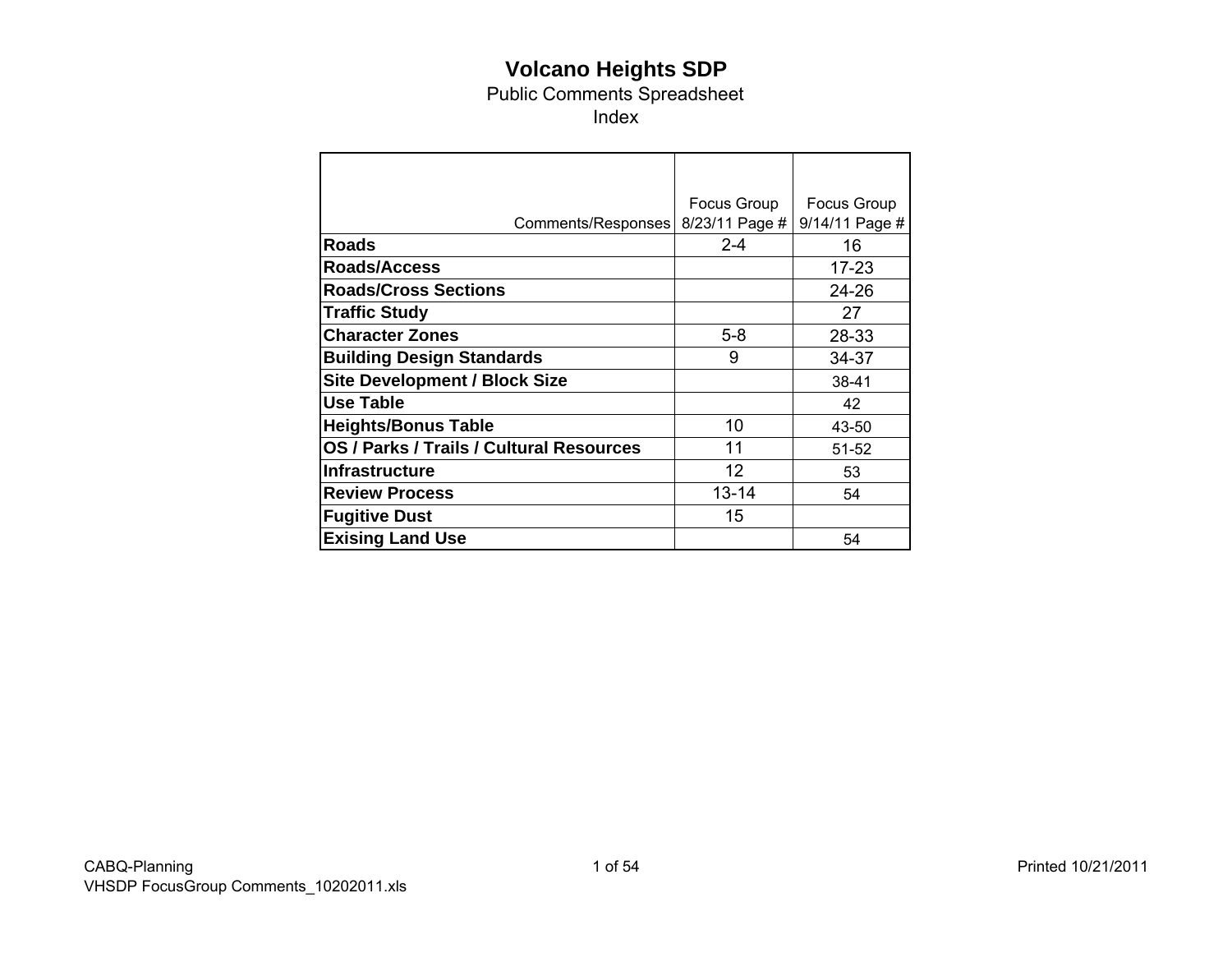|    | M                                                                                                                                                                                                                                                                                                                                                                                                                                                                                                                                                                                                                     | $\mathsf{N}$ | O                  | P                                                                                                                                                                                                                                                                                                                             |
|----|-----------------------------------------------------------------------------------------------------------------------------------------------------------------------------------------------------------------------------------------------------------------------------------------------------------------------------------------------------------------------------------------------------------------------------------------------------------------------------------------------------------------------------------------------------------------------------------------------------------------------|--------------|--------------------|-------------------------------------------------------------------------------------------------------------------------------------------------------------------------------------------------------------------------------------------------------------------------------------------------------------------------------|
|    |                                                                                                                                                                                                                                                                                                                                                                                                                                                                                                                                                                                                                       | Change - NO  | YES<br>Φ<br>Change |                                                                                                                                                                                                                                                                                                                               |
| 1  | <b>Comment / Question / Request for Change</b>                                                                                                                                                                                                                                                                                                                                                                                                                                                                                                                                                                        |              |                    | <b>Explanation / Action</b>                                                                                                                                                                                                                                                                                                   |
|    | 2 ROADS                                                                                                                                                                                                                                                                                                                                                                                                                                                                                                                                                                                                               |              |                    |                                                                                                                                                                                                                                                                                                                               |
| 3  | Slide 17 - Mandatory Streets. It looks like there is a trail along the north side of<br>the road leading from the Petroglyph Monument Parkway through the traffic<br>circle, across Unser and Paseo del Norte to Universe. Is that correct?                                                                                                                                                                                                                                                                                                                                                                           | 1            |                    | Correct. Plan seeks to connect footbridge over Paseo,<br>along Monument edge, across top of Town Center, over<br>Paseo & Unser to Universe and OS corridor in Volcano<br>Trails to Northern Geologic Window                                                                                                                   |
|    | Slide 33 - How do "A" and "B" street designations interface with mandatory<br>streets? Are all mandatory streets classified as "A" streets?                                                                                                                                                                                                                                                                                                                                                                                                                                                                           |              |                    | The A and B Streets are being differentiated by the street<br>type plan for Mandatory Streets. Where non-mandatory<br>streets will be added, regulations will require a percentage<br>per project for A and B Streets. Currently, the only<br>Mandatory B Streets are Paseo del Norte and Unser<br>1 Boulevard.               |
| 5. | Slide 34 / 35 - Is there a map of "A" and "B" locations? What is the current<br>thinking regarding cross sections for Unser and Paseo del Norte? Does this<br>change with the "A" and "B" classification? It seems like the current thought is<br>that Unser and Paseo del Norte would provide limited "A" street access to the<br>Regional Center which would have more auto oriented "B" streets. If so, do<br>access roads with some parking still make sense as the most efficient use of<br>ROW for Unser and Paseo del Norte to meet plan area access and through<br>traffic needs for these roads?             |              |                    | Map pending. No change expected to cross sections for<br>Unser or PdN. Plan will include the cross sections DMD is<br>1 working from.                                                                                                                                                                                         |
| 6  | Slide 42 - Is the Petroglyph Monument Parkway single-loaded along the entire<br>length or only for the portions that border the monument?                                                                                                                                                                                                                                                                                                                                                                                                                                                                             |              |                    | Park edge road is only required to be single-loaded where<br>it abuts the Monument border.                                                                                                                                                                                                                                    |
|    | Slide 18 - I assume "on the books" would be referring to the MRCOG access<br>limitations. If so, the Unser Blvd. access limitations allow for a full intersection<br>at a point approximately halfway between Paseo del Norte and Lillienthal (e.g.<br>full intersection to Sundance Estates north of the plan boundary). This would<br>correspond to the full intersection at Unser / Transit Road. What would be the<br>process / timing to adopt the proposed changes? Prior to, concurrent with, or<br>after adoption of the plan. The City would be the lead agency to propose the<br>changes to MRCOG, correct? |              |                    | Correct. There is 1 full intersection in an unspecified<br>location between PdN and Lilienthal. As this Plan is<br>proposing 2 full intersections within that same stretch, we<br>have not mapped either of these as the one "on the<br>books." The City (DMD) would ask for additional access<br>after this Plan's adoption. |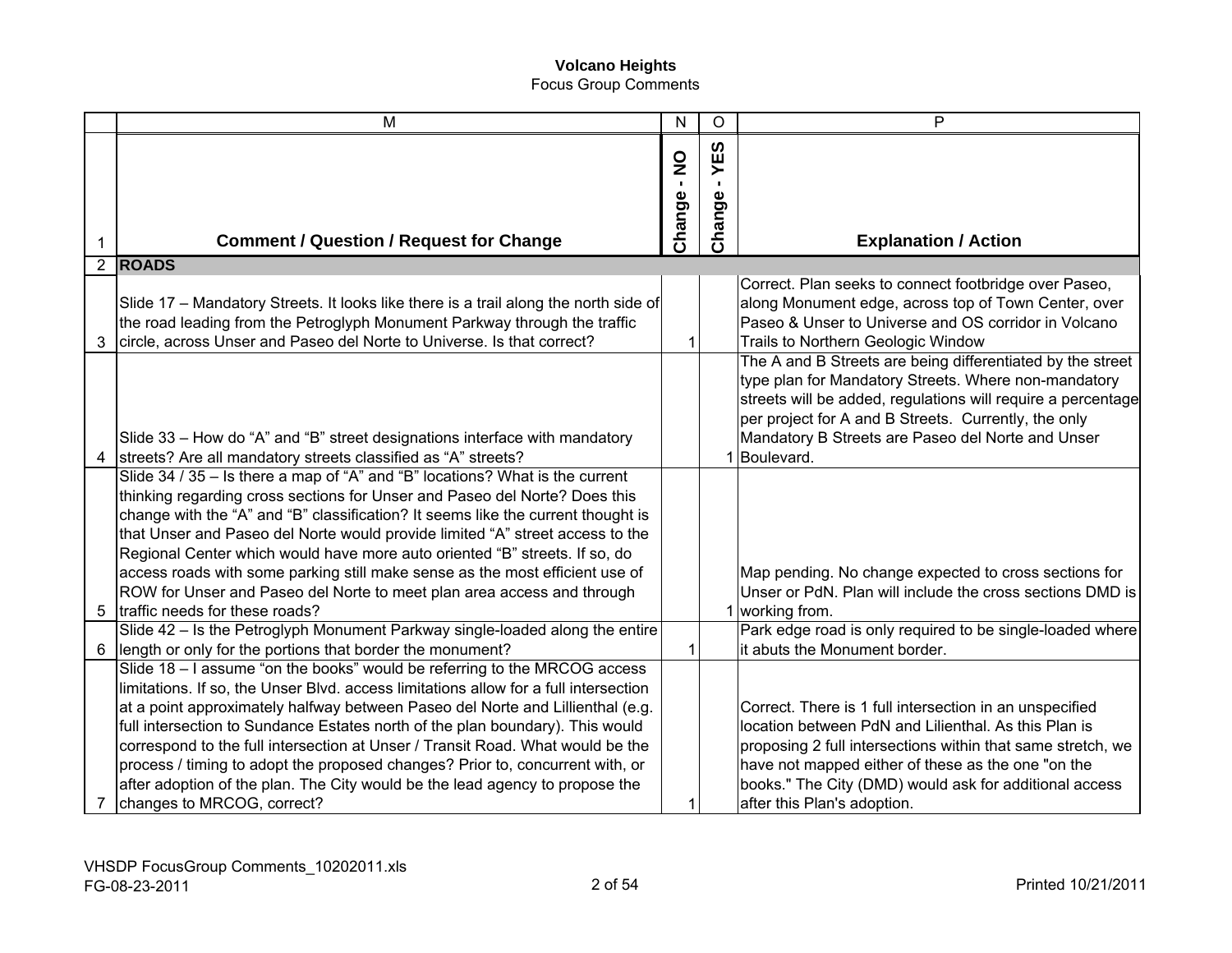|   | M                                                                                                                                                                                      | $\mathsf{N}$ | $\circ$                      | P                                                                                                                                                                                                                                                                                                                                                                                             |
|---|----------------------------------------------------------------------------------------------------------------------------------------------------------------------------------------|--------------|------------------------------|-----------------------------------------------------------------------------------------------------------------------------------------------------------------------------------------------------------------------------------------------------------------------------------------------------------------------------------------------------------------------------------------------|
|   | <b>Comment / Question / Request for Change</b>                                                                                                                                         | Change - NO  | 63<br>⋝<br>п.<br>Φ<br>Change | <b>Explanation / Action</b>                                                                                                                                                                                                                                                                                                                                                                   |
| 8 | What happened to the grand east/west boulevard that was to include central<br>planting, wide streets, and walkways to preserve a view of the Sandias?<br>(Exhibit 7 in July 2010 plan) |              |                              | Mandatory road has been extended farther east. Will look<br>again at this cross section based on this request. Medians<br>can be incorporated into Mandatory Streets by developer<br>when requested through minor modification. It is<br>important to note that this will require additional ROW<br>dedication and construction cost to be borne by the<br>1 property owner and/or developer. |
| 9 | Love the single-loaded street along the Monument boundary. Want to see it<br>include drainage function to protect Monument from runoff.                                                |              |                              | 1 Revisions to cross sections pending.                                                                                                                                                                                                                                                                                                                                                        |
|   | 10 Want to see Paseo/Unser designed for pedestrian access / walkability.                                                                                                               |              |                              | Plan is not changing the cross sections for Paseo or<br>Unser, as these roads have been previously designed by<br>DMD. Pedestrian walkability will be addressed pending<br>the results of the traffic study and trail network planning<br>efforts.                                                                                                                                            |
|   | 11 Want to see lower speed limits on Paseo/Unser.                                                                                                                                      |              |                              | While this Plan can include a policy about the speed limit<br>and function of these roads to protect pedestrian safety<br>and enhance retail sales, the Plan does not have the<br>power to regulate speed limits.                                                                                                                                                                             |
|   | Reduced traffic speed equates to more jobs. Want to see this area be a                                                                                                                 |              |                              |                                                                                                                                                                                                                                                                                                                                                                                               |
|   | 12 destination. Traffic delay would only amount to 45 seconds.                                                                                                                         | 1            |                              | See response above.                                                                                                                                                                                                                                                                                                                                                                           |
|   | 13 Unser parkway needs to be designed to slow traffic.<br>14 Let the regional street traffic flow.                                                                                     | $\mathbf{1}$ |                              | See responses above.<br>The Plan will attempt to balance the need for regional<br>traffic flow with safe pedestrian access and local auto<br>access to new developments. The Plan recognizes the<br>limited-access, regional nature of Paseo del Norte and<br>Unser Boulevard.                                                                                                                |
|   | 15 Want to see continuity of trails within and outside Plan area.                                                                                                                      |              |                              | 1 These planning efforts are expected in coming months.                                                                                                                                                                                                                                                                                                                                       |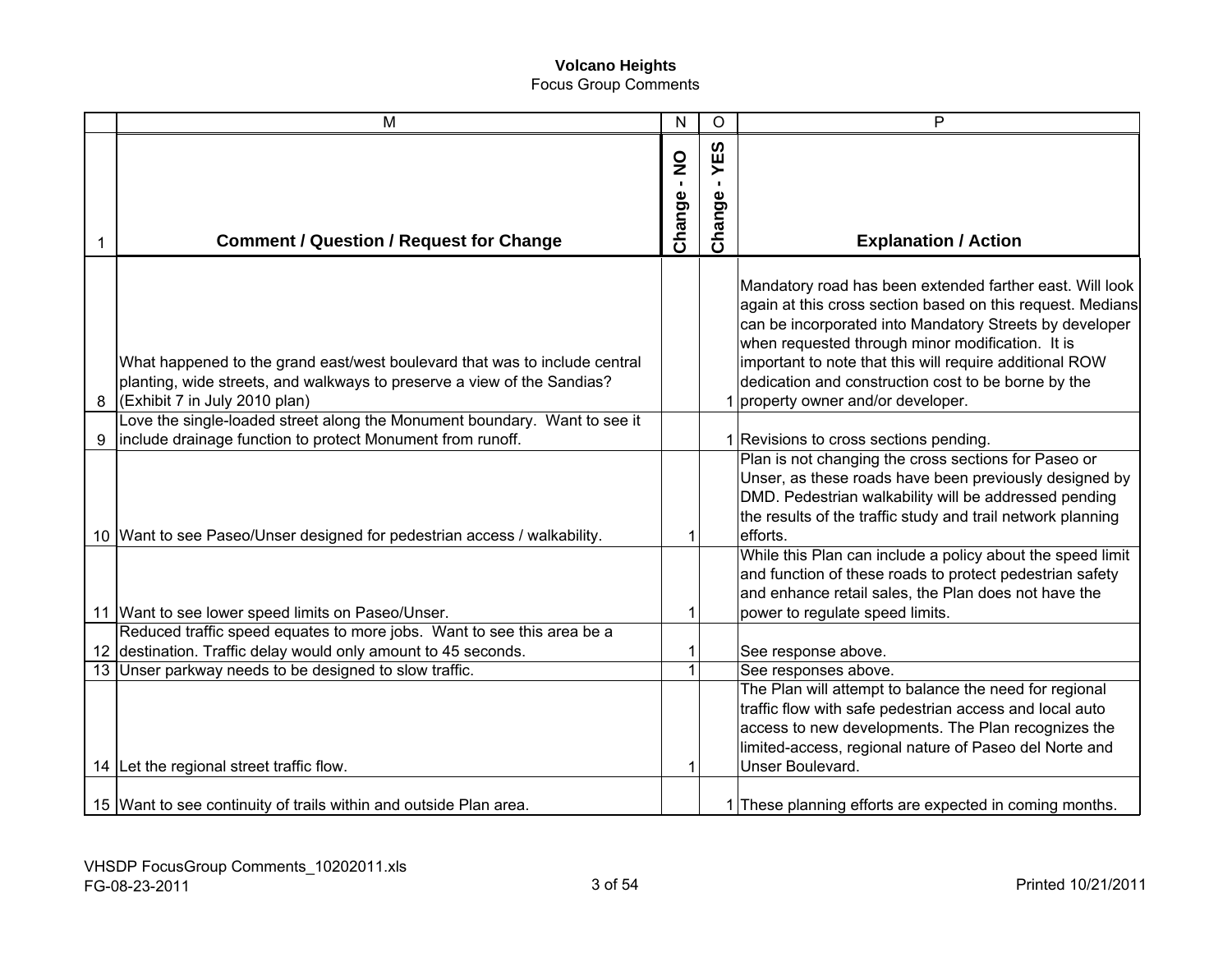| M                                                                                                                                                            | N           | $\circ$       | P                                                                                                                                                                                                                                                                                                                                                              |
|--------------------------------------------------------------------------------------------------------------------------------------------------------------|-------------|---------------|----------------------------------------------------------------------------------------------------------------------------------------------------------------------------------------------------------------------------------------------------------------------------------------------------------------------------------------------------------------|
| <b>Comment / Question / Request for Change</b>                                                                                                               | Change - NO | YES<br>Change | <b>Explanation / Action</b>                                                                                                                                                                                                                                                                                                                                    |
| Want to see other solutions (shuttles?) to get pedestrians safely around all<br>16 quadrants.                                                                | 1           |               | While this Plan can include a policy supporting alternative<br>modes of safe circulation for pedestrians, it does not have<br>the power to require shuttles. ABQ Ride has not had<br>positive experiences of these shuttle circulators, so likely<br>this kind of solution will need to be funded by a<br>merchants' association or some other private entity. |
| Want to see "right-in/right-out (RI/RO), Left-in only" as fallback position (vs.<br>$17$ RI/RO)                                                              | 1           |               | While this Plan can include a policy supporting RI/RO Left-<br>in only as the fallback position, this decision is ultimately<br>1 the purview of DMD in conjunction with the TCC.                                                                                                                                                                              |
| Want to see orange circles added 1/4 miles from Paseo/Unser intersection<br>18 (allowed by policy but NOT "on the books")                                    | 1           |               | These intersections allowed by policy can be added to the<br>graphic, but it is important to note that they have NOT<br>been approved by the TCC and are therefore not<br>1 guaranteed entitlement to access.                                                                                                                                                  |
| 19 School access north of the Plan may not work with proposed RI/RO.<br>20 How could pedestrian access still be granted? Safe Unser crossing?                |             |               | Planning team will work with APS on this issue as part of<br>the general planning effort to ensure safe pedestrian<br>1 connectivity throughout the Plan area.<br>1 This planning effort is expected in coming months.                                                                                                                                         |
| How does Plan work with MRCOG mandate for 10% of river crossings<br>21 provided by Transit by 20XX?                                                          |             |               | This Plan generally supports this policy, but a more<br>detailed analysis can be performed pending the outcome<br>1 of the traffic study.                                                                                                                                                                                                                      |
| 22 Mandatory roads need to be linked to an infrastructure plan.<br>MAC comparison for traffic needs to include commute times, not just traffic<br>23 counts. | 1           |               | 1 This planning effort is expected in coming months.<br>Planning team provided MAC comparisons at the request<br>of neighbors wanting to have a sense of the impact of<br>proposed development. The planning team does not<br>expect to do more with MAC comparisons.<br>Mandatory road matching this description has been                                     |
| Want to see east-west grand boulevard from 2010 draft with view toward<br>24 Sandias.                                                                        |             |               | extended eastward based on this comment. Revisions to<br>1 cross sections pending.                                                                                                                                                                                                                                                                             |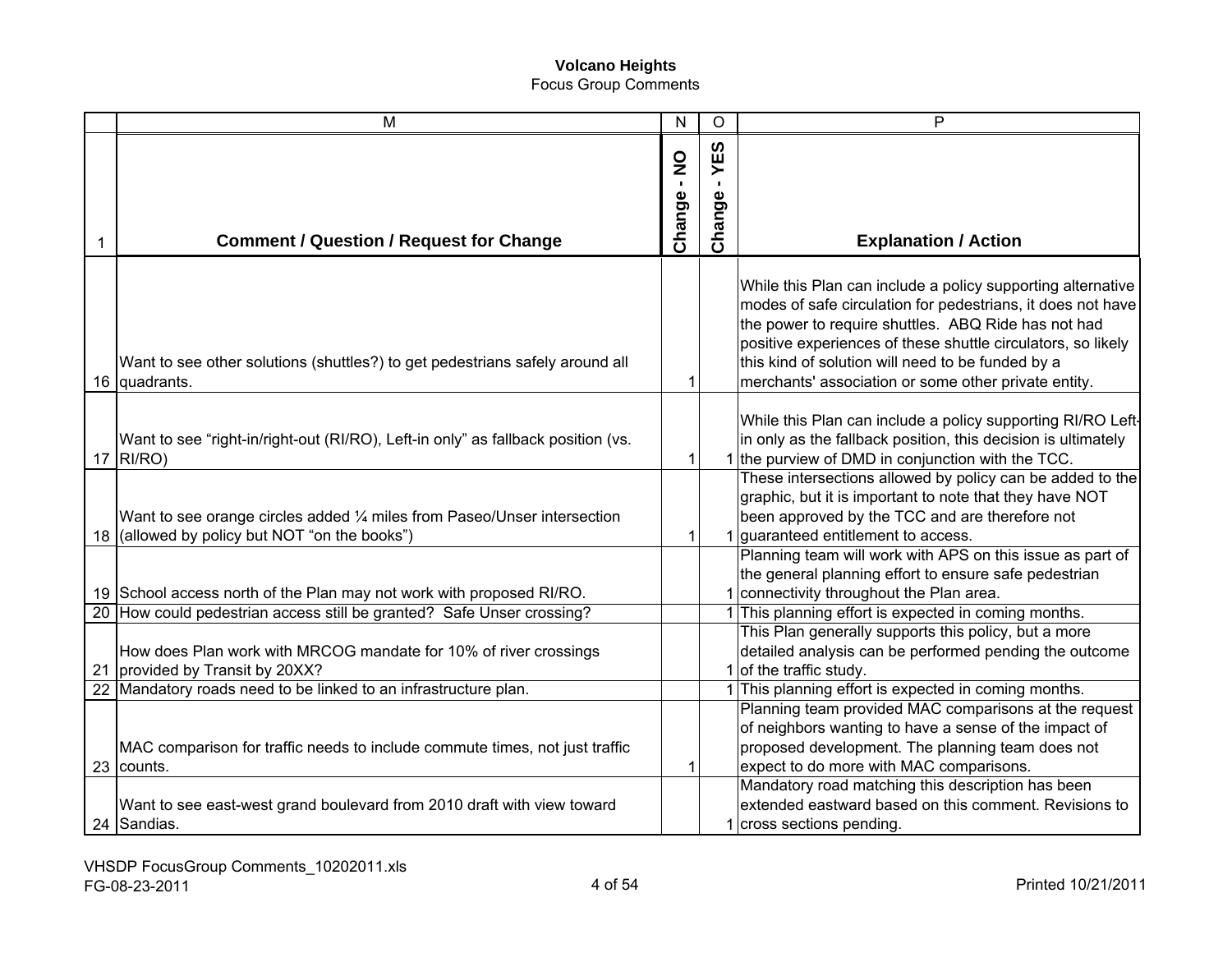| м                                                                                 | N                      |                       | P                                                     |
|-----------------------------------------------------------------------------------|------------------------|-----------------------|-------------------------------------------------------|
| <b>Comment / Question / Request for Change</b>                                    | $\frac{0}{z}$<br>hange | ທ<br>ш<br>Φ<br>ත<br>ᢐ | <b>Explanation / Action</b>                           |
| 25 CHARACTER ZONES                                                                |                        |                       |                                                       |
| Slide 14 – Character zone map should extend the Regional Center on the            |                        |                       |                                                       |
| southern side of Unser Blyd from the SE corner of the Unser / Transit road to     |                        |                       |                                                       |
| the blue Escarpment Transition zone. This location would be most favorable        |                        |                       |                                                       |
| for auto oriented use to meet the needs of evening commuters residing north       |                        |                       |                                                       |
| of the plan area. Autos leaving the transit center would have 1) right in access  |                        |                       |                                                       |
| from the Transit Road and either 2a) right out to the Transit Road / right out to |                        |                       |                                                       |
| Unser northbound, or 2b) internal street connection to the Petroglyph             |                        |                       |                                                       |
| Monument Parkway which would have right out access Unser Blvd.                    |                        |                       |                                                       |
| 26 northbound.                                                                    |                        |                       | 1 Complete. Extended RC to this corner property.      |
| Slide 15 - Would the Regional Center also include restaurants and lodging?        |                        |                       |                                                       |
| Are there any existing areas in Albuquerque (e.g. ABQ Uptown) that would          |                        |                       |                                                       |
| 27 meet the requirements of the Regional Center character zone.                   |                        |                       | 1 Yes. See Use Table. Illustrations/graphics pending. |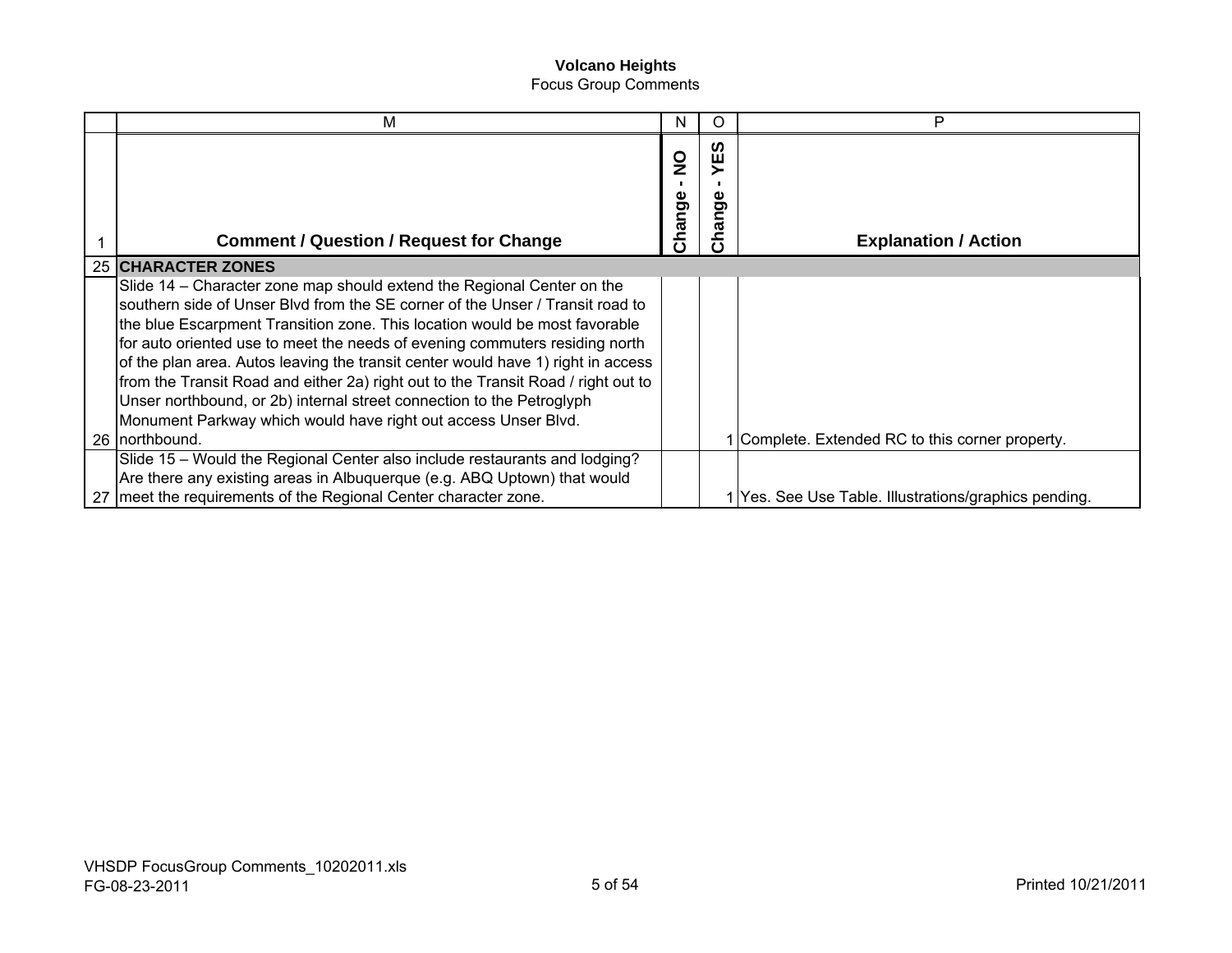|    | M                                                                                                                                                                                                                                                                                                                              | $\mathsf{N}$ | $\circ$                         | P                                                                                                                                                                                                                                                                                                                                                                                                                                                                                                                                                                                                                                                                                                                                                                                                                                                                                                                                                                                         |
|----|--------------------------------------------------------------------------------------------------------------------------------------------------------------------------------------------------------------------------------------------------------------------------------------------------------------------------------|--------------|---------------------------------|-------------------------------------------------------------------------------------------------------------------------------------------------------------------------------------------------------------------------------------------------------------------------------------------------------------------------------------------------------------------------------------------------------------------------------------------------------------------------------------------------------------------------------------------------------------------------------------------------------------------------------------------------------------------------------------------------------------------------------------------------------------------------------------------------------------------------------------------------------------------------------------------------------------------------------------------------------------------------------------------|
| 1  | <b>Comment / Question / Request for Change</b>                                                                                                                                                                                                                                                                                 | Change - NO  | YES<br>$\blacksquare$<br>Change | <b>Explanation / Action</b>                                                                                                                                                                                                                                                                                                                                                                                                                                                                                                                                                                                                                                                                                                                                                                                                                                                                                                                                                               |
| 28 | In the area of Unser south, why are some properties excluded from a Regional<br>Center "pink" zone when the statement is that "land lining Paseo/Unser would<br>have auto-friendly zoning? Same goes for Paseo from the intersection south.<br>This seems quite arbitrary. It appears to be biased toward certain land owners! |              |                                 | Complete. Extended RC to 4th quadrant of PdN/Unser<br>intersection. RC is not extended farther south and east in<br>order to match land use in Volcano Cliffs to the south. RC<br>is the least dense of all the non-Transition zones, so the<br>idea is to minimize the amount of RC in Heights. Many of<br>the uses permitted in RC are permitted in the other zones,<br>as well, so the idea is not to limit uses but rather minimize<br>the amount of land that can develop in a suburban rather<br>than urban pattern. RC is appropriate along Unser &<br>Paseo, but some transition from RC is needed between<br>the Neighborhood Residential on the Plan's southern<br>boundary, hence the VHMX proposed in that area. RC<br>has been added to the "4th quadrant" of the Paseo/Unser<br>intersection, and the width of RC has been increased<br>based. Staff believes the current Zone proposal strikes a<br>compromise between the Plan's intent and property<br>1 owner feedback. |
|    | Page 12: zone sizes and locations: What is neighborhood center? The small<br>29 area allotted to these is too small. They should be at least 10 acres.<br>Page 14: The yellow zones should have height restriction no less than the<br>30 structures for which the transition is designed.                                     | 1            |                                 | Complete. NC sizes have been increased. NC allows<br>more uses than straight MX with site development<br>standards closer to Town Center to provide a sense of<br>place to areas surrounded by straight MX and additional<br>1 height.<br>Other than the APS schools, which are exempt from City<br>height limits, abutting properties north of Volcano Heights<br>are limited to 26 feet.                                                                                                                                                                                                                                                                                                                                                                                                                                                                                                                                                                                                |
|    | Transition zone on north needs to have the same height standard as<br>31 development across the Heights boundary.<br>North end of VHET @ Unser - look at existing development to the North to be<br>32 consistent.                                                                                                             |              |                                 | See previous response.<br>See previous response.                                                                                                                                                                                                                                                                                                                                                                                                                                                                                                                                                                                                                                                                                                                                                                                                                                                                                                                                          |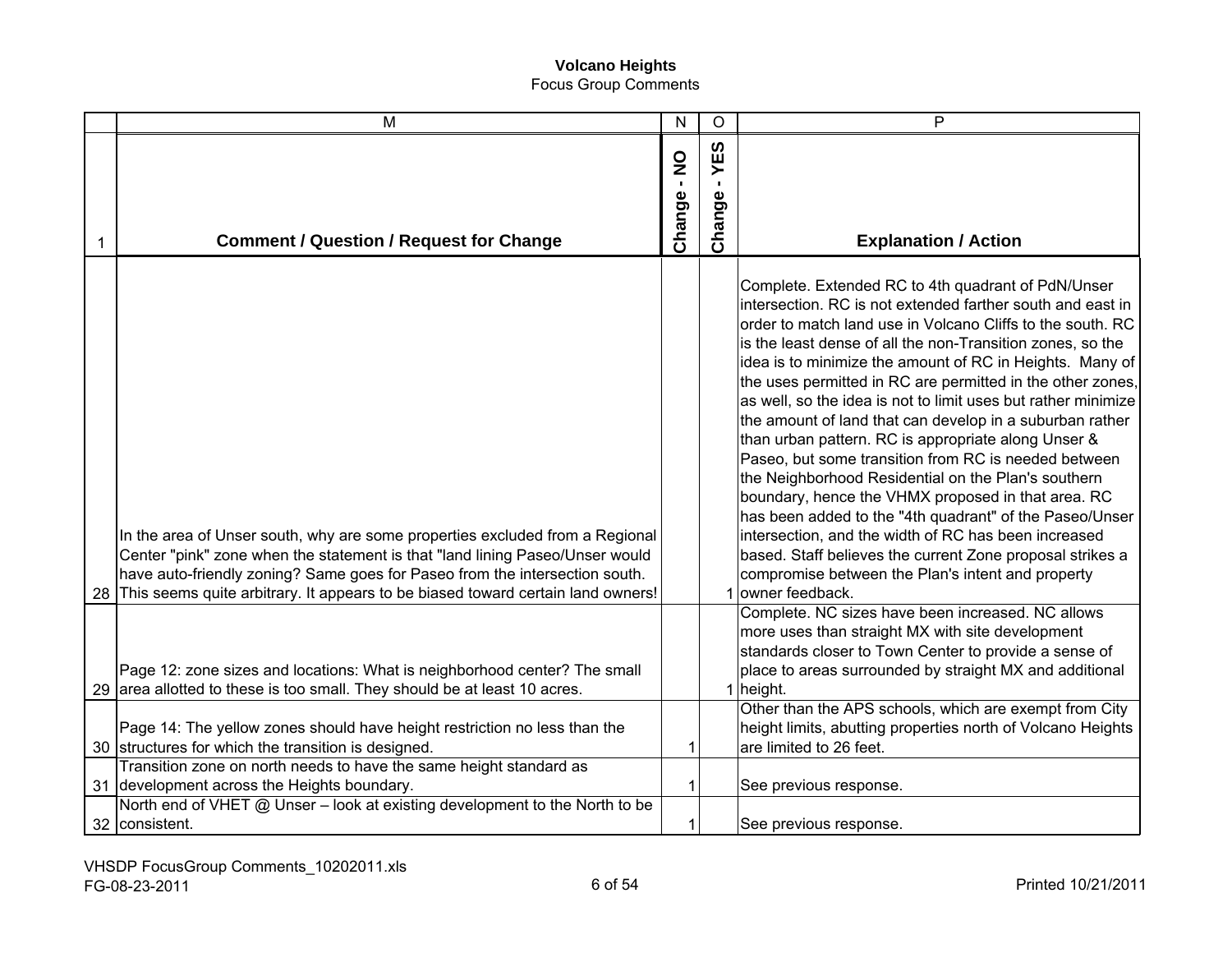|   | M                                                                                                                                                                                                                                                                                                                                                                                                                                                      | $\mathsf{N}$                             | O                           | P                                                                                                                                                                                                                                                                                                  |
|---|--------------------------------------------------------------------------------------------------------------------------------------------------------------------------------------------------------------------------------------------------------------------------------------------------------------------------------------------------------------------------------------------------------------------------------------------------------|------------------------------------------|-----------------------------|----------------------------------------------------------------------------------------------------------------------------------------------------------------------------------------------------------------------------------------------------------------------------------------------------|
| 1 | <b>Comment / Question / Request for Change</b>                                                                                                                                                                                                                                                                                                                                                                                                         | $\frac{0}{2}$<br>$\mathbf{I}$<br>Change- | ທ<br>Ш<br>≻<br>×,<br>Change | <b>Explanation / Action</b>                                                                                                                                                                                                                                                                        |
|   | Page 12: Blue zone, Escarpment Transition, for the land in the north-east of<br>the rectangle on Unser to Paradise (see page 4 and 14) is incorrect. This area<br>adjoins platted land to the north that has been excluded from the drawing. This<br>land has already been zoned for big-box development and other projects.<br>There is no escarpment there! I want all maps to go north to Paradise and<br>33 show the entitlements already granted! | 1                                        |                             | The project abutting Volcano Heights boundary to the<br>north is a single-family development. The big box zoning<br>is farther north and east. Staff agrees most maps should<br>show more context of surrounding development.                                                                      |
|   | 34 Want to see more flexible zone lines.                                                                                                                                                                                                                                                                                                                                                                                                               |                                          |                             | Plan includes flexibility for zone changes within minor and<br>1 major modifications. See Table 3.3.                                                                                                                                                                                               |
|   | Extend Town Center 200 feet to the East to surround BRT corridor with more<br>35 density.<br>36 Neighborhood Center should increase in acreage (10 acres?).<br>Transition zone not needed abutting school/commercial property on the<br>37 northern border.                                                                                                                                                                                            | 1                                        |                             | 1 Graphic updated for 9/14/11 Focus Group.<br>1 See previous response.<br>Considering the surrounding zoning, planning team does<br>not want to "spot zone" this property MX.                                                                                                                      |
|   | Want to see Transition zone neutered if zone changes happen adjacent<br>38 outside the Plan boundary.                                                                                                                                                                                                                                                                                                                                                  | 1                                        |                             | Plan has no control over adjacent development; however,<br>adjacent land is platted, zoned, and for the most part<br>developed as single-family residential. Where land is<br>currently vacant, it is unlikely to develop as non-<br>residential, as it is surrounded by single-family residential |
|   | 39 Love the 15 foot height limit at Escarpment Transition.<br>What is the origin of the 15 foot Impact Area along Paseo del Norte on the                                                                                                                                                                                                                                                                                                               | $\overline{1}$                           |                             | Thank you for your comment.<br>Impact area has been mapped along Paseo since the<br>NWMEP was adopted in 1989, presumably for view                                                                                                                                                                 |
|   | 40 south boundary?<br>41 Regional Center needs to be wider (+200 feet?).                                                                                                                                                                                                                                                                                                                                                                               | 1                                        |                             | preservation. It may also relate to topography.<br>RC was increased to 400 feet on each side of the<br>1 centerline of Unser or Paseo.                                                                                                                                                             |
|   | Want to see Regional Center in southwest quadrant of "loop road" south of<br>42 Unser/Paseo intersection.<br>Maps should include existing and planned development outside Plan area (i.e.                                                                                                                                                                                                                                                              |                                          |                             | 1 Graphic updated for 9/14/11 Focus Group.                                                                                                                                                                                                                                                         |
|   | 43 Boulders).                                                                                                                                                                                                                                                                                                                                                                                                                                          |                                          |                             | 1 Revised graphics pending.                                                                                                                                                                                                                                                                        |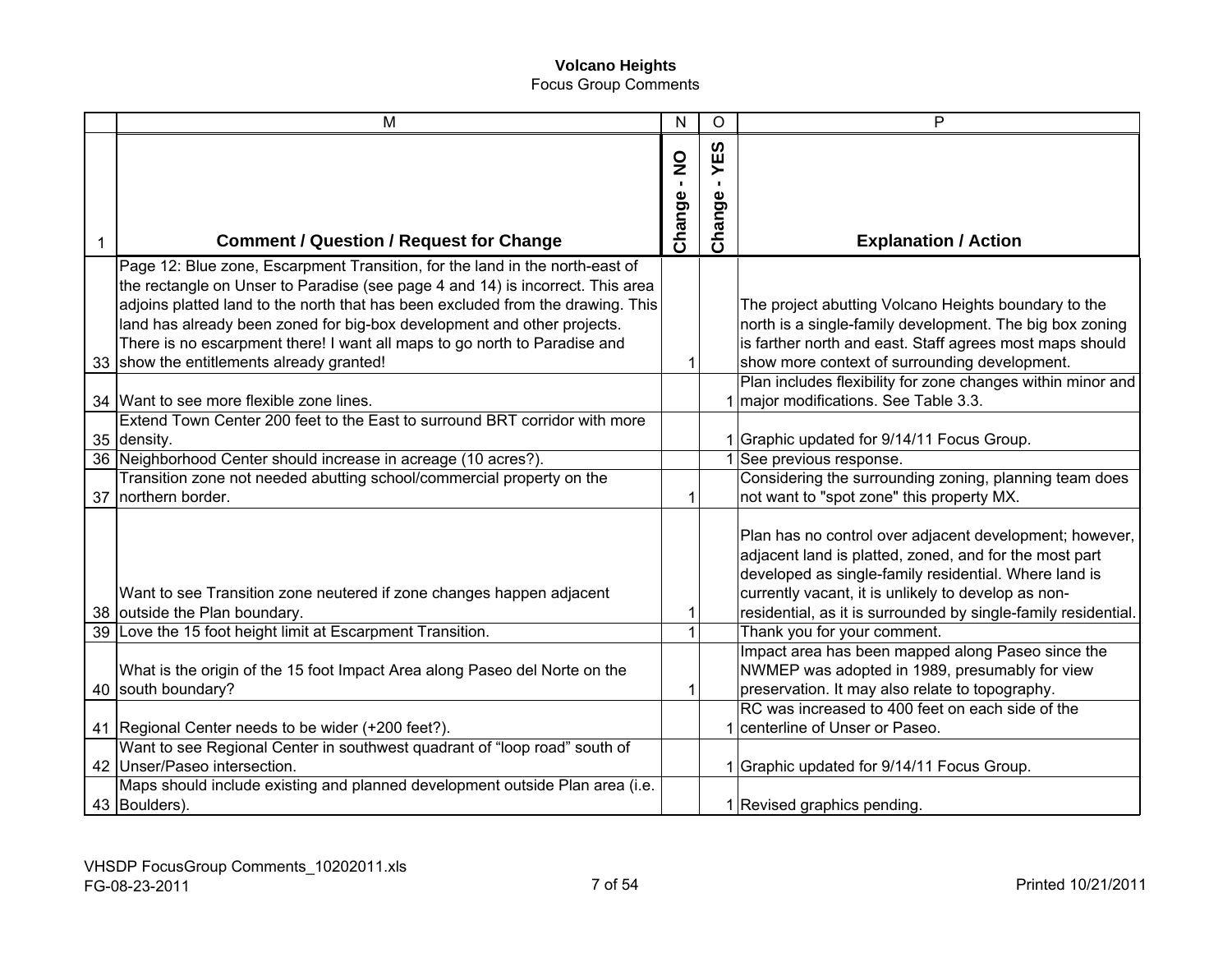| М                                                                                                                                                                | N                       |                        | D                                                                                                                    |
|------------------------------------------------------------------------------------------------------------------------------------------------------------------|-------------------------|------------------------|----------------------------------------------------------------------------------------------------------------------|
| <b>Comment / Question / Request for Change</b>                                                                                                                   | $\frac{0}{z}$<br>Change | ທ<br>ш<br>Φ<br>ರಾ<br>ω | <b>Explanation / Action</b>                                                                                          |
| 44 What types of retail will be allowed in all the mixed use zones? Liquor? Bars?<br>Turn lanes, etc. may have an effect on setbacks, so zone widths may need to |                         |                        | See Use Table.                                                                                                       |
| 45 Increase.<br>Lots on Unser/Paso to 10 feet below fill level. How measure heights?<br>46 Approved Grade?                                                       |                         |                        | Details pending. Cross section revisions pending.<br>Yes, structure heights will be measured from approved<br>grade. |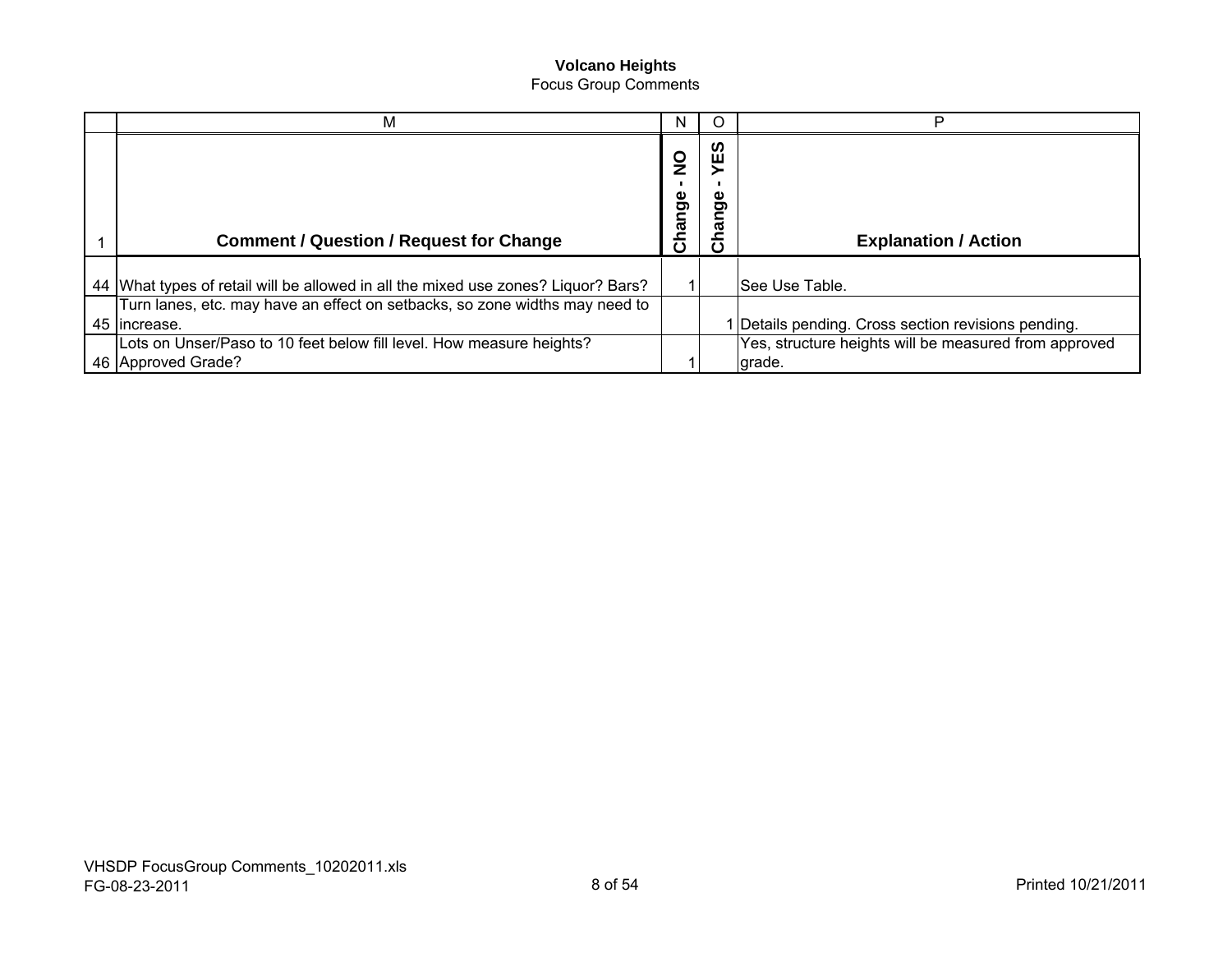| M                                                                                                                                                                                                        | N                                       | O                       | P                                                                                                                                                                                                                                                                                                                                                                                          |
|----------------------------------------------------------------------------------------------------------------------------------------------------------------------------------------------------------|-----------------------------------------|-------------------------|--------------------------------------------------------------------------------------------------------------------------------------------------------------------------------------------------------------------------------------------------------------------------------------------------------------------------------------------------------------------------------------------|
| <b>Comment / Question / Request for Change</b>                                                                                                                                                           | $\frac{0}{z}$<br>$\mathbf{L}$<br>Change | 5Ξ<br>п.<br>9e<br>Chang | <b>Explanation / Action</b>                                                                                                                                                                                                                                                                                                                                                                |
| 47 BUILDING DESIGN STANDARDS                                                                                                                                                                             |                                         |                         |                                                                                                                                                                                                                                                                                                                                                                                            |
| It is the wrong time and climate to clutter the plan with building design<br>standards. These must be general at this time and comply with the "Design<br>48   Review" at the time a project is hatched. |                                         |                         | Developing design standards now is the trade-off for a<br>speedy approval process later. Public input happens now<br>during the development of the standards, which can then<br>offer predictable and assured character for high-quality<br>development that all can rely on.                                                                                                              |
| Building Design regulations should include architectural features to address<br>49 the facing street.                                                                                                    |                                         |                         | This element is being covered by requiring a range of<br>high-quality building materials, encouraging colonnades<br>and arches, etc., and requiring articulation of facades<br>every thirty feet, for example. The Plan does not intend to<br>require specific architectural elements. The Plan must<br>allow some flexibility for future architectural design and<br>desirable materials. |
| Building Design regulations should include requirements for preserving natural<br>50 landscape.                                                                                                          |                                         |                         | 1 OS Standards pending                                                                                                                                                                                                                                                                                                                                                                     |
| 51 Sign regulations should prohibit LED signs.                                                                                                                                                           |                                         |                         | All new lighting must meet the New Mexico Night Sky<br>Ordinance. The area will also have to comply with the<br>Electronic Sign Ordinance, which prohibits LED signs<br>along Unser Boulevard and sets other regulations about<br>on-site and off-site electronic signs throughout the City.<br>1 Staff intends to prohibit LED signs in Transition Zones.                                 |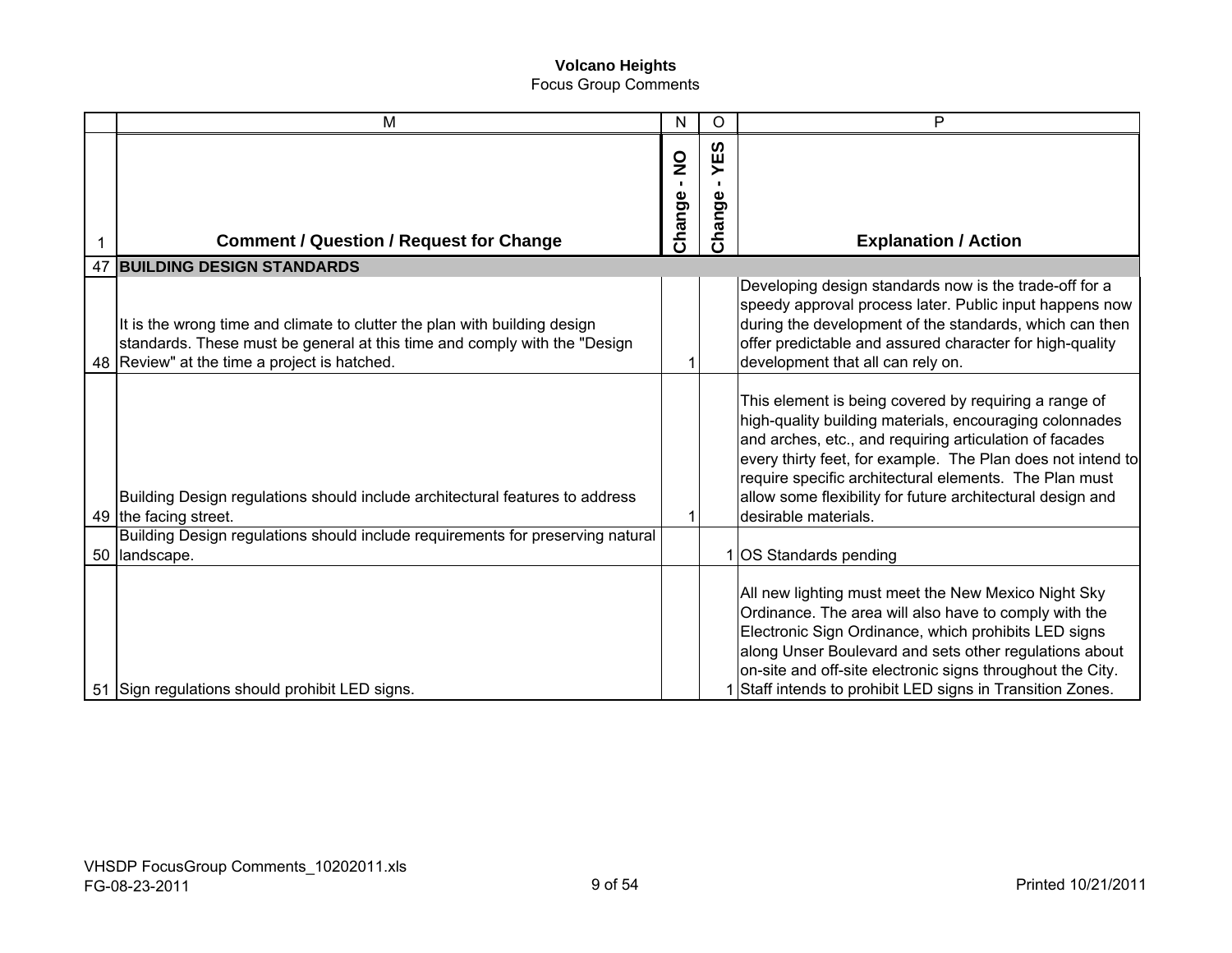| M                                                                                                                                                                                                                                                                                                                                                                                                                                                                                               | N                                       | $\circ$                       | P                                                                                                                                                                                                                                                                                          |
|-------------------------------------------------------------------------------------------------------------------------------------------------------------------------------------------------------------------------------------------------------------------------------------------------------------------------------------------------------------------------------------------------------------------------------------------------------------------------------------------------|-----------------------------------------|-------------------------------|--------------------------------------------------------------------------------------------------------------------------------------------------------------------------------------------------------------------------------------------------------------------------------------------|
| <b>Comment / Question / Request for Change</b>                                                                                                                                                                                                                                                                                                                                                                                                                                                  | $\frac{0}{2}$<br>$\mathbf{L}$<br>Change | YES<br>$\mathbf{L}$<br>Change | <b>Explanation / Action</b>                                                                                                                                                                                                                                                                |
| 52 HEIGHTS                                                                                                                                                                                                                                                                                                                                                                                                                                                                                      |                                         |                               |                                                                                                                                                                                                                                                                                            |
| Where Unser/Paseo roads have been elevated by fill, cannot the adjacent lots<br>be elevated toward road level? Should not building heights be measured from<br>53 fill level? Nobody wants to be in the gully next to a road.                                                                                                                                                                                                                                                                   |                                         |                               | Decision can be made by each property owner. The Plan<br>will have a goal to minimize the need for imported fill.<br>Building Heights will be measured from "approved<br>grades" not "natural grade." The Plan will also allow the<br>opportunity to pull the building away from the road. |
| Slide 29 - What is the basis for "26 feet elsewhere by right"? I would propose<br>40 feet allowable with additional bonus criteria up to 65 feet in center zones.<br>Bonus criteria should include employment criteria in all nontransition zones,<br>54 not just in the Town Center.<br>Worried about "horse-trading" of bonus criteria. Will developers be forced into<br>certain "options" because other developers haven't chosen to provide those<br>55 amenities? (i.e. transit shelters) |                                         |                               | Zoning code uses 26 feet as the base height in equivalent<br>zones. Heights and bonus criteria are still under review.<br>Bonus criteria under review; however, they should not be<br>considered quota to be filled or horsetraded. They are<br>1 menu options for each property owner.    |
| 56 Keep heights simple (easy to understand and implement)                                                                                                                                                                                                                                                                                                                                                                                                                                       |                                         |                               | Heights are under review. Bonus criteria are under<br>1 review.                                                                                                                                                                                                                            |
| 57   Want to see solar panels NOT count toward/against height limit.                                                                                                                                                                                                                                                                                                                                                                                                                            |                                         |                               | Solar panels will not count toward height.<br>Bonus criteria under review; however, the intention is to<br>provide maximum flexibility for small and large property                                                                                                                        |
| 58 Bonus criteria should be for improvements on the property (vs. off-site).<br>59 How will bonus criteria options be coordinated among property owners?                                                                                                                                                                                                                                                                                                                                        |                                         |                               | 1 owners to develop.<br>The planning team is contemplating legal mechanisms for<br>transfer of development rights and open space. Private<br>mechanisms will also be highly encouraged, such as a<br>master developer or master developer agreements<br>1 among property owners.           |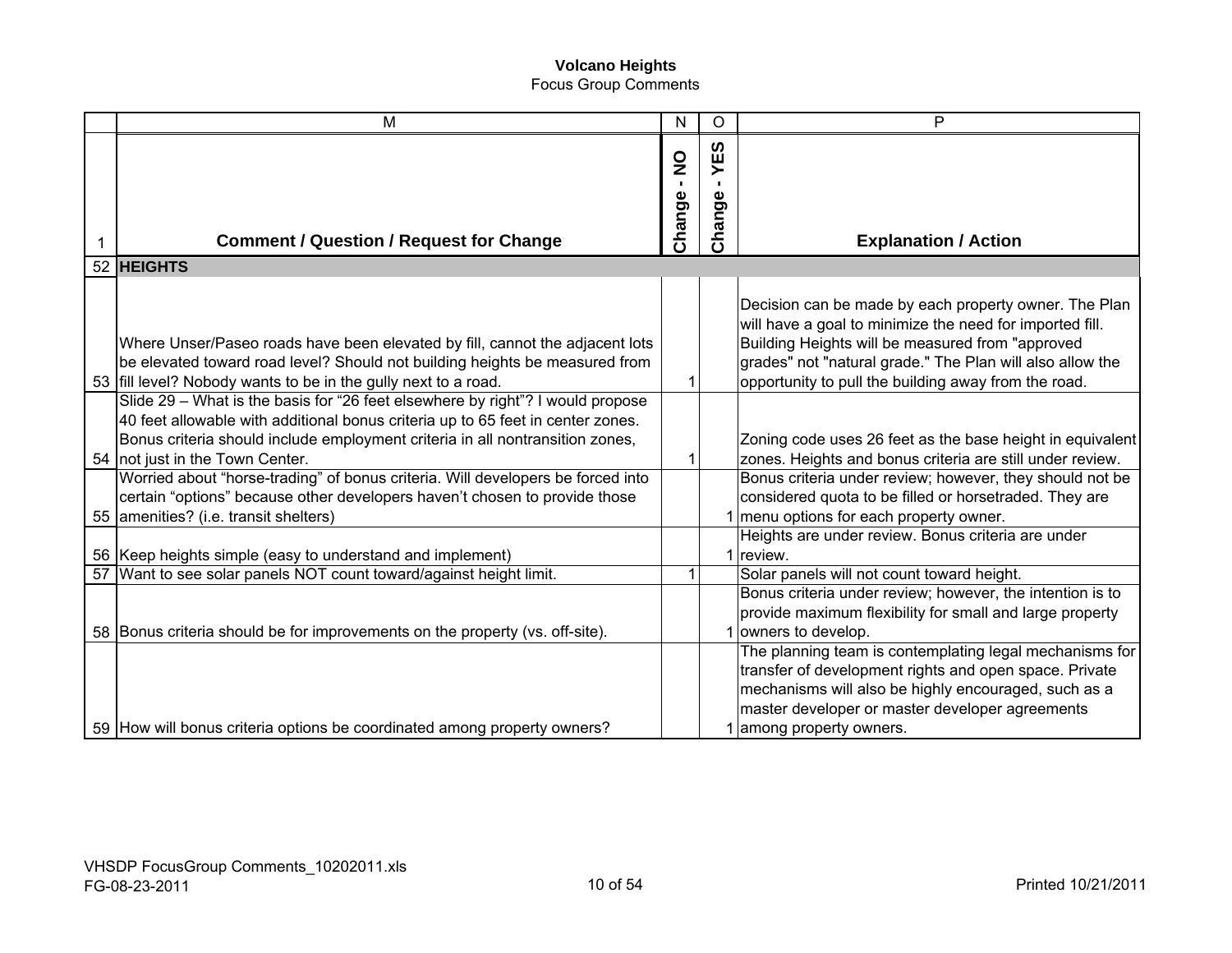| M                                                                                                                        | ${\sf N}$                               | O                   | P                                                                                                                                                                                                                                                                                                                                                                        |
|--------------------------------------------------------------------------------------------------------------------------|-----------------------------------------|---------------------|--------------------------------------------------------------------------------------------------------------------------------------------------------------------------------------------------------------------------------------------------------------------------------------------------------------------------------------------------------------------------|
| <b>Comment / Question / Request for Change</b>                                                                           | $\frac{0}{2}$<br>$\mathbf{L}$<br>Change | YES<br>п.<br>Change | <b>Explanation / Action</b>                                                                                                                                                                                                                                                                                                                                              |
| 60 PARKS / OPEN SPACE                                                                                                    |                                         |                     |                                                                                                                                                                                                                                                                                                                                                                          |
| Want to see WSSP Amendment policies about cultural/historical resources<br>61 operationalized and linked to regulations. |                                         |                     | These planning efforts are anticipated in the coming<br>months. It is important to remember that policies have<br>more flexibility to be broad, as they are considered<br>guidance. Regulations have to be more circumspect as<br>carrying the force of law versus guidance. This Plan must<br>still comply with the goals and policies of the higher-<br>1 ranked Plan. |
|                                                                                                                          |                                         |                     | The planning team is working with OS division to prioritize                                                                                                                                                                                                                                                                                                              |
| 62 Want to see City fund Open Space purchasing.                                                                          | 1                                       |                     | land for purchase as Open Space; however, purchase of<br>OS falls outside the purview of this Plan.                                                                                                                                                                                                                                                                      |
| 63 Love the rock outcropping dedications.                                                                                | 1                                       |                     | Thank you for your comment.                                                                                                                                                                                                                                                                                                                                              |
| Want to see archaeological links to agricultural past saved in addition to rock<br>64 outcropping.                       |                                         |                     | The Plan are is covered by the City's Archaeological<br>Ordinance. The Planning team is working with OS<br>Division to identify significant areas that the City would<br>prioritize for preservation.                                                                                                                                                                    |
| Want to see rock outcroppings prioritized for saving as archaeological<br>65 samples.                                    |                                         |                     | The Plan intends to incentivize rock outcropping<br>preservation. The Planning team is working with OS<br>division to map significant rock outcroppings.                                                                                                                                                                                                                 |
| 66 Where are the planned parks?                                                                                          |                                         |                     | Because of the surplus of parks and OS in the broader<br>area, the fees collected via the current Impact Fee<br>Ordinance in this area can only be used for maintenance<br>of existing parks, not new parks. If property owners are<br>willing to either dedicate land or build private parks, the<br>Plan will gladly reflect those intentions.                         |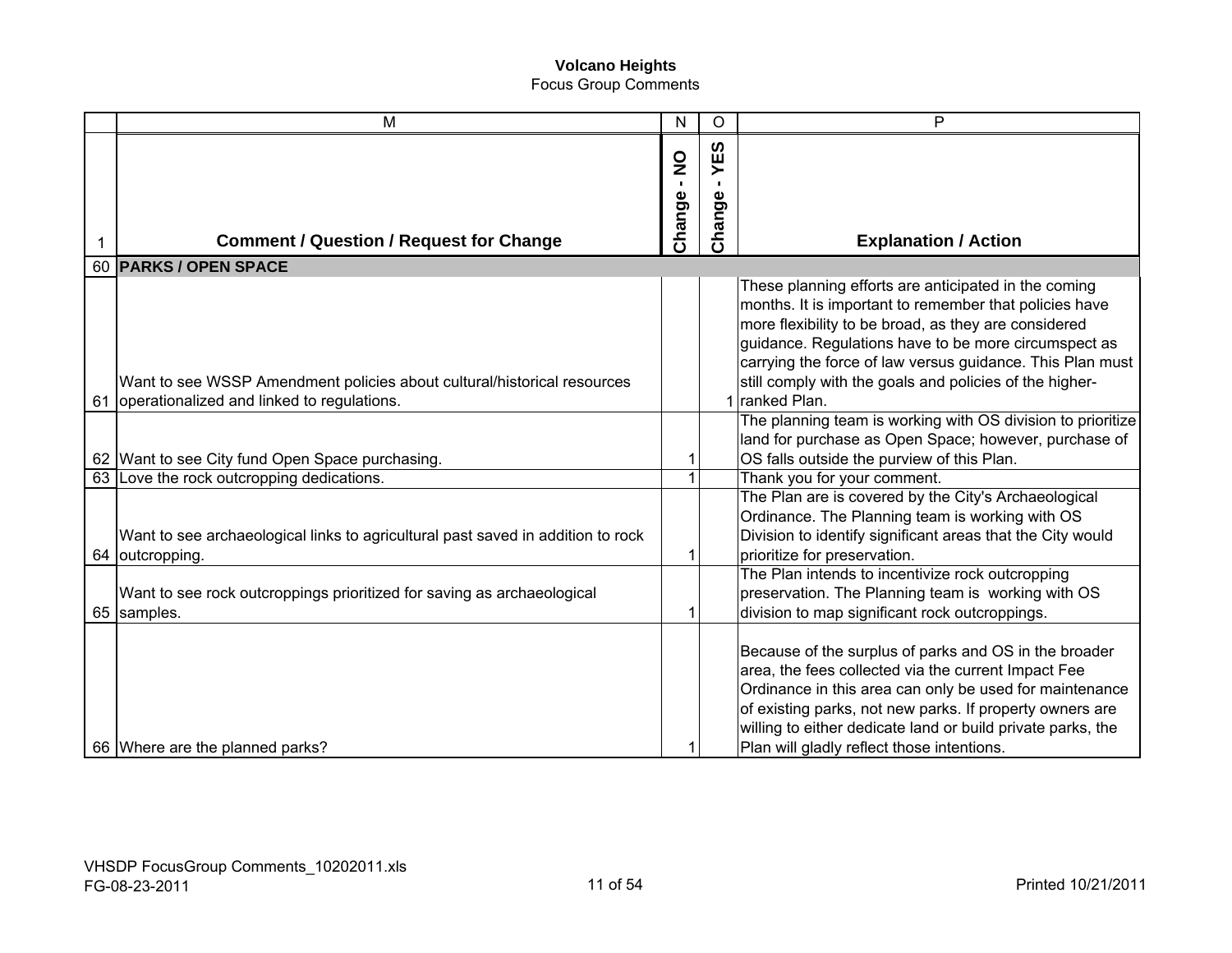|    | M                                                                                                                                                                                                                                                                                                                                                                                                                                                                                                                                                                                                                                                                                                                                                                                                                                 | N                                       | O                          | P                                                                                                                                                                                                                                                                                                                                                                                                                   |
|----|-----------------------------------------------------------------------------------------------------------------------------------------------------------------------------------------------------------------------------------------------------------------------------------------------------------------------------------------------------------------------------------------------------------------------------------------------------------------------------------------------------------------------------------------------------------------------------------------------------------------------------------------------------------------------------------------------------------------------------------------------------------------------------------------------------------------------------------|-----------------------------------------|----------------------------|---------------------------------------------------------------------------------------------------------------------------------------------------------------------------------------------------------------------------------------------------------------------------------------------------------------------------------------------------------------------------------------------------------------------|
|    | <b>Comment / Question / Request for Change</b>                                                                                                                                                                                                                                                                                                                                                                                                                                                                                                                                                                                                                                                                                                                                                                                    | $\frac{0}{2}$<br>$\mathbf{L}$<br>Change | ທ<br>٣Ë<br>შ<br>მ<br>Chang | <b>Explanation / Action</b>                                                                                                                                                                                                                                                                                                                                                                                         |
| 67 | <b>INFRASTRUCTURE / IMPLEMENTATION</b>                                                                                                                                                                                                                                                                                                                                                                                                                                                                                                                                                                                                                                                                                                                                                                                            |                                         |                            |                                                                                                                                                                                                                                                                                                                                                                                                                     |
|    | Slide 44 – Infrastructure will be key to the development of the area; however,<br>infrastructure planning has bypassed the plan area for several years due in<br>part to the lack defined alignments / construction of Paseo del Norte and<br>Unser Blvd. The mandatory street network will add another needed level of<br>definition to allow for infrastructure planning. I would like to see the City<br>sponsor some level of "backbone" infrastructure planning for the area. This<br>would ensure coordination of efforts with the City, the Water Authority, PNM,<br>Gas Co., etc. Having a City supported "backbone" infrastructure plan could<br>68   help to realize opportunities for infrastructure assistance as noted on slide 48.<br>Page 44: Infrastructure. The city should designate where the sewers and water |                                         |                            | The City is willing to lead some high-level planning and<br>phasing efforts, but significant efforts will need to be<br>coordinated among property owners to drive the detailed,<br>1 master-planning level efforts.<br>Agreed. Plan will include preliminary infrastructure                                                                                                                                        |
|    | 69 lines will be installed so site development plans can be made.                                                                                                                                                                                                                                                                                                                                                                                                                                                                                                                                                                                                                                                                                                                                                                 |                                         |                            | 1 planning/phasing information.                                                                                                                                                                                                                                                                                                                                                                                     |
|    | 70 What happens if property owners couldn't pay debt service on a TIDD?                                                                                                                                                                                                                                                                                                                                                                                                                                                                                                                                                                                                                                                                                                                                                           |                                         |                            | Bonds wouldn't be issued until financial markets were<br>comfortable that there was a reliable, proven stream of<br>revenue (i.e. viable commercial business(es) creating an<br>increment that can accumulate) to pay debt service on the<br>bonds. And in any event the developers would be<br>required to put the equivalent of 20% of the infrastructure<br>cost into the project before they can be reimbursed. |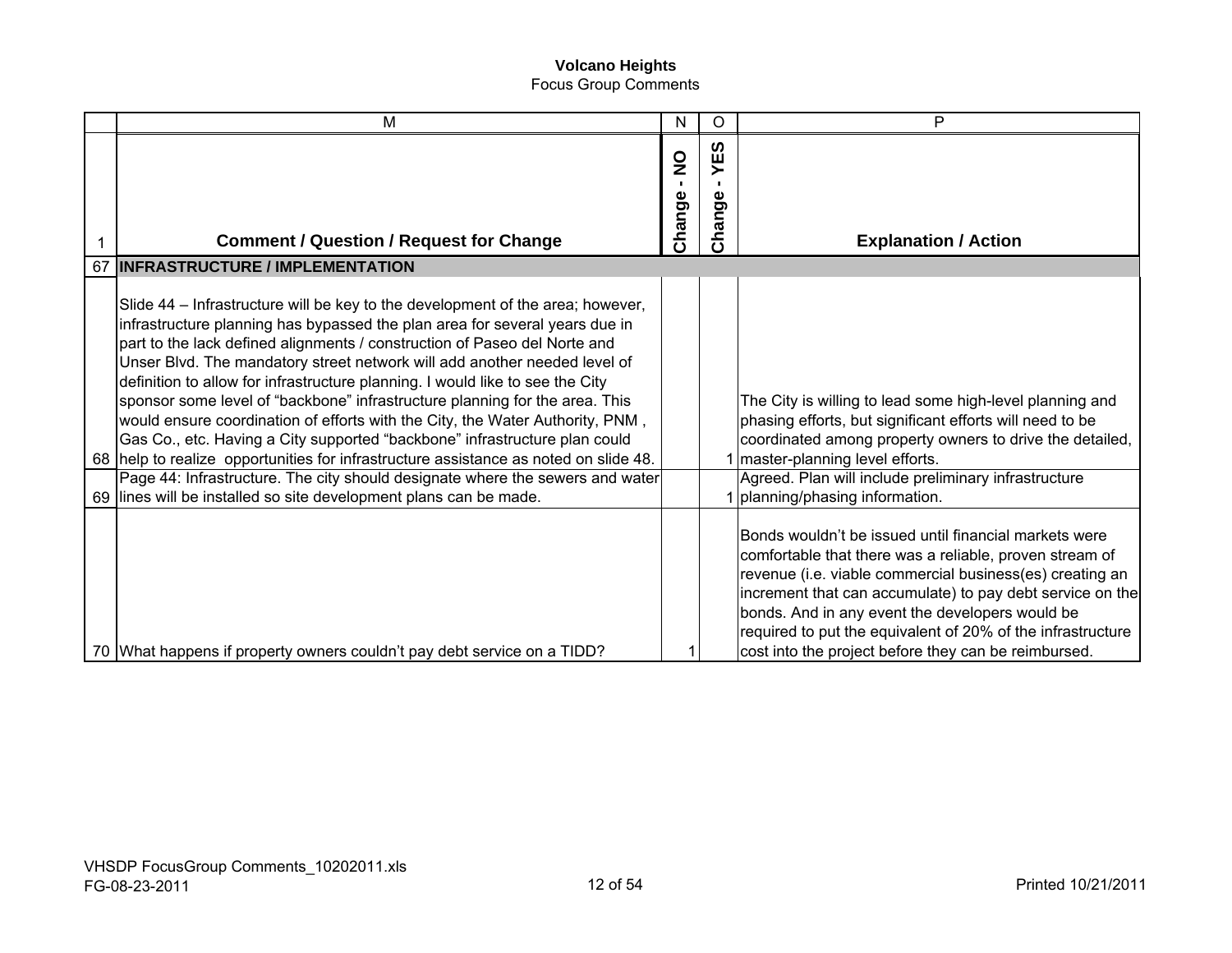|    | M                                                                                                                                                          | N                                        | O                                  | P                                                                                                                                                                                                                                                                                                |
|----|------------------------------------------------------------------------------------------------------------------------------------------------------------|------------------------------------------|------------------------------------|--------------------------------------------------------------------------------------------------------------------------------------------------------------------------------------------------------------------------------------------------------------------------------------------------|
| 1  | <b>Comment / Question / Request for Change</b>                                                                                                             | $\frac{0}{2}$<br>$\mathbf{L}$<br>Change- | YES<br>$\mathbf{I}$<br>Φ<br>Change | <b>Explanation / Action</b>                                                                                                                                                                                                                                                                      |
| 71 | <b>REVIEW PROCESS</b>                                                                                                                                      |                                          |                                    |                                                                                                                                                                                                                                                                                                  |
|    | Page 11: review team composition. Do not have any "other" as there is                                                                                      |                                          |                                    | Composition will be at the discretion of the Planning                                                                                                                                                                                                                                            |
|    | competition among groups, so this would be a major wrench in the gears. The                                                                                |                                          |                                    | Director to help with problem solving. The property owner                                                                                                                                                                                                                                        |
| 72 | review team can make a judgment, and if the property owner does not agree,<br>he can appeal the decision to the EPC/City Council.                          |                                          |                                    | will have the option to enter the EPC process or appeal to<br>DRB.                                                                                                                                                                                                                               |
|    |                                                                                                                                                            |                                          |                                    | City staff member with oversight of "live" landscaping/                                                                                                                                                                                                                                          |
|    | 73 Slide 11 - Who / what is the City Forester?                                                                                                             | 1                                        |                                    | streetscaping.                                                                                                                                                                                                                                                                                   |
|    | Development threshold for DRB review should increase to 10 acres (from 5) to<br>74 be the size of a property block.                                        |                                          |                                    | More properties are 5 acres than 10 acres in Volcano<br>Heights. The table has been edited so that 5 acres is<br>included in the Administrative Review, but above 5 acres<br>is subject to the more stringent review process.                                                                    |
|    | Want to see Neighborhood representative on the Review Team. Would give<br>the public a voice while still ensuring a development can be approved quickly if |                                          |                                    | Composition will be at the discretion of the Planning<br>Director to help with problem solving. Neighborhood<br>interests should be involved during the drafting of the<br>Plan so that their voice is included in the regulations.<br>Development that complies with these regulations will not |
|    | 75 it complies with Plan requirements.                                                                                                                     |                                          |                                    | be required to provide public notice.<br>Composition will be at the discretion of the Planning                                                                                                                                                                                                   |
|    | Don't want to see citizens vs. staff on the Review Team in case they slow<br>76 down streamlined approval.                                                 | 1                                        |                                    | Director. As this is a problem-solving body and not a<br>quasi-judicial body, the property owner will have the<br>option of appealing any Administrative decision to the<br>DRB or entering the EPC process.                                                                                     |
|    |                                                                                                                                                            |                                          |                                    | Composition will be at the discretion of the Planning                                                                                                                                                                                                                                            |
|    |                                                                                                                                                            |                                          |                                    | Director. Staff will consider adding policies recommending                                                                                                                                                                                                                                       |
|    |                                                                                                                                                            |                                          |                                    | relevant members to be invited to be helpful to                                                                                                                                                                                                                                                  |
|    | 77 Review Team should include a volcanologist and/or cultural anthropologist.                                                                              |                                          |                                    | natural/cultural resource issues.                                                                                                                                                                                                                                                                |
|    | 78 Want to see a culturally sensitive architect on the Review Team.                                                                                        | 1                                        |                                    | See response above.                                                                                                                                                                                                                                                                              |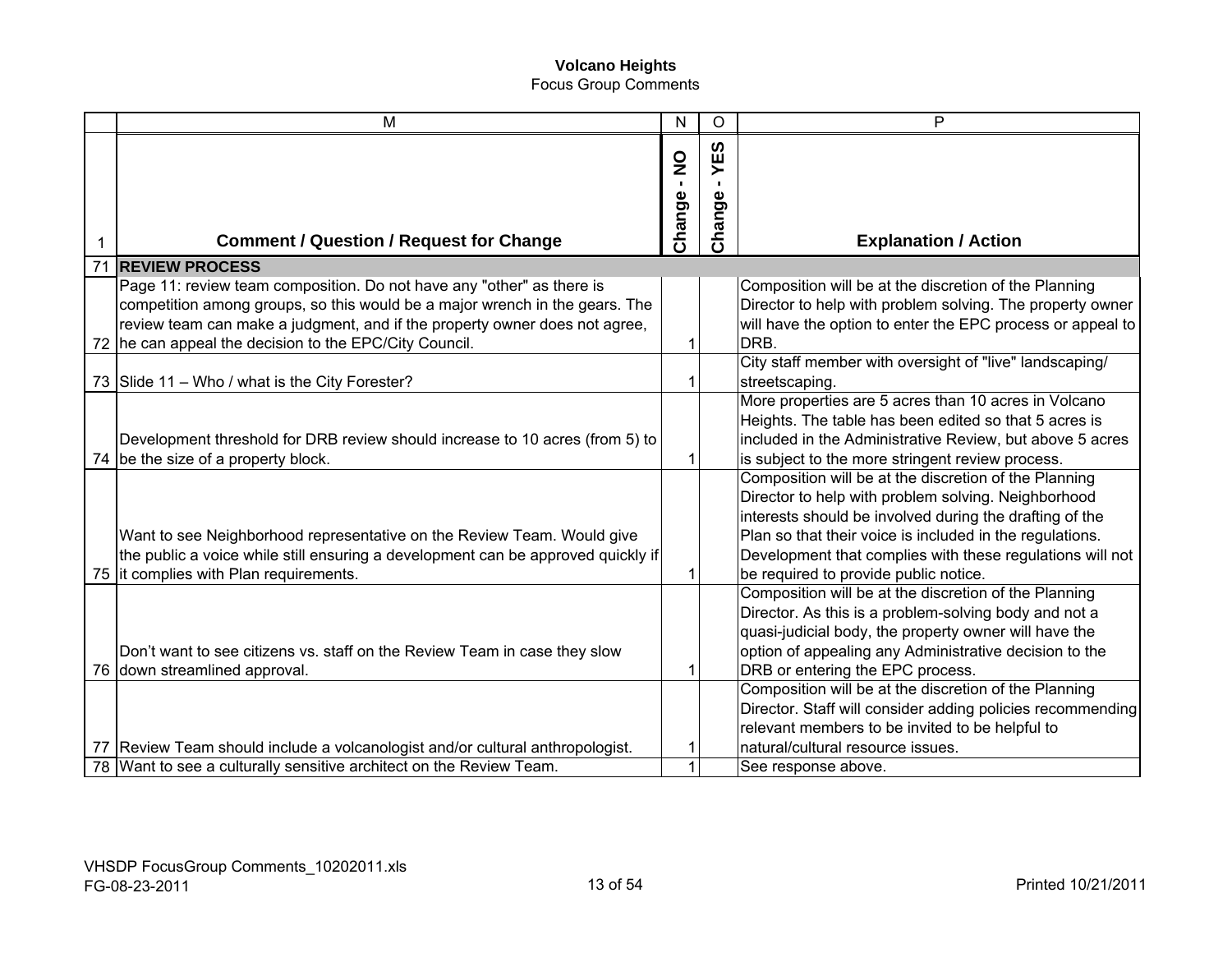| М                                                                                                                              | N                             | O                               | P                                                                                                                                                                                                                                                                                                                                                                                                                                                                                                                                  |
|--------------------------------------------------------------------------------------------------------------------------------|-------------------------------|---------------------------------|------------------------------------------------------------------------------------------------------------------------------------------------------------------------------------------------------------------------------------------------------------------------------------------------------------------------------------------------------------------------------------------------------------------------------------------------------------------------------------------------------------------------------------|
| <b>Comment / Question / Request for Change</b>                                                                                 | $\frac{0}{2}$<br>п.<br>Change | ທ<br>ш<br>შ<br>მ<br>Ē<br>m<br>S | <b>Explanation / Action</b>                                                                                                                                                                                                                                                                                                                                                                                                                                                                                                        |
| Want to see Review Team kept to fewer people (unwieldy with too many). How<br>79 much voice would each representative have?    |                               |                                 | Composition will be at the discretion of the Planning<br>Director. As this is a problem-solving body and not a<br>quasi-judicial body, the property owner will have the<br>option of appealing any Administrative decision to the<br>DRB or entering the EPC process.                                                                                                                                                                                                                                                              |
| Want to see Review Team with city staff only. City convenes relevant Team<br>80 members based on proposed development project. |                               |                                 | See response above.                                                                                                                                                                                                                                                                                                                                                                                                                                                                                                                |
| What about properties that are split into 2 zones and require 2 different<br>81 approval processes?                            |                               |                                 | Properties will require platting to develop. The<br>expectation is that the plats would separate the zones. A<br>development that includes multiple plats could be<br>submitted/planned together, but the portions of the<br>development within each zone would have to follow the<br>regulations of that zone, in addition to the mandatory road<br>regulations as applicable. Staff will need to add a<br>requirement that in that case, the applicant would need to<br>1 follow the more stringent of the 2 approval processes. |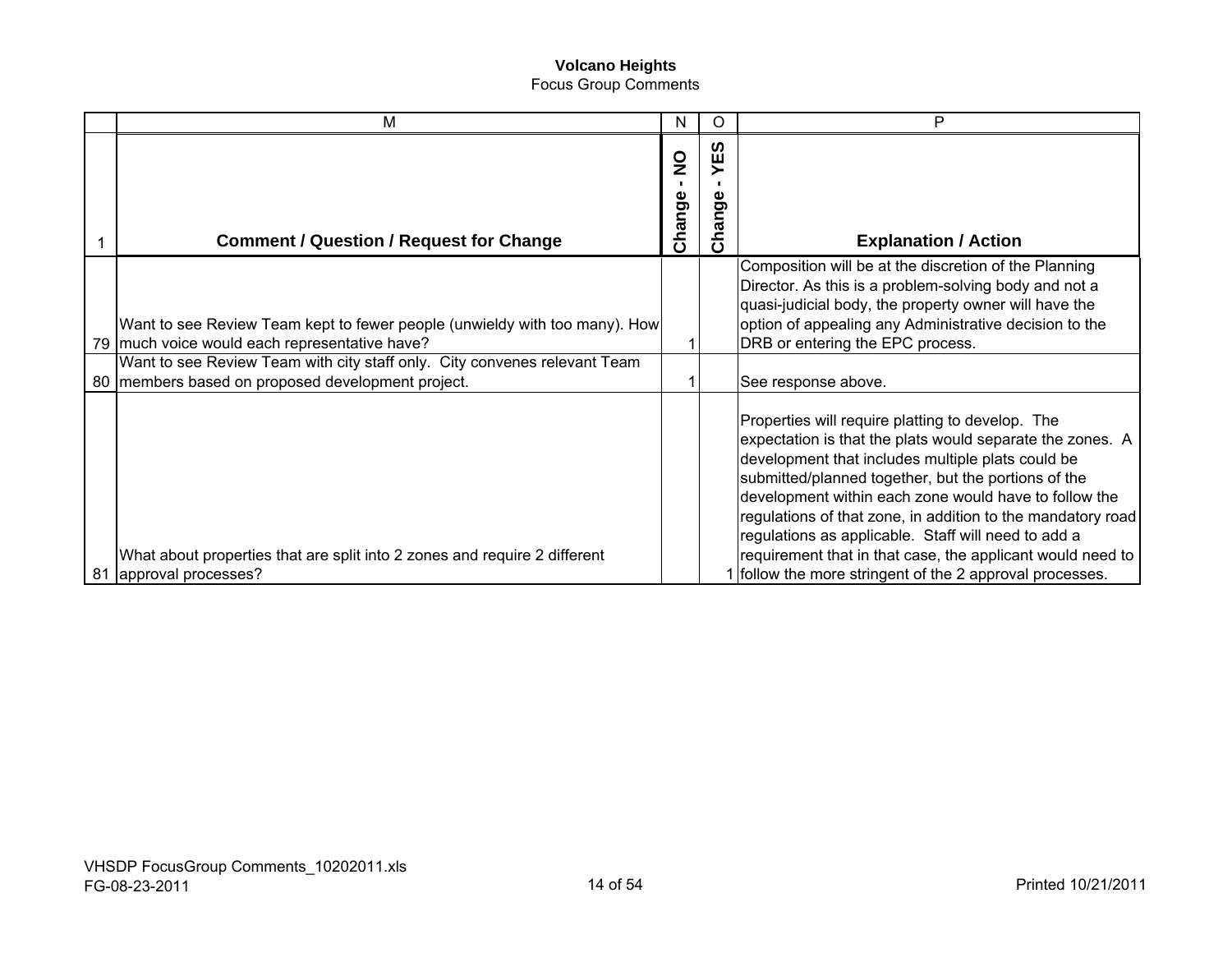|    | м                                                                                                                                                                                                                                 | N                       |                       | P                                                                                                                                                                                                                                                                                                                                                                                                          |
|----|-----------------------------------------------------------------------------------------------------------------------------------------------------------------------------------------------------------------------------------|-------------------------|-----------------------|------------------------------------------------------------------------------------------------------------------------------------------------------------------------------------------------------------------------------------------------------------------------------------------------------------------------------------------------------------------------------------------------------------|
|    | <b>Comment / Question / Request for Change</b>                                                                                                                                                                                    | $\frac{0}{2}$<br>Change | ທ<br>ш<br>ω<br>Ō<br>ᢐ | <b>Explanation / Action</b>                                                                                                                                                                                                                                                                                                                                                                                |
|    | 82 FUGITIVE DUST                                                                                                                                                                                                                  |                         |                       |                                                                                                                                                                                                                                                                                                                                                                                                            |
| 83 | Fugitive dust needs to be addressed and minimized. Fill is a big problem<br>linked to Unser/Paseo construction. Want to see same language as<br>Trails/Cliffs SDPs: grading permit only issued concurrently with building permit. |                         |                       | Staff intends to include the policy language limiting fill and<br>1 the concurrent grading/building permit regulation.                                                                                                                                                                                                                                                                                     |
|    | Want Planning Team to talk with the City hydrologist to find a reasonable fill<br>84 limit that's "ground proofed."                                                                                                               |                         |                       | Staff will certainly work with the City hydrologist on fill<br>regulations. Staff is currently not anticipating setting a fill<br>limit but rather a policy that fill should be as minimal as<br>possible, construction should be mitigated to reduce dust,<br>etc. Staff is open to regulations that are legally<br>enforceable and do not pose an undue burden on<br>development potential in this area. |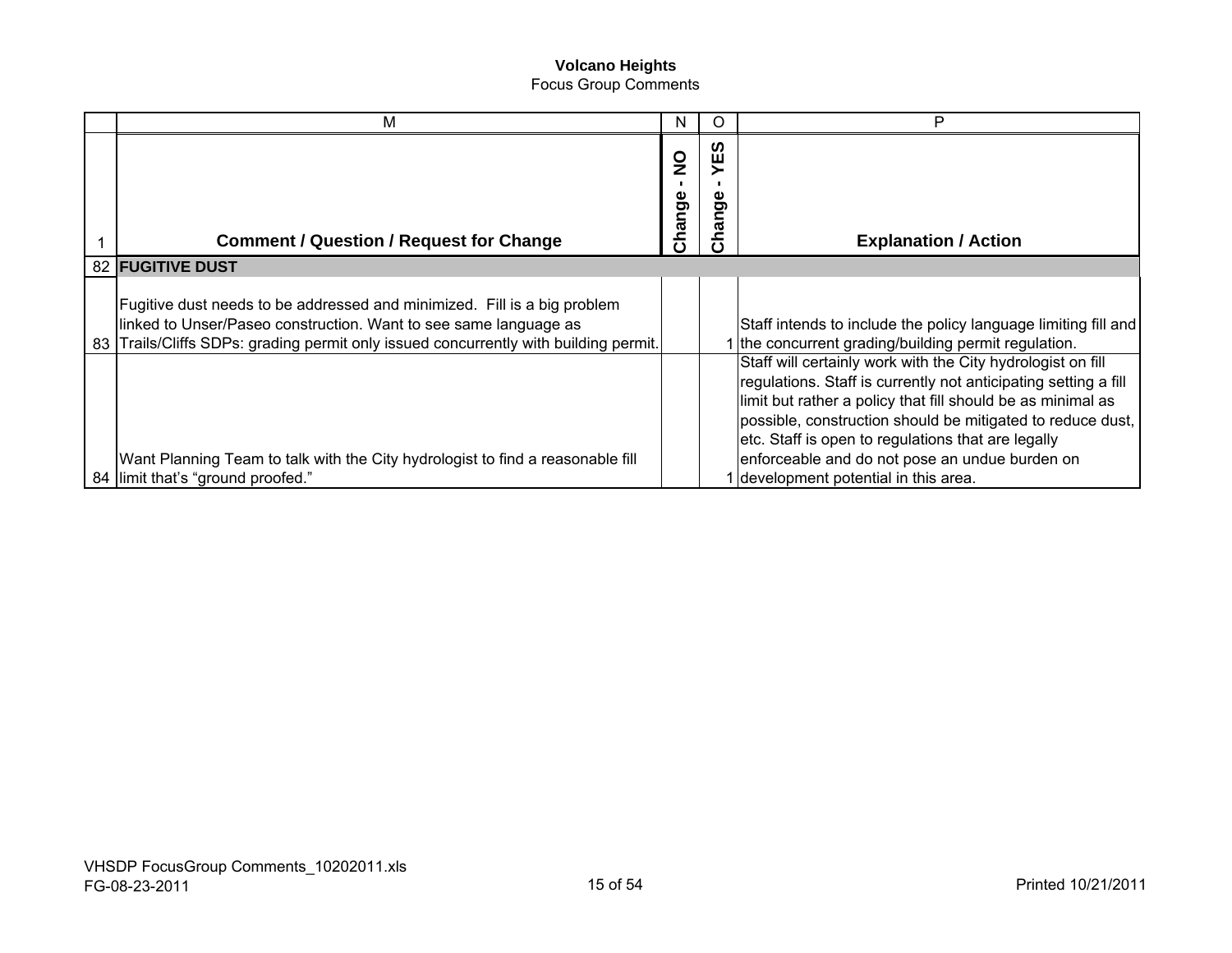|   | R                                                                                                                                                                                                                                                                                                                                                                                                                                                                                                                                                                                                                                                                                                                                                                                                                                                                                                                                                                                                                                                                 | S                |              | U                                                                                                                                                                                                                                                                                                                                                                                                               |
|---|-------------------------------------------------------------------------------------------------------------------------------------------------------------------------------------------------------------------------------------------------------------------------------------------------------------------------------------------------------------------------------------------------------------------------------------------------------------------------------------------------------------------------------------------------------------------------------------------------------------------------------------------------------------------------------------------------------------------------------------------------------------------------------------------------------------------------------------------------------------------------------------------------------------------------------------------------------------------------------------------------------------------------------------------------------------------|------------------|--------------|-----------------------------------------------------------------------------------------------------------------------------------------------------------------------------------------------------------------------------------------------------------------------------------------------------------------------------------------------------------------------------------------------------------------|
|   |                                                                                                                                                                                                                                                                                                                                                                                                                                                                                                                                                                                                                                                                                                                                                                                                                                                                                                                                                                                                                                                                   | $\sum_{i=1}^{n}$ | YES          |                                                                                                                                                                                                                                                                                                                                                                                                                 |
|   |                                                                                                                                                                                                                                                                                                                                                                                                                                                                                                                                                                                                                                                                                                                                                                                                                                                                                                                                                                                                                                                                   | Change-          | Change       |                                                                                                                                                                                                                                                                                                                                                                                                                 |
|   | <b>Comment / Question / Request for Change</b>                                                                                                                                                                                                                                                                                                                                                                                                                                                                                                                                                                                                                                                                                                                                                                                                                                                                                                                                                                                                                    |                  |              | <b>Explanation / Action</b>                                                                                                                                                                                                                                                                                                                                                                                     |
|   | 2 ROADS                                                                                                                                                                                                                                                                                                                                                                                                                                                                                                                                                                                                                                                                                                                                                                                                                                                                                                                                                                                                                                                           |                  |              |                                                                                                                                                                                                                                                                                                                                                                                                                 |
|   | Slide 17 - Mandatory Streets. Show/connect trail along the north side of the                                                                                                                                                                                                                                                                                                                                                                                                                                                                                                                                                                                                                                                                                                                                                                                                                                                                                                                                                                                      |                  |              |                                                                                                                                                                                                                                                                                                                                                                                                                 |
|   | road leading from Monument Parkway through TC, across Unser and                                                                                                                                                                                                                                                                                                                                                                                                                                                                                                                                                                                                                                                                                                                                                                                                                                                                                                                                                                                                   |                  |              |                                                                                                                                                                                                                                                                                                                                                                                                                 |
| 3 | Paseo del Norte to Universe.                                                                                                                                                                                                                                                                                                                                                                                                                                                                                                                                                                                                                                                                                                                                                                                                                                                                                                                                                                                                                                      |                  | 1            | Map pending. Additional coordination with Parks/Os needed.                                                                                                                                                                                                                                                                                                                                                      |
|   | Do access roads with some parking still make sense as the most efficient                                                                                                                                                                                                                                                                                                                                                                                                                                                                                                                                                                                                                                                                                                                                                                                                                                                                                                                                                                                          |                  |              | Current cross sections do not include frontage roads. Graphics                                                                                                                                                                                                                                                                                                                                                  |
|   | use of ROW for Unser and PdN to meet plan area access and through                                                                                                                                                                                                                                                                                                                                                                                                                                                                                                                                                                                                                                                                                                                                                                                                                                                                                                                                                                                                 |                  |              | pending. Non-mandatory local roads with some parking are                                                                                                                                                                                                                                                                                                                                                        |
|   | traffic needs for these roads?                                                                                                                                                                                                                                                                                                                                                                                                                                                                                                                                                                                                                                                                                                                                                                                                                                                                                                                                                                                                                                    | $\mathbf 1$      |              | envisioned to serve this purpose.                                                                                                                                                                                                                                                                                                                                                                               |
| 5 | Mandatory Streets - mapping does not match concept for property lines and<br>ownership.                                                                                                                                                                                                                                                                                                                                                                                                                                                                                                                                                                                                                                                                                                                                                                                                                                                                                                                                                                           |                  |              | Graphic pending to show property lines, zone lines, and<br>problem areas. Plan gives flexibility to shift zone lines within a<br>threshold for minor and major modification. See Table 3.3.                                                                                                                                                                                                                     |
| 6 | Use quiet asphalt on Montano, Unser and Paseo to reduce the noise<br>impacts from traffic.                                                                                                                                                                                                                                                                                                                                                                                                                                                                                                                                                                                                                                                                                                                                                                                                                                                                                                                                                                        |                  | 1            | Planning team will look into this possibility for Paseo & Unser.<br>As Montano is not part of this planning area, this effort has no<br>jurisdiction over that road.                                                                                                                                                                                                                                            |
|   | The development community/ property owners don't understand the need<br>for pedestrian-friendly neighborhood designs. The development community<br>is used to building walled suburban style neighborhoods here on the West<br>Side. They do not understand how bad the traffic congestion can be during<br>rush hour and why neighborhood connection and access is so important.<br>Improved neighborhood connection, pedestrian access and attractive<br>streetscapes. NMDOT is focused on high-speed, limited access roads to<br>move traffic, not getting pedestrians across Unser and Paseo safely. Unser<br>and Paseo will be difficult for pedestrians to cross. We may need to lower<br>the speed limit, and build a pedestrian underpass beneath Unser Blvd.<br>Since Unser was already built approximately 15 ft. above natural grade, this<br>may be one way to provide pedestrian access to the Town Center. The<br>Town Center also needs to design attractive streets that will connect<br>neighborhoods together in the Volcano Heights Plan area. |                  | $\mathbf 1$  | Councilor Benton's amendment's on street connectivity will be<br>included in this Plan. Methods to alleviate congestion and<br>increase pedestrian safety will be decided pending the outcome<br>of the traffic study. The Planning team believes the best<br>solution might be a safe at-grade crossing, as an underpass in<br>this area would be prohibitively expensive, and overpasses<br>tend not be used. |
| 8 | Slide 34 / 35 - Map of "A" and "B" locations?                                                                                                                                                                                                                                                                                                                                                                                                                                                                                                                                                                                                                                                                                                                                                                                                                                                                                                                                                                                                                     |                  | $\mathbf{1}$ | Map pending.                                                                                                                                                                                                                                                                                                                                                                                                    |
|   |                                                                                                                                                                                                                                                                                                                                                                                                                                                                                                                                                                                                                                                                                                                                                                                                                                                                                                                                                                                                                                                                   |                  |              |                                                                                                                                                                                                                                                                                                                                                                                                                 |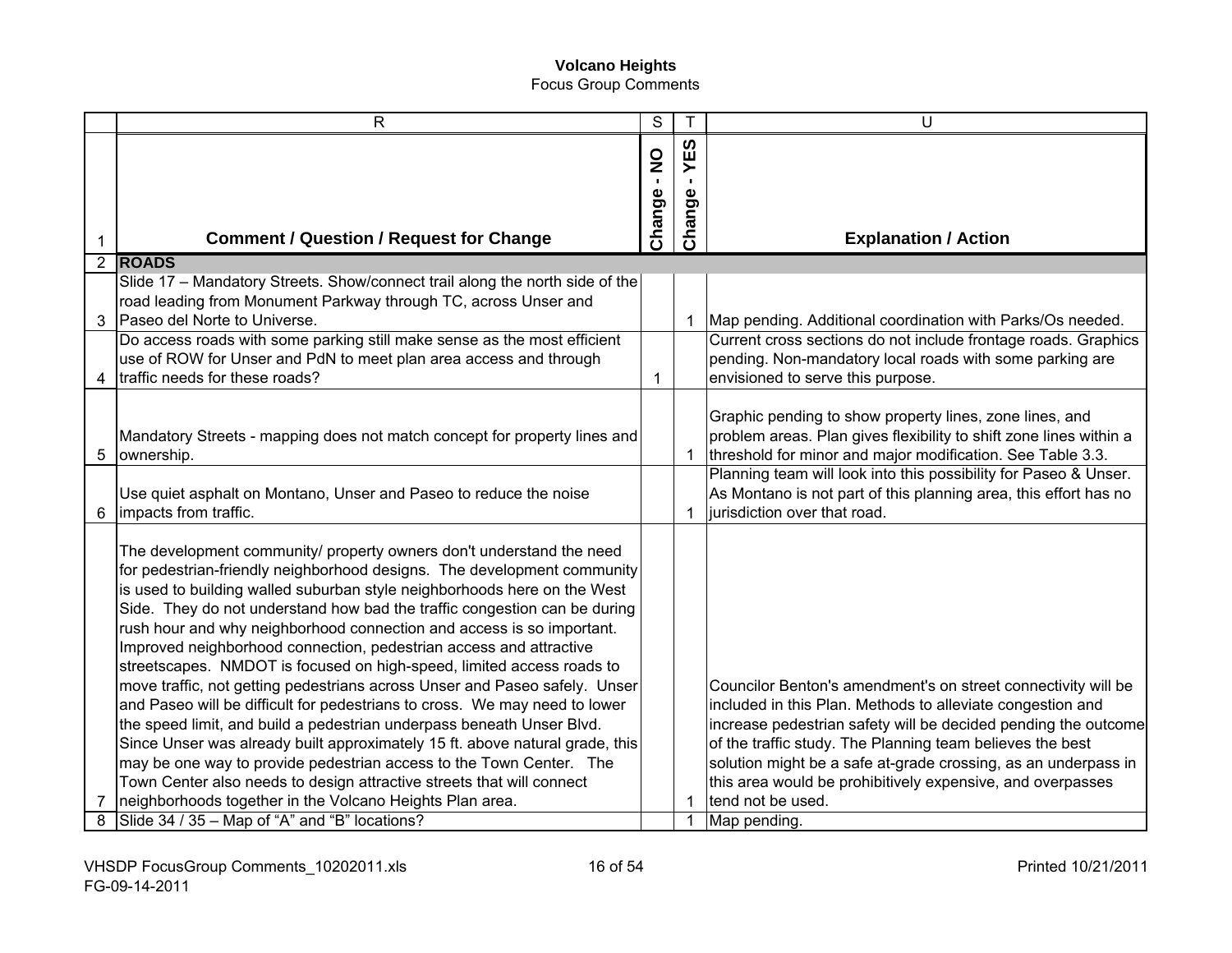|    | $\mathsf{R}$                                                                                                                                                                                                                                                                                                                                                                                                                                                                                                                                                                                                                                                                                                                                                         | S                       |               | U                                                                                                                                                                                                                                                                                                                                                                                                                                                                                                                                                                                                                                      |
|----|----------------------------------------------------------------------------------------------------------------------------------------------------------------------------------------------------------------------------------------------------------------------------------------------------------------------------------------------------------------------------------------------------------------------------------------------------------------------------------------------------------------------------------------------------------------------------------------------------------------------------------------------------------------------------------------------------------------------------------------------------------------------|-------------------------|---------------|----------------------------------------------------------------------------------------------------------------------------------------------------------------------------------------------------------------------------------------------------------------------------------------------------------------------------------------------------------------------------------------------------------------------------------------------------------------------------------------------------------------------------------------------------------------------------------------------------------------------------------------|
|    |                                                                                                                                                                                                                                                                                                                                                                                                                                                                                                                                                                                                                                                                                                                                                                      | $\frac{1}{2}$<br>Change | YES<br>Change |                                                                                                                                                                                                                                                                                                                                                                                                                                                                                                                                                                                                                                        |
|    | <b>Comment / Question / Request for Change</b>                                                                                                                                                                                                                                                                                                                                                                                                                                                                                                                                                                                                                                                                                                                       |                         |               | <b>Explanation / Action</b>                                                                                                                                                                                                                                                                                                                                                                                                                                                                                                                                                                                                            |
| 9  | <b>ROADS / ACCESS</b>                                                                                                                                                                                                                                                                                                                                                                                                                                                                                                                                                                                                                                                                                                                                                |                         |               |                                                                                                                                                                                                                                                                                                                                                                                                                                                                                                                                                                                                                                        |
|    | Show how individual lines fit on the LU area to show what will have to be<br>assembled to create developable property. This will also show what access<br>10 will be needed to get to the plan areas.                                                                                                                                                                                                                                                                                                                                                                                                                                                                                                                                                                |                         | -1            | Graphic pending.                                                                                                                                                                                                                                                                                                                                                                                                                                                                                                                                                                                                                       |
| 11 | Look at land uses based on roadway networks vs. just bands. As we have<br>mentioned several times, this plan is being driven by the location of the<br>access points to Unser/Paseo. Those access points should establish the<br>roadway hierarchy for the plan at those locations where they connect to the<br>network.                                                                                                                                                                                                                                                                                                                                                                                                                                             |                         |               | A traffic study that meets the requirements for TCC access<br>modification submittal pending. Access points will also be<br>determined by the TCC's approval. Staff believes zoning tied to<br>mandatory roads is the best option, considering that property<br>lines meet Paseo & Unser at 45 degree angles, the large<br>property sizes, and checkerboard ownership patterns.                                                                                                                                                                                                                                                        |
|    | Based upon the traffic flow the land use should follow logical access points.<br>If you look at how areas will be accessible and then let the land use center<br>around the access points, it will follow a more logical development pattern<br>than the current land use is showing. If you have a major access point on<br>Paseo, it may make more sense to place the RC in a quadrant than to<br>create the same zoning on a property that does not have that access. The<br>current layout has multiple zoning designations on individual properties.<br>That will necessitate platting and separating out the zoning areas. Put<br>12 purple on the entire blocks based on access.<br>While so much of what has been a truly committed planning effort based on | 1                       |               | RC is intended to be accessed via local roads, not Paseo or<br>Unser. Planning team disagrees that multiple zoning<br>designations will require platting. A careful arrangement of uses<br>and building character will result in the fine-grained mixing of<br>development that this Plan envisions. This plan can only<br>request access points on a policy level and therefore cannot<br>use those access points as the basis for zoning. Zoning must<br>be based on what this Plan has the power to regulate, and<br>therefore zones are based on mandatory roads, not on property<br>lines that will most likely change over time. |
|    | "location, location, location," discussion of the connectivity of the VHS, as<br>well as the other sectors of the Volcano Mesa, with the Northwest Mesa<br>and the greater Albuquerque/Rio Rancho metropolitan area, has remained<br>limited. The issue at the very heart of the matter boils down to the simple<br>13 matter of "roads, roads, roads."                                                                                                                                                                                                                                                                                                                                                                                                              |                         |               | Agreed. Traffic study pending.                                                                                                                                                                                                                                                                                                                                                                                                                                                                                                                                                                                                         |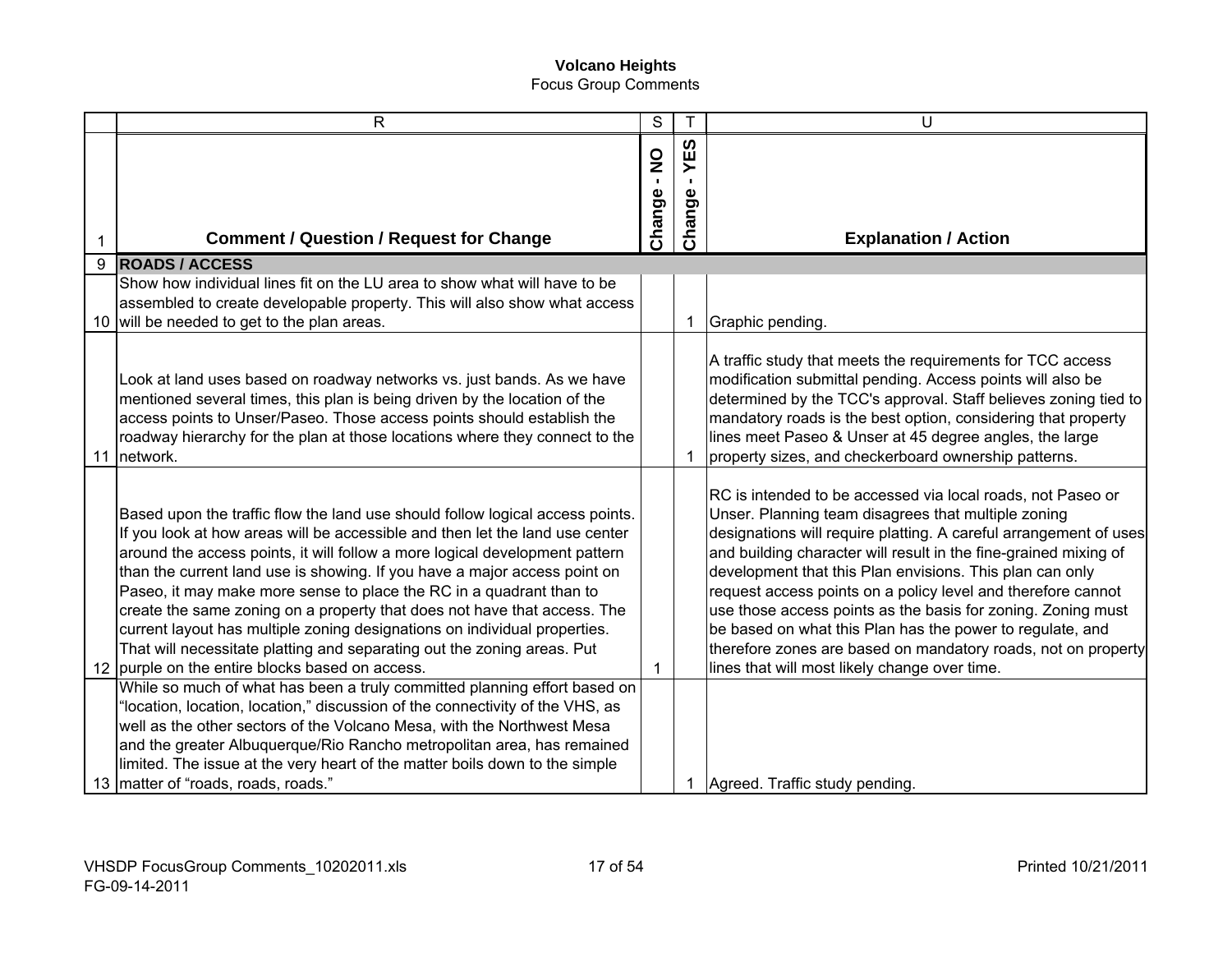| $\mathsf{R}$                                                                                                                                                                                                                                                                                                                                                                                                                                                                                                                                                                                                                | S                 |                       | U                                                                                                                                                                                                                                                                                                                                                                                                                                                                                                                                                 |
|-----------------------------------------------------------------------------------------------------------------------------------------------------------------------------------------------------------------------------------------------------------------------------------------------------------------------------------------------------------------------------------------------------------------------------------------------------------------------------------------------------------------------------------------------------------------------------------------------------------------------------|-------------------|-----------------------|---------------------------------------------------------------------------------------------------------------------------------------------------------------------------------------------------------------------------------------------------------------------------------------------------------------------------------------------------------------------------------------------------------------------------------------------------------------------------------------------------------------------------------------------------|
| <b>Comment / Question / Request for Change</b>                                                                                                                                                                                                                                                                                                                                                                                                                                                                                                                                                                              | oz<br>.<br>Change | ທ<br>Ш<br>≻<br>Change | <b>Explanation / Action</b>                                                                                                                                                                                                                                                                                                                                                                                                                                                                                                                       |
| realize that the Planning Department does not carry the burden of road<br>infrastructure, however. From the inception, the assumption upon which the<br>proponents of Volcano Heights Town Center development have made their<br>arguments, developed strategic policies, and given marching orders to the<br>Planning Department, echoes the movie, Field of Dreams: "Build it and they<br>will come." I do not see how the Volcano Mesa dream can possibly be<br>14 realized if people cannot get there.                                                                                                                  |                   | -1                    | Agreed. Traffic study pending.                                                                                                                                                                                                                                                                                                                                                                                                                                                                                                                    |
| Everyone at the Stakeholder sessions has expressed concerns that the<br>considerable good in the difficult and complicated work that Planning<br>Department has done will come apart under the weight of an inadequate<br>road network. Can 20,000 jobs and a perhaps 3 or 4 million square feet of<br>office and retail space (levels roughly similar to the Uptown Major Activity<br>Center) be successfully squeezed into 360 acres (in comparison, the<br>Uptown Major Activity Center covers nearly 600 acres) depending almost<br>exclusively on Paseo del Norte, Unser Blvd., and Paseo del Volcan for<br>15 access? |                   |                       | Uptown might be a good model for how Volcano Heights<br>develops in the 5-10 year timeframe, but the ultimate build-out<br>for Heights will be much more urban. The mandatory street<br>network is the minimal number of roads that can support<br>development. Additional local streets are expected to help to<br>distribute traffic locally to lessen the impact on regional roads.                                                                                                                                                            |
| Planners need sociologists and anthropologists who specialize the study in<br>urban communities to contribute to the conversation about the likelihood of<br>people embracing and participating in a Mass Transit System on a large<br>scale when the rest of the metropolitan area remains designed for-and<br>heavily committed-to "car culture." (One small part of town cannot make<br>an economic, social, and political movement to transform a long-held and<br>much beloved life style choice. All we have to do is look to Southern<br>16 California today.)                                                       |                   |                       | Planning team agrees this is a challenge. The Plan includes<br>transit as an additional transportation option, which will also<br>serve and support an urban development pattern, but the Plan<br>is not dependent on transit happening. The Plan is for a 20-<br>year horizon, and transportation choices show a pattern of<br>more people embracing transit over time. It is unlikely that gas<br>prices and commuting needs will decline over time, so transit<br>use is likely to continue to rise despite the dominance of "car<br>culture." |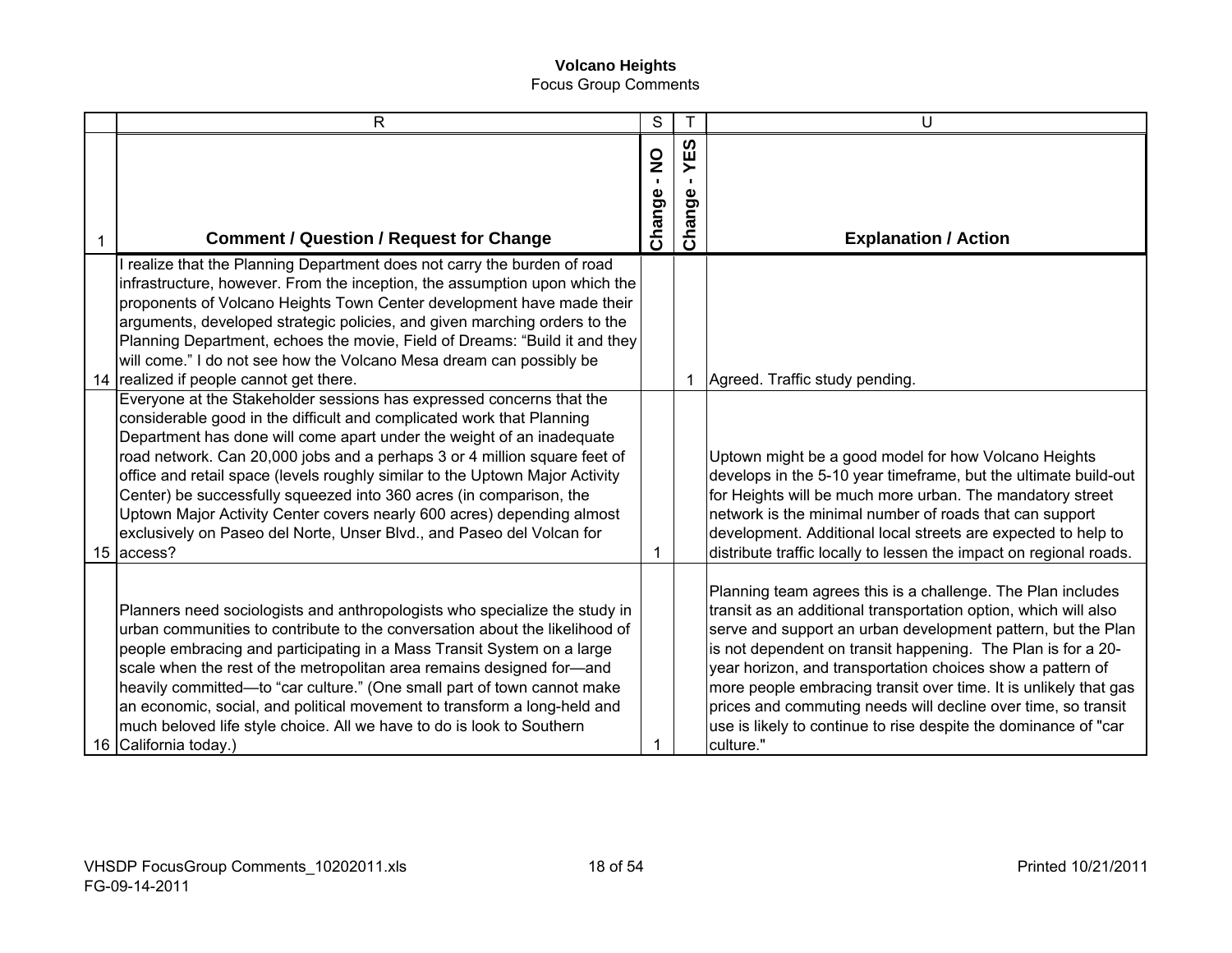|    | R                                                                                                                                                                                                                                                                                                                                                                                                                                                                                                                                                                                                                                                                                                                                                                                                                                                                                                                                                                                                                                                                                                                              | S                         | $\mathsf{T}$           | U                                                                                                                                                                                                                                                                                                                             |
|----|--------------------------------------------------------------------------------------------------------------------------------------------------------------------------------------------------------------------------------------------------------------------------------------------------------------------------------------------------------------------------------------------------------------------------------------------------------------------------------------------------------------------------------------------------------------------------------------------------------------------------------------------------------------------------------------------------------------------------------------------------------------------------------------------------------------------------------------------------------------------------------------------------------------------------------------------------------------------------------------------------------------------------------------------------------------------------------------------------------------------------------|---------------------------|------------------------|-------------------------------------------------------------------------------------------------------------------------------------------------------------------------------------------------------------------------------------------------------------------------------------------------------------------------------|
|    | <b>Comment / Question / Request for Change</b>                                                                                                                                                                                                                                                                                                                                                                                                                                                                                                                                                                                                                                                                                                                                                                                                                                                                                                                                                                                                                                                                                 | $\frac{0}{1}$<br>Change - | 63<br>日<br>≻<br>Change | <b>Explanation / Action</b>                                                                                                                                                                                                                                                                                                   |
| 17 | Last November, at an EPC hearing to consider the WSSP, I read the tea<br>leaves and asked if the Volcano Mesa initiative will not ultimately be<br>deserve to be renamed Cuello de Botella Mesa ("Bottleneck Mesa") based<br>on the experience will most likely have trying to get to, from, and across this<br>landscape. This question continues to be relevant. If we anticipate that<br>Volcano Mesa has the greatest potential to become a huge, inconvenient<br>traffic bottleneck, not only will people not want to come, they will not want to<br>live there. Just as the Cottonwood Major Activity Center, will VHS<br>development fall far short of the dream and stagnate?<br>strongly encourage the Planning Department to engage MRCOG and<br>NMDOT to share information with the public through the Planning<br>Department's website and be participants in the proposed planning<br>discussion. I will welcome having the lingering fears that so many of us<br>have about "roads, roads, roads" can put to rest we can concentrate<br>positively (as opposed to devilishly) on details, including neighborhood |                           | 1                      | Agreed. Traffic study pending.                                                                                                                                                                                                                                                                                                |
|    | integration, quality of life amenities, and cultural resources, that will<br>contribute to making the Volcano Mesa, and the greater Northwest Mesa, a<br>18 place where people will want to work and live.                                                                                                                                                                                                                                                                                                                                                                                                                                                                                                                                                                                                                                                                                                                                                                                                                                                                                                                     |                           |                        | Agreed. MRCOG and DMD have been very involved in this<br>planning effort. Both will be invited to the Development<br>workshop. MRCOG is acting as our interface with NMDOT.                                                                                                                                                   |
|    | Provisions should be made for rock outcroppings that are located in the<br>middle of a major planned intersection. There are 2 major outcroppings on<br>the 5 acres west of the "Ruiz" property (now City land) that the current<br>alignment of Unser traverses. Provisions should be identified in the sector<br>19 plan for removal of those features.                                                                                                                                                                                                                                                                                                                                                                                                                                                                                                                                                                                                                                                                                                                                                                      | 1                         |                        | Map of priority rock outcrops to be preserved pending. Not all<br>rock outcroppings will be mapped and prioritized for<br>preservation. The Plan's approach to preservation is based on<br>incentives, not regulation. The Plan will not include regulations<br>about how to remove rock outcroppings that are not preserved. |
|    | only hope that non-discussed items like roads big enough to handle supply<br>trucks, and adequate areas for waste deposal and trucks are workable. The<br>20 non sexy practical aspects like these must be included and made flexible.                                                                                                                                                                                                                                                                                                                                                                                                                                                                                                                                                                                                                                                                                                                                                                                                                                                                                         |                           | 1                      | Agreed. Planning team relies on review by DMD and property<br>owners to ensure that road regulations meet their intended<br>purpose. Other City policies and manuals, such as the<br>Development Process Manual, will guide appropriate<br>development in conjunction with the Sector Plan.                                   |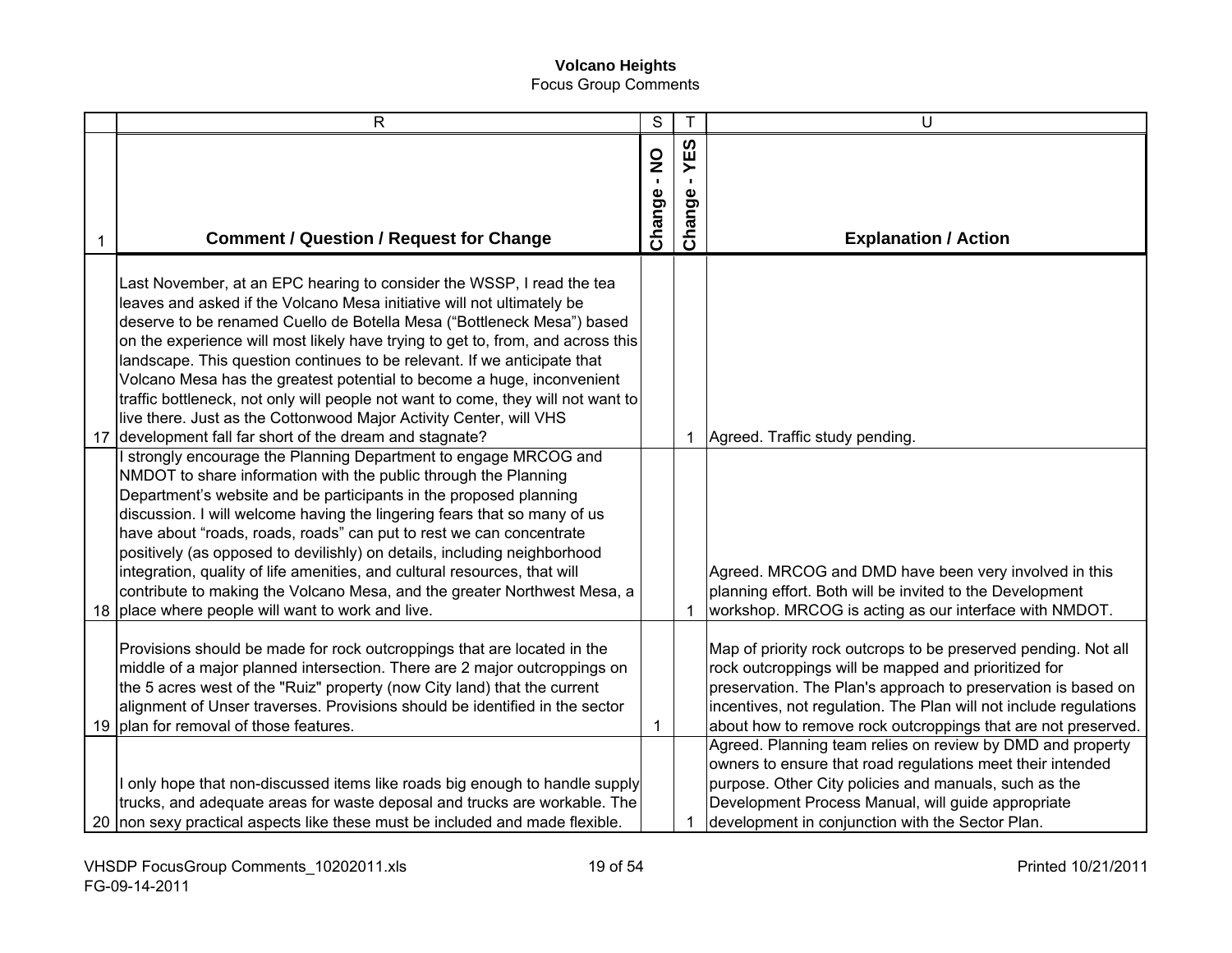|    | $\mathsf{R}$                                                                                                                                                                                                                                                                                                                                                                                                                                                                                                                                                                                                                                                                                                                                                                                                                                                                                                                                                                             | S                                       |                  | U                                                                                                                                                                                                                                                                                                                                                                                                                                                                                                                                                                                                                                                                                                                                                                                                                                                                                      |
|----|------------------------------------------------------------------------------------------------------------------------------------------------------------------------------------------------------------------------------------------------------------------------------------------------------------------------------------------------------------------------------------------------------------------------------------------------------------------------------------------------------------------------------------------------------------------------------------------------------------------------------------------------------------------------------------------------------------------------------------------------------------------------------------------------------------------------------------------------------------------------------------------------------------------------------------------------------------------------------------------|-----------------------------------------|------------------|----------------------------------------------------------------------------------------------------------------------------------------------------------------------------------------------------------------------------------------------------------------------------------------------------------------------------------------------------------------------------------------------------------------------------------------------------------------------------------------------------------------------------------------------------------------------------------------------------------------------------------------------------------------------------------------------------------------------------------------------------------------------------------------------------------------------------------------------------------------------------------------|
| 1  | <b>Comment / Question / Request for Change</b>                                                                                                                                                                                                                                                                                                                                                                                                                                                                                                                                                                                                                                                                                                                                                                                                                                                                                                                                           | $\frac{1}{2}$<br>$\mathbf{r}$<br>Change | ທ<br>Ш<br>Change | <b>Explanation / Action</b>                                                                                                                                                                                                                                                                                                                                                                                                                                                                                                                                                                                                                                                                                                                                                                                                                                                            |
| 21 | The proposed placement of the right-of way for the Type 2 street in the<br>north Neighborhood Transition Zone creates such shallow lots between the<br>road and the north boundary of the VHS as to preclude the development of<br>single family homes similar in scale and density to those on the Vittoria and<br>Villa Chamisa neighborhoods on the opposite side sector line. Under the<br>existing guidelines, one can envision the construction of adjoining buildings<br>that effectively form segments of a wall along the north edge of the VHS<br>that could be as much as 600 feet long without breaks (possibly other than<br>off-street parking areas for residents and their visitors) and without rear<br>setbacks. From the viewpoint of the residences in existing neighborhoods<br>along the north side of this boundary, such an end product hardly<br>represents a "neighborhood" transition; it would effectively be a<br>"neighborhood" barrier. [continued below] |                                         | 1                | Planning team is contemplating a smaller cross section for<br>roads in Neighborhood Transition. Block size in this zone will<br>require pedestrian-scale development. Non-mandatory roads<br>must be added in this location in order to create the required<br>blocks. While the Plan will have policies to encourage<br>connections to neighborhoods outside the Plan area, these<br>cannot be required, as they necessarily must be coordinated<br>with neighborhoods outside the Plan area and therefore outside<br>the Plan's jurisdiction. Adding these connections would require<br>either removing existing cul-de-sacs or providing<br>pedestrian/bike easements where cul-de-sacs terminate, roads<br>end, or properties abut the Heights boundary. Planning team<br>will reconsider the 0 foot rear and side setbacks where<br>properties abut existing single-family homes. |
|    | Transition zone guidelines need to ensure that the zone standards are<br>compatible with a sincere and meaningful commitment to the need for<br>community integration. Deeper lots that would allow the option of signal<br>family home development, and clear and precise standards language that<br>defines the length of allowable continuous construction along the<br>northernmost tier of lots are first steps in addressing this issue. Focused<br>discussion of off-street parking for residents (and their visitors) for<br>townhome and second story apartment/loft residents is also needed given<br>that the shallow lot depth and construction setback guidelines in<br>22 combination appear to preclude the use of driveways.                                                                                                                                                                                                                                             |                                         |                  |                                                                                                                                                                                                                                                                                                                                                                                                                                                                                                                                                                                                                                                                                                                                                                                                                                                                                        |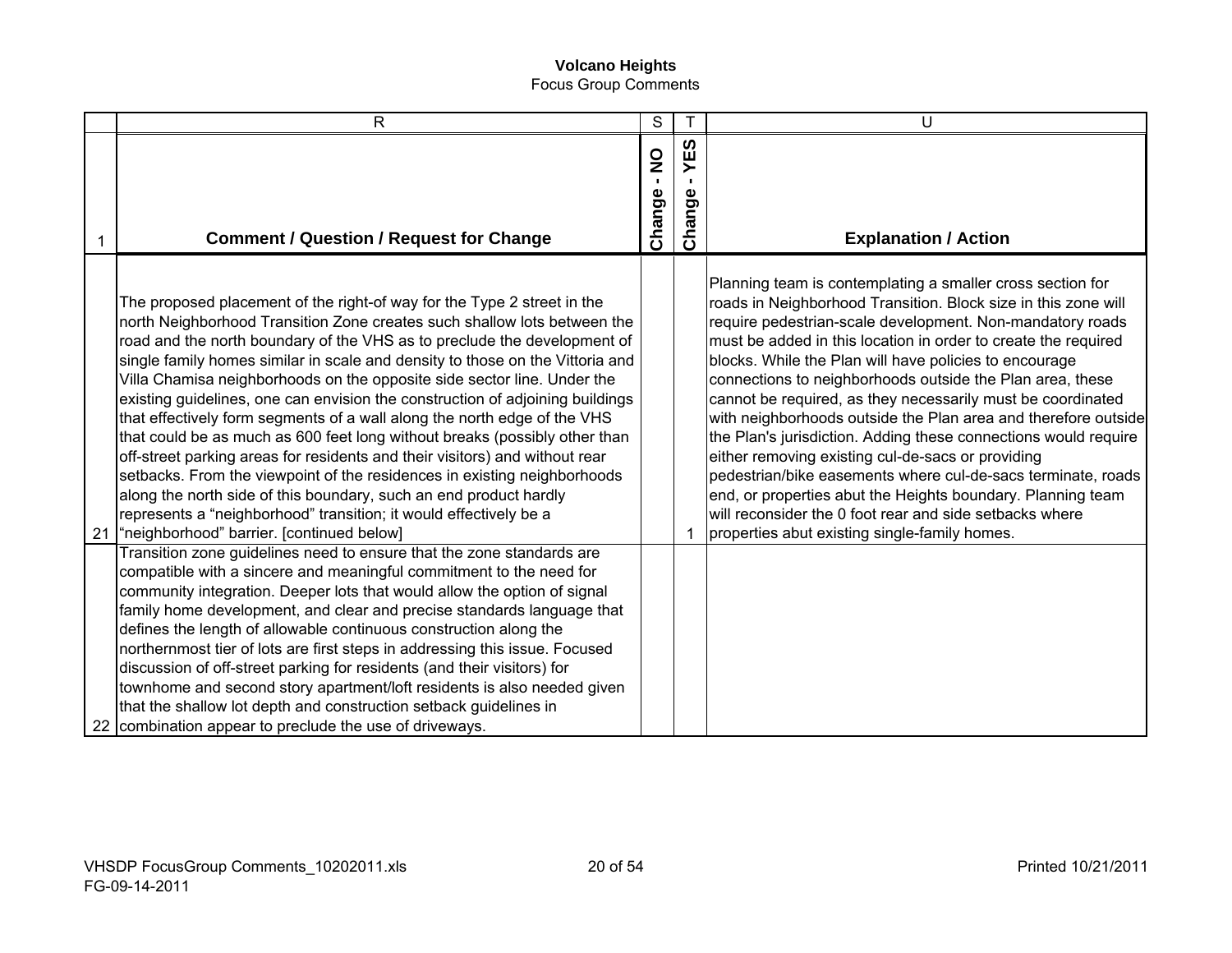|   | $\mathsf{R}$                                                                                                                                                                                                                                                                                                                                                                                                                                                                                                                                                                                                                                                                                                                                                                                                                                                                                                                                                                    | S                          | $\mathsf{T}$  | U                                                                                                                                                                                                                                                                                                                                                                                                                                                                                                                                                                                                                                                                                                                              |
|---|---------------------------------------------------------------------------------------------------------------------------------------------------------------------------------------------------------------------------------------------------------------------------------------------------------------------------------------------------------------------------------------------------------------------------------------------------------------------------------------------------------------------------------------------------------------------------------------------------------------------------------------------------------------------------------------------------------------------------------------------------------------------------------------------------------------------------------------------------------------------------------------------------------------------------------------------------------------------------------|----------------------------|---------------|--------------------------------------------------------------------------------------------------------------------------------------------------------------------------------------------------------------------------------------------------------------------------------------------------------------------------------------------------------------------------------------------------------------------------------------------------------------------------------------------------------------------------------------------------------------------------------------------------------------------------------------------------------------------------------------------------------------------------------|
| 1 | <b>Comment / Question / Request for Change</b>                                                                                                                                                                                                                                                                                                                                                                                                                                                                                                                                                                                                                                                                                                                                                                                                                                                                                                                                  | $\sum_{i=1}^{n}$<br>Change | YES<br>Change | <b>Explanation / Action</b>                                                                                                                                                                                                                                                                                                                                                                                                                                                                                                                                                                                                                                                                                                    |
|   | Pedestrian connectivity of existing neighborhoods on the north side of the<br>VHS deserves consideration. Discussion of the feasibility and desirability of<br>pedestrian entryways along the VHS's north boundary other than as part of<br>the Unser Blvd. ROW has been absent up to this juncture. The continued<br>failure to address this topic will guarantee the balkanization of the<br>23 Northwest Mesa.                                                                                                                                                                                                                                                                                                                                                                                                                                                                                                                                                               | 1                          | $\mathbf 1$   | Planning efforts rely on the participation of impacted parties.<br>Solutions will require buy-in from neighborhoods outside the<br>Planning area. Planning team is considering alternative options<br>for gathering input from these neighborhoods.                                                                                                                                                                                                                                                                                                                                                                                                                                                                            |
|   | The VHSDP needs to give attention to the bigger issue of pedestrian<br>connectivity throughout the VHS as a whole. The WSSP Amendment calls<br>for a coherent trail system w/in Volcano Mesa, which, for example, would<br>allow access between Piedras Marcadas Canyon and the North Geologic<br>Window. The need for pedestrian connectivity actually is much bigger; it<br>concerns fundamental matters of public safety. The need for pedestrian<br>crosswalks across at or close to the point at which Unser Blvd. crosses the<br>north boundary of the VHS in the area of the Sunset Elementary and<br>Monroe Middle School Campuses is both obvious and compelling. Such a<br>crossing not only is required to create a pedestrian-friendly environment<br>that provides area residents who live within and next to the VHS access<br>throughout the sector, it is an necessity for the safety of the school children<br>24 who will live in the VHS east of Unser Blvd. |                            | 1             | Councilor Benton's amendment's on street connectivity will be<br>included in this Plan. Methods to alleviate congestion and<br>increase pedestrian safety will be decided pending the outcome<br>of the traffic study. The Planning team believes the best<br>solution might be a safe at-grade crossing, as an underpass in<br>this area would be prohibitively expensive, and overpasses<br>tend not be used. Planning team will be coordinating with APS<br>on access issues. Pending the results of the traffic study,<br>pedestrian connections will be re-examined and roadways and<br>policies adjusted as necessary. OS/Parks is also working on<br>opportunities for off-street, multi-use trails in Volcano Heights. |
|   | Address circulation around area north of Plan boundary (school complex).<br>25 Where will kids cross?                                                                                                                                                                                                                                                                                                                                                                                                                                                                                                                                                                                                                                                                                                                                                                                                                                                                           |                            | 1             | See previous response.                                                                                                                                                                                                                                                                                                                                                                                                                                                                                                                                                                                                                                                                                                         |
|   | My primary access to Heights will need to be by car unless pedestrian<br>access is addressed. Residents in the Vittoria, Villa Chamisa, Chamisa<br>Heights, Paradise View, and Sundance subdivisions, as well as the<br>neighborhoods on the north side of Paradise Blvd. who might work in the<br>VHS, will have little practical and safe option other than to drive to their<br>place of business. Please engage the property owners with holdings along<br>the VHS' north boundary, the abutting neighborhoods, and APS to explore<br>26 desirable remedies.                                                                                                                                                                                                                                                                                                                                                                                                                |                            | 1             | See previous response.                                                                                                                                                                                                                                                                                                                                                                                                                                                                                                                                                                                                                                                                                                         |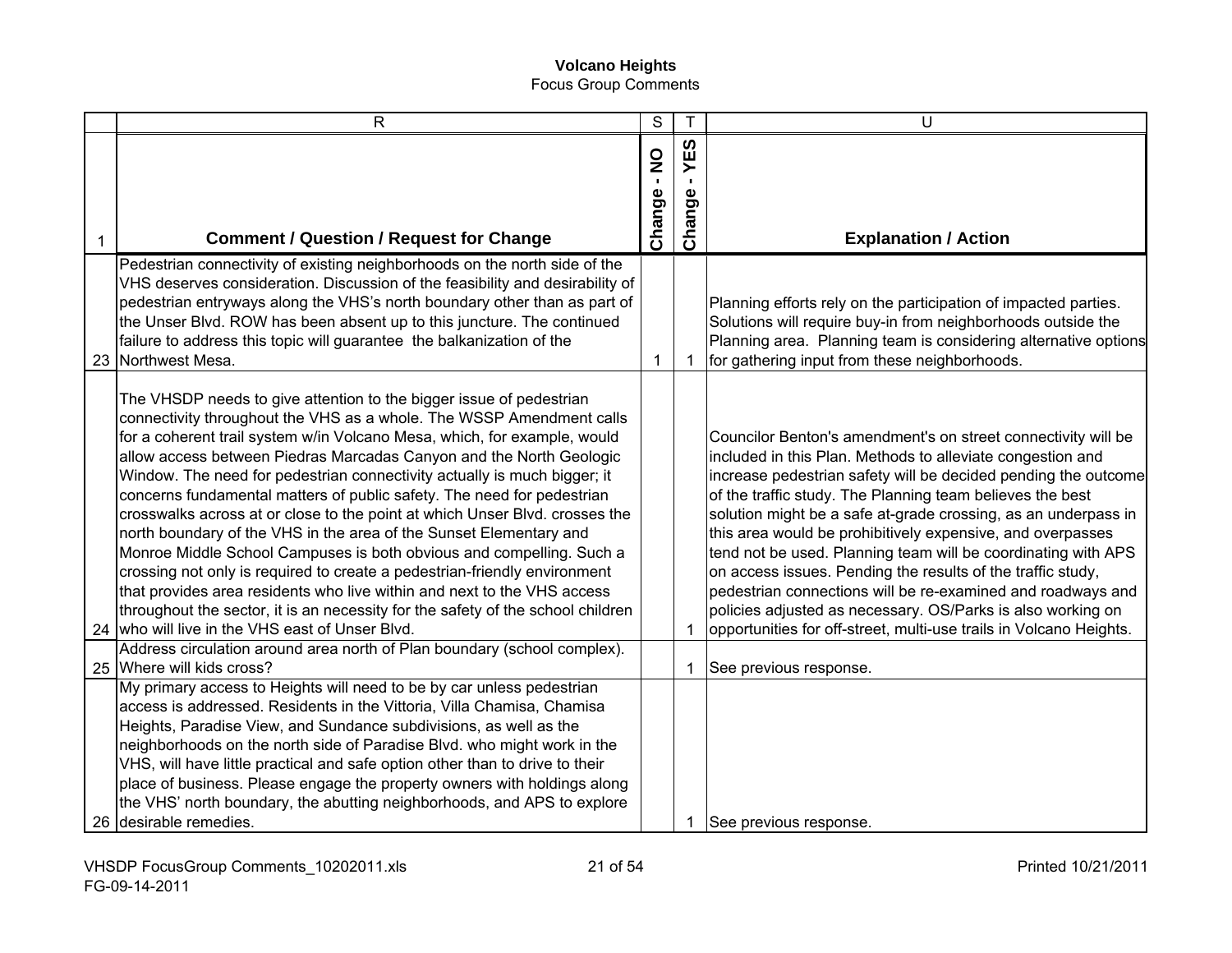|    | $\mathsf{R}$                                                                                                                                                                                                                                                                                                                                                                                                               | $\mathbf S$                               |                           | U                                                                                                                                                                                                                                                                                                                                                                                                                                             |
|----|----------------------------------------------------------------------------------------------------------------------------------------------------------------------------------------------------------------------------------------------------------------------------------------------------------------------------------------------------------------------------------------------------------------------------|-------------------------------------------|---------------------------|-----------------------------------------------------------------------------------------------------------------------------------------------------------------------------------------------------------------------------------------------------------------------------------------------------------------------------------------------------------------------------------------------------------------------------------------------|
| 1  | <b>Comment / Question / Request for Change</b>                                                                                                                                                                                                                                                                                                                                                                             | $\frac{1}{2}$<br>$\blacksquare$<br>Change | <u>က</u> ိ<br>≻<br>Change | <b>Explanation / Action</b>                                                                                                                                                                                                                                                                                                                                                                                                                   |
|    | 27 APS would prefer full signalization, but a RI/RO would be okay.<br>Look at signal spacing w/ COA/MRCOG input on the total number of                                                                                                                                                                                                                                                                                     | 1                                         |                           | Traffic study that meets the requirements for TCC access<br>modification submittal pending. Access points will also be<br>determined by the TCC's approval.                                                                                                                                                                                                                                                                                   |
|    | signals on both streets and consider the short term and long-term spacing<br>28 needs.                                                                                                                                                                                                                                                                                                                                     |                                           | $\mathbf{1}$              | Agreed. Traffic study pending, and coordination ongoing with<br>DMD and MRCOG.                                                                                                                                                                                                                                                                                                                                                                |
|    | Look at the intersection of Unser/PdN to consider as an Urban Interchange.<br>There are several designs that will allow the commuter traffic to bypass the<br>intersection and let the local traffic stay at the ground level for movement.<br>This will allow the signal spacing to be placed at closer locations than what<br>29 is the current allowable distances and make the overall LU more workable.               | 1                                         |                           | The possibility of a grade-separated interchange may be<br>considered pending the results of the traffic study. Currently,<br>DMDs plans show an at-grade crossing for Paseo and Unser.<br>Interchanges tend to take significant land that could otherwise<br>support development, and their cost, which would be borne by<br>the property owner, makes them prohibitively expensive.<br>Pedestrian access would not necessarily be improved. |
|    | We also believe that all proposed access points which should include<br>RI/RO with left access points be shown in the plan. These facilities are<br>major facilities, and showing the approximate locations will aid in the<br>approval by MRCOG. We also believe any improvements should go ahead<br>30 and design in double left-hand turn lanes.<br>How does Volcano Heights integrate with ABQ area (people on Paseo)? |                                           | 1                         | Traffic study pending. Coordination with MRCOG ongoing.                                                                                                                                                                                                                                                                                                                                                                                       |
|    | 31 Cottonwood as anti-model. Avoid "Bottleneck Mesa"                                                                                                                                                                                                                                                                                                                                                                       |                                           | 1                         | Traffic study pending.                                                                                                                                                                                                                                                                                                                                                                                                                        |
| 32 | Traffic pattern needs to be amenable to proposed land use.                                                                                                                                                                                                                                                                                                                                                                 |                                           | $\mathbf{1}$              | Agreed. Traffic study pending.                                                                                                                                                                                                                                                                                                                                                                                                                |
|    | Integrate Plan with established and developed areas on north and south<br>(and east/west). East-west pedestrian crossing on boundary (north and<br>33 south)<br>34 Access points will drive the plan for land use                                                                                                                                                                                                          |                                           | $\mathbf{1}$<br>1         | Agreed. Traffic study pending.<br>Traffic study that meets the requirements for TCC access<br>modification submittal pending. Access points will also be<br>determined by the TCC's approval.                                                                                                                                                                                                                                                 |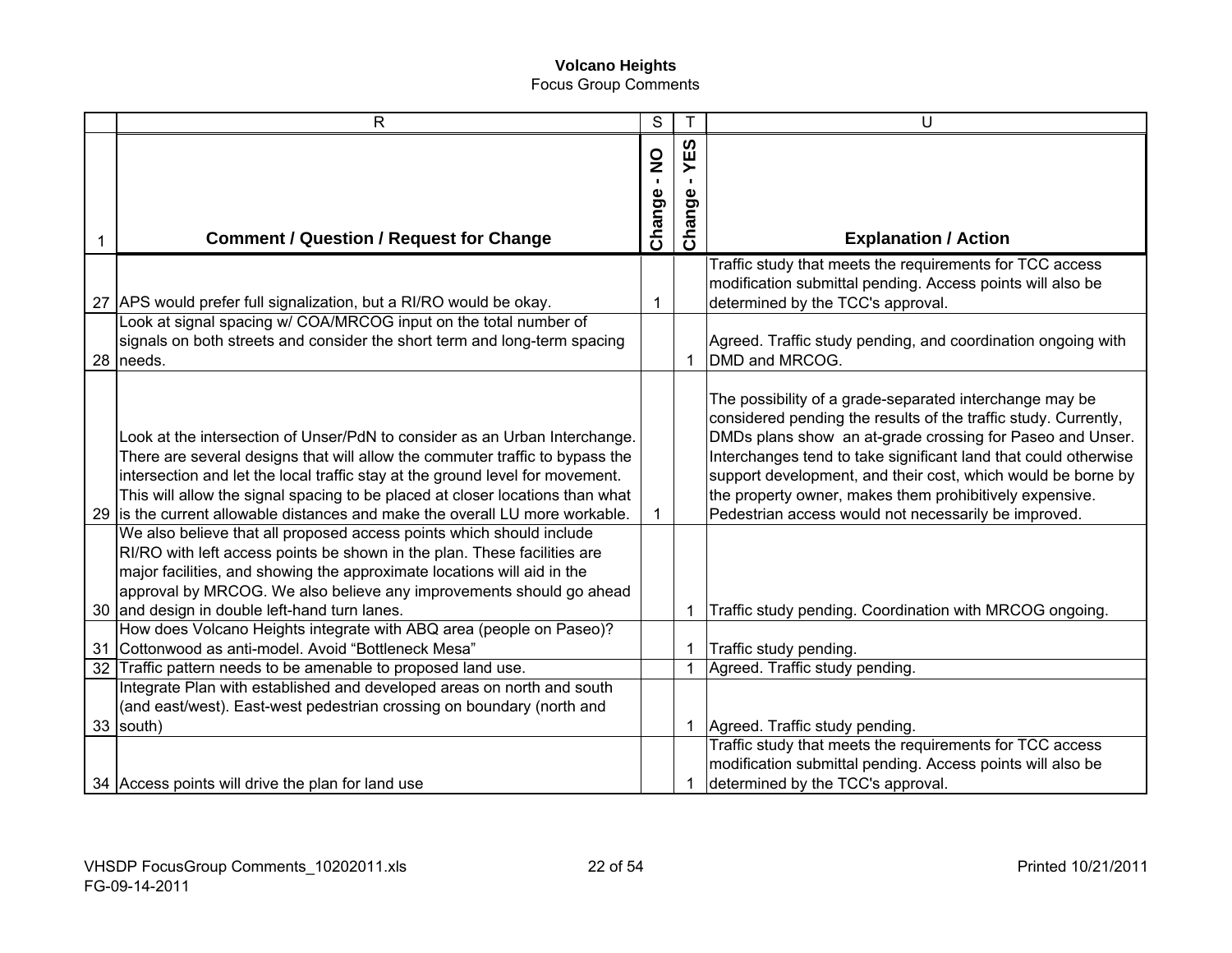| R                                                                         | S                       |                               |                                                                                                                                                                                                                                                                                                                   |
|---------------------------------------------------------------------------|-------------------------|-------------------------------|-------------------------------------------------------------------------------------------------------------------------------------------------------------------------------------------------------------------------------------------------------------------------------------------------------------------|
| <b>Comment / Question / Request for Change</b>                            | $\frac{0}{2}$<br>Change | ທ<br>ш<br>္တိ<br>$\mathbf{C}$ | <b>Explanation / Action</b>                                                                                                                                                                                                                                                                                       |
| Have MRCOG at the public meeting to present the draft. Need to hear from  |                         |                               | Agreed. MRCOG has been very involved in this planning effort<br>and will be invited to the Development workshop. MRCOG is<br>also performing other economic analysis of land use and transit<br>proposals in this Plan. DMD also excited to have a destination<br>connected to transit. DMD & MRCOG excited to be |
| 35 MRCOG that this works and has support.                                 |                         |                               | coordinating land use and transportation.                                                                                                                                                                                                                                                                         |
| 36 Regional traffic movement important                                    |                         |                               | Agreed. Traffic study pending.                                                                                                                                                                                                                                                                                    |
| Traffic model needed with high numbers in order to do the planning effort |                         |                               |                                                                                                                                                                                                                                                                                                                   |
| 37 right the first time.                                                  |                         |                               | Agreed. Traffic study pending.                                                                                                                                                                                                                                                                                    |
| 38   Local consultants needed to provide local knowledge.                 |                         |                               | Staff will consider this comment when choosing consultants in<br>the future.                                                                                                                                                                                                                                      |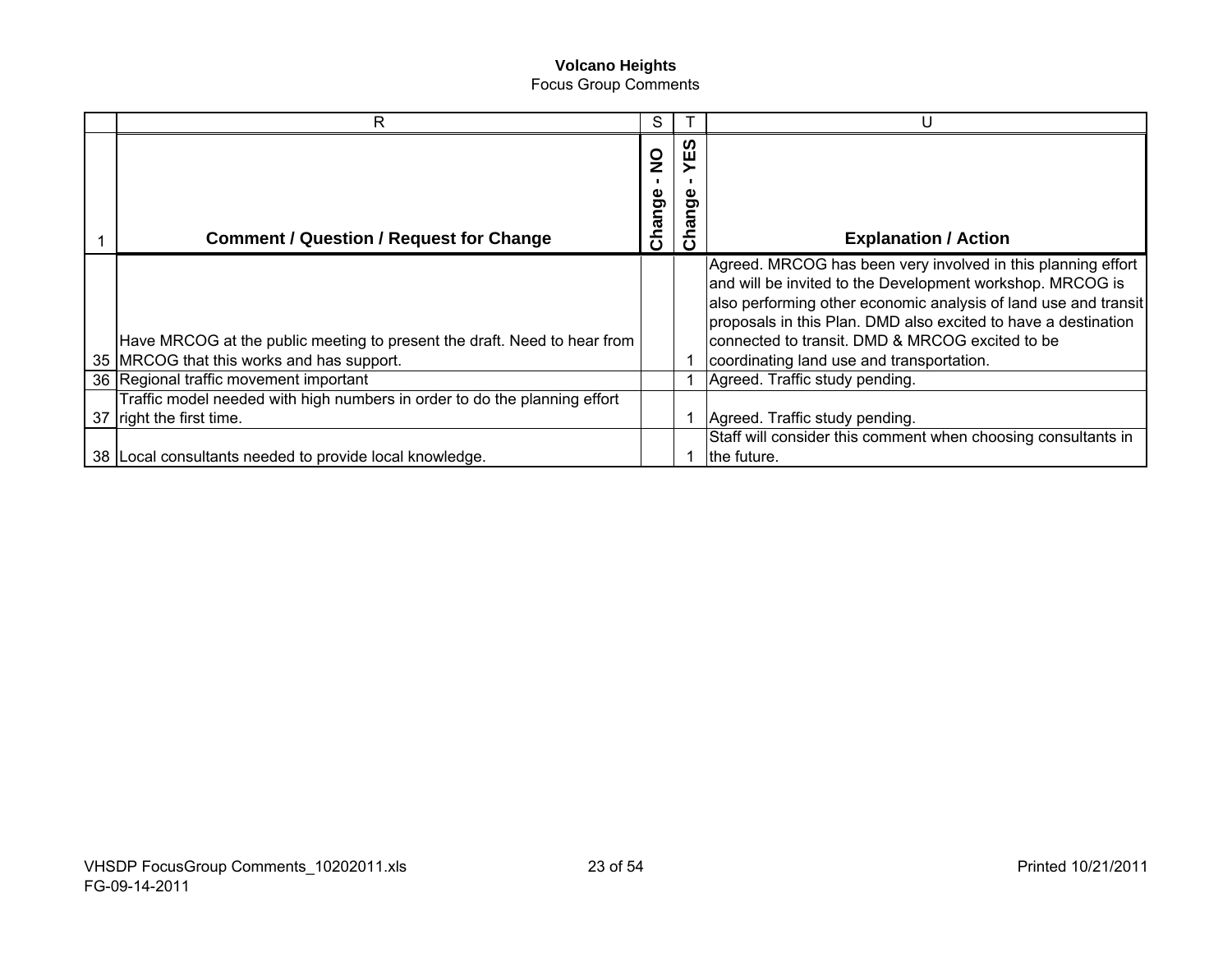| $\mathsf{R}$                                                                                                                                                                                                                                                                                                                                                                                                                                                                                                                                                                                                                                                               | S                             |             | U                                                                                                                                                                                                                 |
|----------------------------------------------------------------------------------------------------------------------------------------------------------------------------------------------------------------------------------------------------------------------------------------------------------------------------------------------------------------------------------------------------------------------------------------------------------------------------------------------------------------------------------------------------------------------------------------------------------------------------------------------------------------------------|-------------------------------|-------------|-------------------------------------------------------------------------------------------------------------------------------------------------------------------------------------------------------------------|
|                                                                                                                                                                                                                                                                                                                                                                                                                                                                                                                                                                                                                                                                            | $\frac{0}{2}$<br>$\mathbf{L}$ | ທ<br>Ш<br>≻ |                                                                                                                                                                                                                   |
|                                                                                                                                                                                                                                                                                                                                                                                                                                                                                                                                                                                                                                                                            | Change -                      | ange        |                                                                                                                                                                                                                   |
| <b>Comment / Question / Request for Change</b>                                                                                                                                                                                                                                                                                                                                                                                                                                                                                                                                                                                                                             |                               | $\tilde{5}$ | <b>Explanation / Action</b>                                                                                                                                                                                       |
| <b>39 ROADS / CROSS SECTIONS</b>                                                                                                                                                                                                                                                                                                                                                                                                                                                                                                                                                                                                                                           |                               |             |                                                                                                                                                                                                                   |
| What happened to the grand E/W Blvd that was to include central planting,<br>wide streets, and walkways to preserve a view of the Sandias? See exhibit<br>40 7 in July 2010 plan.                                                                                                                                                                                                                                                                                                                                                                                                                                                                                          |                               | 1           | Mandatory road has been extended eastward based on this<br>request. Final cross section for this road still pending. What's<br>currently proposed does not seem to contradict Exhibit 7 in the<br>July 2010 plan. |
| Slide 24 - 25 - Connect bike lanes in both Escarpment cross sections?<br>Should parking be located on the escarpment side of the road instead of<br>the residential side? Would trees be encouraged to be planted near the<br>41 escarpment edge as depicted on the 3A PE cross section?                                                                                                                                                                                                                                                                                                                                                                                   |                               | 1           | Revisions to cross sections pending.                                                                                                                                                                              |
| TC zones do not allow for additional left turn lanes, which would make the<br>traffic flow better on these two lane streets. Nose in angle parking would<br>accommodate more cars, but takes more that 9". There is no room for<br>delivery trucks. Bicycle lanes behind parked cars and between 2 way traffic<br>are dangerous. There are only 2 short B segments. What happens when<br>they hit a no bike lane street? Do they ride on the narrow 10 ft. sidewalk?<br>How to high school students or teachers living in the new areas ride to the<br>High School? The bike lane concept needs re-working. A large central<br>42 boulevard system would be a good answer. |                               | 1           | Revisions to cross sections pending. Graphic illustrating typical<br>intersection pending.                                                                                                                        |
| We also believe that as the property develops some consideration should<br>be provided for the establishment of the "A" or "B" Streets. We believe<br>while it makes sense for first in to set the locations, it needs to be tempered<br>43 by the larger traffic network needed to service the entire area.                                                                                                                                                                                                                                                                                                                                                               |                               |             | Details pending.                                                                                                                                                                                                  |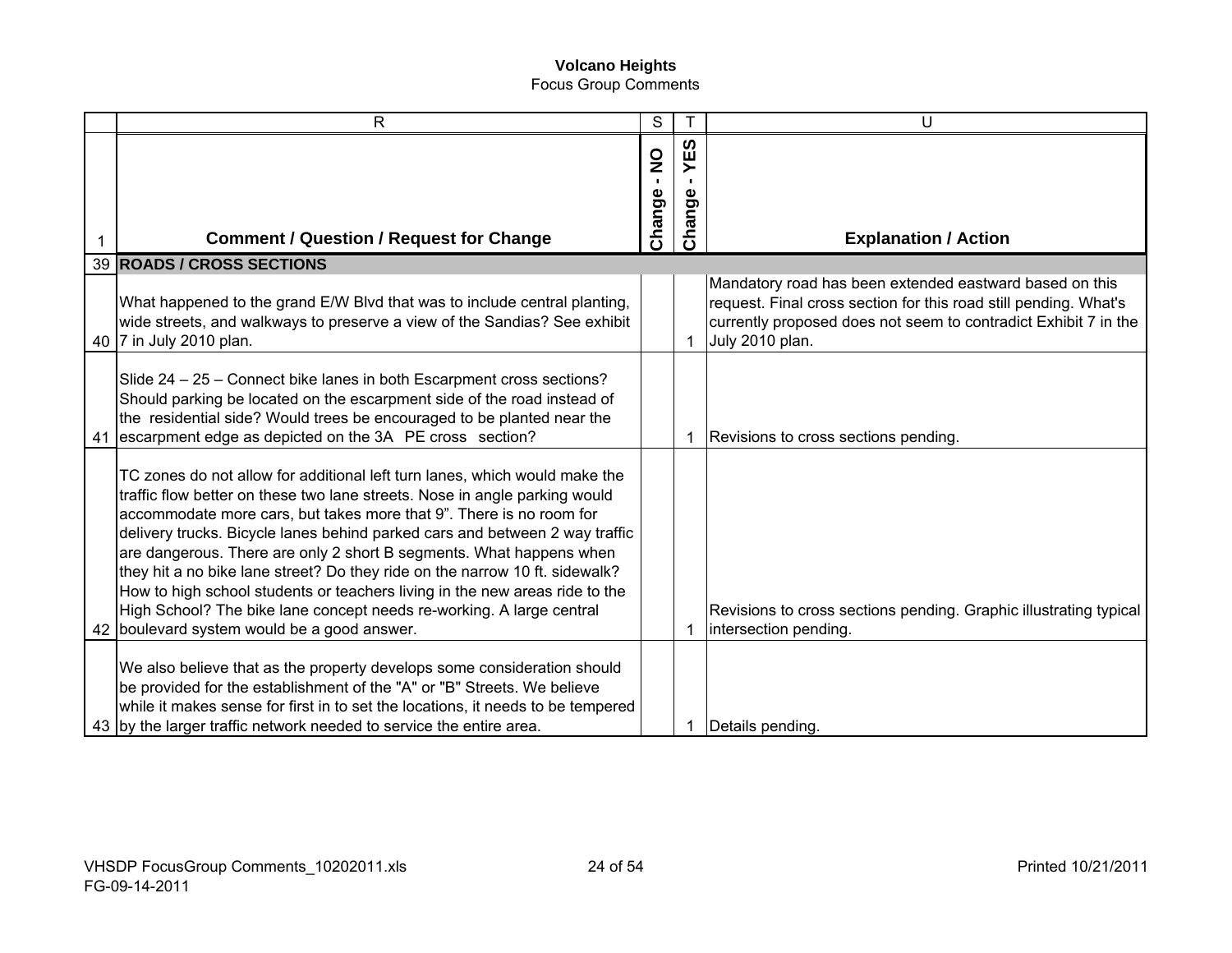| $\mathsf{R}$                                                                                                                                                                                                                                                                                                                                                               | S                                                 |               | U                                                                                                                                                                                                                                                                                                  |
|----------------------------------------------------------------------------------------------------------------------------------------------------------------------------------------------------------------------------------------------------------------------------------------------------------------------------------------------------------------------------|---------------------------------------------------|---------------|----------------------------------------------------------------------------------------------------------------------------------------------------------------------------------------------------------------------------------------------------------------------------------------------------|
| <b>Comment / Question / Request for Change</b>                                                                                                                                                                                                                                                                                                                             | $\begin{array}{c}\n0 \\ 2\n\end{array}$<br>Change | YES<br>Change | <b>Explanation / Action</b>                                                                                                                                                                                                                                                                        |
| Streets: Pages 19-26.<br>a. The streets are too narrow.<br>i. Each mandatory road should have at the very least a 12ft-14ft center<br>lane, to prevent grid lock (1) in the case of an accident (2) people wanting<br>to turn left, (3) more parking for emergency personnel vehicles, and (4) to<br>allow for mid-road on/off loading on the BRT route if needed.         |                                                   |               |                                                                                                                                                                                                                                                                                                    |
| ii. The wider road will give a more open feel.<br>44 liii. Allow for better ease of trucks.                                                                                                                                                                                                                                                                                |                                                   | 1             | Revisions to cross sections pending. Graphic illustrating typical<br>intersection pending.                                                                                                                                                                                                         |
| b. Consider angled parking at least on one side of the streets.<br>c. Some streets, should have the option to have bike route on only one<br>side.<br>d. Some of the sidewalk requirements are too narrow, especially if there are<br>45 to be trees on them.                                                                                                              |                                                   | -1            | Revisions to cross sections pending. Early review by DMD and<br>bike advocate group indicate that bike lanes on each side of<br>the street are safer for cyclists than a bike lane on one side of<br>the street. A separate, multi-use trail system is being<br>considered for casual riders.      |
| Slide 26 - What is furn. Zone? Is 13' necessary for the sidewalk or would<br>10' suffice? Is the labeling of transit / shared lane correct or are the middle<br>two lanes shared transit / auto lanes and the outer two lanes auto only?<br>How are left turns accomplished for either ingress or egress to the transit<br>46 center (location TBD) with only a 4' median? |                                                   | $\mathbf 1$   | Furnishing Zone was removed from the latest cross sections.<br>In general, it is the location for street trees, poles, bus seating,<br>newspaper stands, bike racks, etc.                                                                                                                          |
| Street cross sections page 26. Do we really want a row of trees between a<br>busy road and a sidewalk in this commercial zone? Who will water and care<br>47 for them?                                                                                                                                                                                                     | $\mathbf{1}$                                      |               | Trees act as a buffer between vehicles and pedestrians to<br>improve pedestrian safety and increase the attractiveness of<br>the street for pedestrians. Street trees within the Public ROW<br>are maintained by the City.                                                                         |
| The turning radius and widths should consider the size and scope of the<br>48 buses or BRT that may get used.                                                                                                                                                                                                                                                              |                                                   | $\mathbf{1}$  | Planning team is depending on Transit/MRCOG review to<br>satisfy this consideration. This analysis is beyond the scope of<br>this Plan.                                                                                                                                                            |
| Street canyons with buildings pushed to streets? What would work for<br>49   residential uses? Wider corridors? In exchange for height?                                                                                                                                                                                                                                    |                                                   |               | Staff is considering a regulation that will require a setback for<br>stories above four feet of 20 feet to avoid the canyon effect.<br>Wider corridors tend to increase auto speeds, which reduces<br>safety for bikes and pedestrians and undermines the<br>pedestrian-friendly feel of the road. |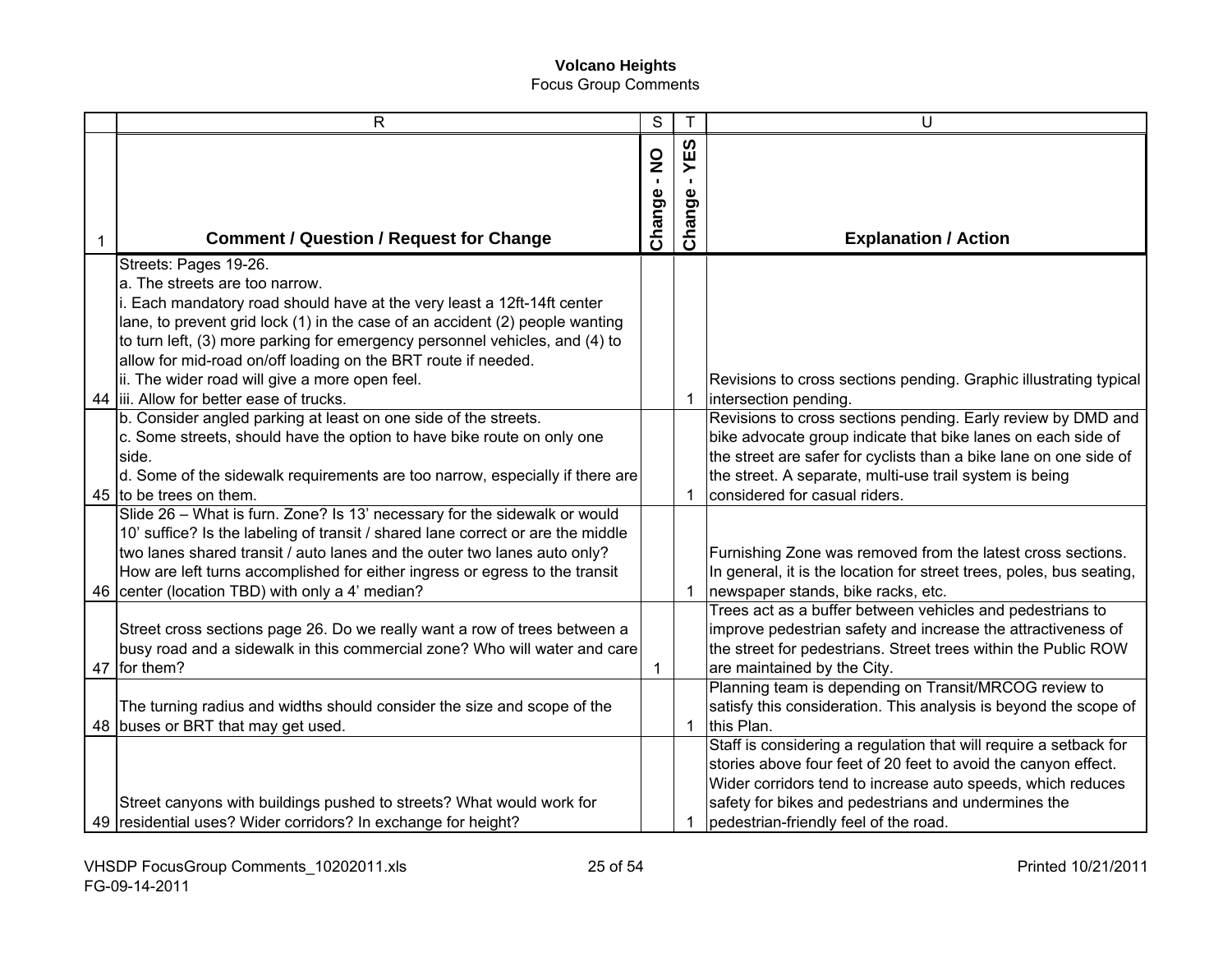| R                                                                                                                                                                                                       | S                                         |                  | U                                                                                                                                                                                                                                                                                                                                                                                                |
|---------------------------------------------------------------------------------------------------------------------------------------------------------------------------------------------------------|-------------------------------------------|------------------|--------------------------------------------------------------------------------------------------------------------------------------------------------------------------------------------------------------------------------------------------------------------------------------------------------------------------------------------------------------------------------------------------|
| <b>Comment / Question / Request for Change</b>                                                                                                                                                          | $\frac{0}{2}$<br>$\blacksquare$<br>Change | ທ<br>Ψ<br>Change | <b>Explanation / Action</b>                                                                                                                                                                                                                                                                                                                                                                      |
| Mistake to allow first-in development to determine A or B Street. Plan<br>should dictate (benefits whole area). Provides predictability. Criteria based<br>50 on water, drainage, etc. (staff decides). |                                           |                  | The Mandatory Streets establishes a pattern of A and B<br>Streets. Mandatory Streets designated as either A or B will<br>have regulations that maintain the predictability of the built<br>environment over time.                                                                                                                                                                                |
| 51 Streets should be wider.                                                                                                                                                                             |                                           |                  | Cross section revisions pending. Remember that property<br>owners will be required to dedicate ROW and construct roads.                                                                                                                                                                                                                                                                          |
| 52 BRT route – head-in parking?                                                                                                                                                                         |                                           |                  | Planning team will consider this suggestion as part of cross<br>section revisions, but it should be noted that this would<br>increase the total ROW. Wider cross sections require more<br>dedication of ROW from abutting property owners as well as<br>higher costs for developers constructing these roadways.<br>Property owners will need to acknowledge and agree to these<br>consequences. |
|                                                                                                                                                                                                         |                                           |                  | Trail network details pending. Open Space/Parks looking at                                                                                                                                                                                                                                                                                                                                       |
| 53 Bike trails along South (teacher / student can walk to school)                                                                                                                                       |                                           |                  | potential off-street trail corridors. Cross sections including bike<br>lanes/trails still under revision.                                                                                                                                                                                                                                                                                        |
| 54 Need clear responsibilities for maintaining landscaping & street trees                                                                                                                               |                                           | 1                | Plan will specify responsibilities.                                                                                                                                                                                                                                                                                                                                                              |
| 55 Figure out left-hand turn lanes in Town Center                                                                                                                                                       |                                           | $\mathbf{1}$     | Details pending.                                                                                                                                                                                                                                                                                                                                                                                 |
| 56 Need 3 turn lanes                                                                                                                                                                                    |                                           | -1               | Details pending.                                                                                                                                                                                                                                                                                                                                                                                 |
| Roads seem dominated by bikes - would prefer to see two driving lanes (at<br>57 least a center turn lane)                                                                                               |                                           | $\mathbf{1}$     | Staff will consider this suggestion as cross sections are<br>revised.                                                                                                                                                                                                                                                                                                                            |
|                                                                                                                                                                                                         |                                           |                  | Staff will consider this suggestion as cross sections are                                                                                                                                                                                                                                                                                                                                        |
| 58 With exclusively single-lane roads, accidents will cause gridlock                                                                                                                                    |                                           | 1                | revised.                                                                                                                                                                                                                                                                                                                                                                                         |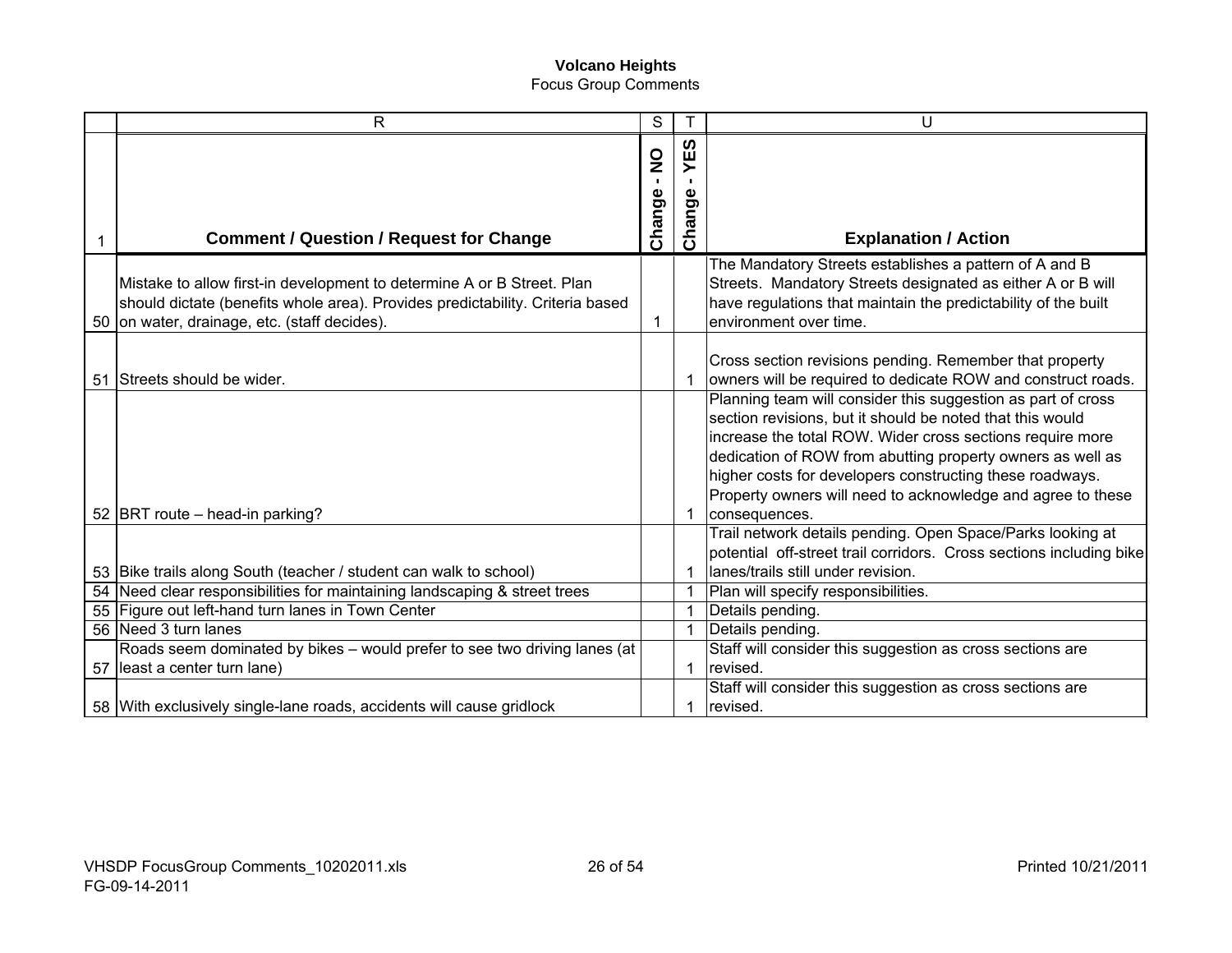| R                                                                                                                                                                                                                                                                                                                                                                                                                                                                                                                                                                                                                                                                                                                                                                                                                                                            | S                                       |                         | U                                                                                                                                                                                                                                                                                                                                        |
|--------------------------------------------------------------------------------------------------------------------------------------------------------------------------------------------------------------------------------------------------------------------------------------------------------------------------------------------------------------------------------------------------------------------------------------------------------------------------------------------------------------------------------------------------------------------------------------------------------------------------------------------------------------------------------------------------------------------------------------------------------------------------------------------------------------------------------------------------------------|-----------------------------------------|-------------------------|------------------------------------------------------------------------------------------------------------------------------------------------------------------------------------------------------------------------------------------------------------------------------------------------------------------------------------------|
| <b>Comment / Question / Request for Change</b>                                                                                                                                                                                                                                                                                                                                                                                                                                                                                                                                                                                                                                                                                                                                                                                                               | $\frac{0}{2}$<br>$\mathbf{L}$<br>Change | <u>က</u> ိ<br>ange<br>å | <b>Explanation / Action</b>                                                                                                                                                                                                                                                                                                              |
| 59 TRAFFIC STUDY                                                                                                                                                                                                                                                                                                                                                                                                                                                                                                                                                                                                                                                                                                                                                                                                                                             |                                         |                         |                                                                                                                                                                                                                                                                                                                                          |
| We believe that the City should undertake and compute Trip Generation<br>numbers for the project when it is finally established. This will provide the<br>local impact versus the regional impact for the network and specifically for<br>those people who need to understand the overall amount of traffic being<br>60 generated in the area versus just traveling through the plan area.                                                                                                                                                                                                                                                                                                                                                                                                                                                                   |                                         |                         | Traffic study pending.                                                                                                                                                                                                                                                                                                                   |
| We support a traffic study for the region. It needs to not only look at the<br>traffic congestion on top of the west mesa, but also the traffic congestion<br>that is currently taking place in Taylor Ranch, and the bridge crossings,<br>during the morning and afternoon rush hours. Any increase in traffic<br>coming from Rio Rancho or the mesa top development will certainly make<br>this situation worse. So far, the traffic reports I have seen only focuses on<br>the mesa top street design, which concludes that everything is fine. But it is<br>not fine here in Taylor Ranch or the bridge crossings. We want the traffic<br>study to specifically illustrate the current traffic congested areas, and what<br>the traffic projections are for a full build out of the Volcano Mesa area and<br>61 Rio Rancho on our current road capacity. |                                         |                         | Traffic study pending. Boundaries will be as broad as this City<br>contract can afford. MRCOG may be able to provide additional<br>analysis at the regional scale requested here. This issue is<br>broader in scope than this Sector Plan, so likely the full<br>concerns expressed here cannot be addressed in this planning<br>effort. |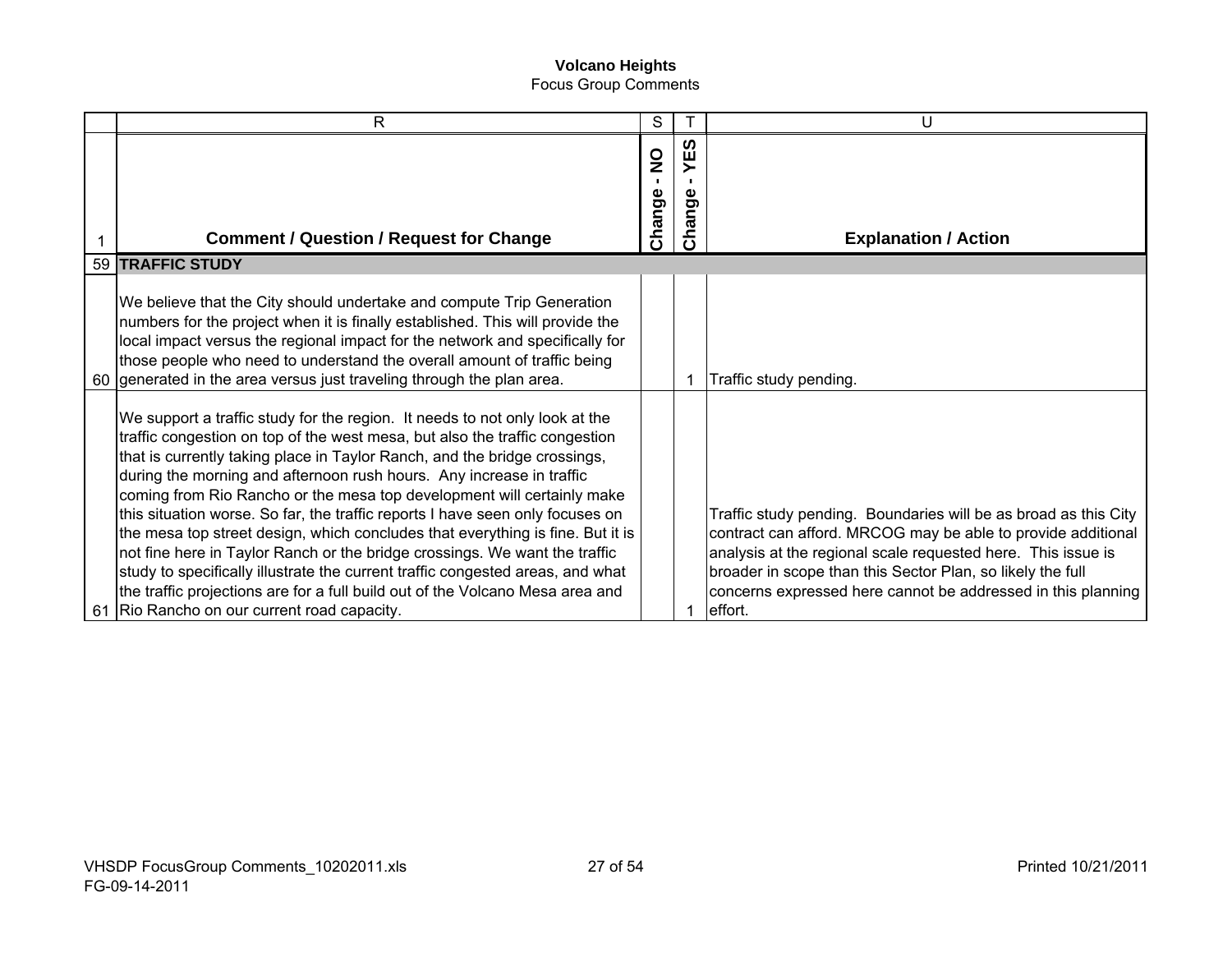| $\mathsf{R}$                                                                | S                                       | Т           | U                                                                    |
|-----------------------------------------------------------------------------|-----------------------------------------|-------------|----------------------------------------------------------------------|
|                                                                             |                                         | <b>S3</b>   |                                                                      |
|                                                                             | $\begin{array}{c}\n0 \\ 2\n\end{array}$ | ≻           |                                                                      |
|                                                                             |                                         |             |                                                                      |
|                                                                             |                                         |             |                                                                      |
| <b>Comment / Question / Request for Change</b>                              | Change -                                | Change      | <b>Explanation / Action</b>                                          |
| <b>62 CHARACTER ZONES</b>                                                   |                                         |             |                                                                      |
|                                                                             |                                         |             | This is a typical section and does not cover where medians will      |
| Property just south of Unser Blvd ("B" street) is designated as VHRC.       |                                         |             | need to be placed. Future engineering will determine these           |
| Transit Rd cross-section has a median that would appear to prohibit left    |                                         |             | details. The intent is not to have an unbroken median along          |
| 63 turns for auto oriented access.                                          | $\mathbf{1}$                            |             | the whole corridor.                                                  |
| Slide 14 - Extend VHRC S of Unser Blvd from the SE corner of the Unser /    |                                         |             |                                                                      |
| Transit road to the blue Escarpment Transition zone. This location would be |                                         |             |                                                                      |
| most favorable for auto-oriented use to meet the needs of evening           |                                         |             |                                                                      |
| commuters residing north of the plan area. Autos leaving the transit center |                                         |             | Staff will take another look at property lines and character         |
| would have 1) R-I access from the Transit Road and either 2a) RO to the     |                                         |             | zones in that area. Staff believes VHMX should serve as a            |
| Transit Road / RO to Unser northbound, or 2b) internal street connection to |                                         |             | transition zone between VHRC and VHET. VHMX still includes           |
| the Petroglyph Monument Parkway, which would have RO access Unser           |                                         |             | the ability to develop commercial and retail uses that seem          |
| 64 Blvd. northbound.                                                        | $\mathbf{1}$                            | $\mathbf 1$ | desired.                                                             |
| Extend VHRC on SE corner of Unser Blvd / Transit Rd eastward to align       |                                         |             |                                                                      |
| with the eastern edge of the VHTC zone. This location provides convenient   |                                         |             |                                                                      |
| RI/RO auto-oriented access for the evening commuters from the transit       |                                         |             |                                                                      |
| 65   center north to Rio Rancho.                                            | $\mathbf{1}$                            |             | See response above.                                                  |
| Slide 15: What are existing areas in Albuquerque (e.g. ABQ Uptown) that     |                                         |             |                                                                      |
| 66 would meet the requirements of the VHRC character zone?                  |                                         | -1          | Examples pending                                                     |
|                                                                             |                                         |             | NCs on the east and west have been increased significantly           |
|                                                                             |                                         |             | from the Aug. 14 proposal. A balance needs to be reached to          |
|                                                                             |                                         |             | have enough land to develop but not too much land that               |
|                                                                             |                                         |             | provides over-entitlement and undermines the "gravity" that          |
|                                                                             |                                         |             | these Centers are supposed to create for surrounding                 |
|                                                                             |                                         |             | development. Each totals over 8 acres, which the planning            |
|                                                                             |                                         |             | team feels is sufficient. Property may need to be consolidated       |
|                                                                             |                                         |             | to develop to full potential. The Plan also includes the flexibility |
| Slide 12: Area allotted to Neigh Centers is too small. They should be at    |                                         |             | to move zone lines within minor and major thresholds. See            |
| 67 least 10 acres.                                                          |                                         |             | Table 3.3.                                                           |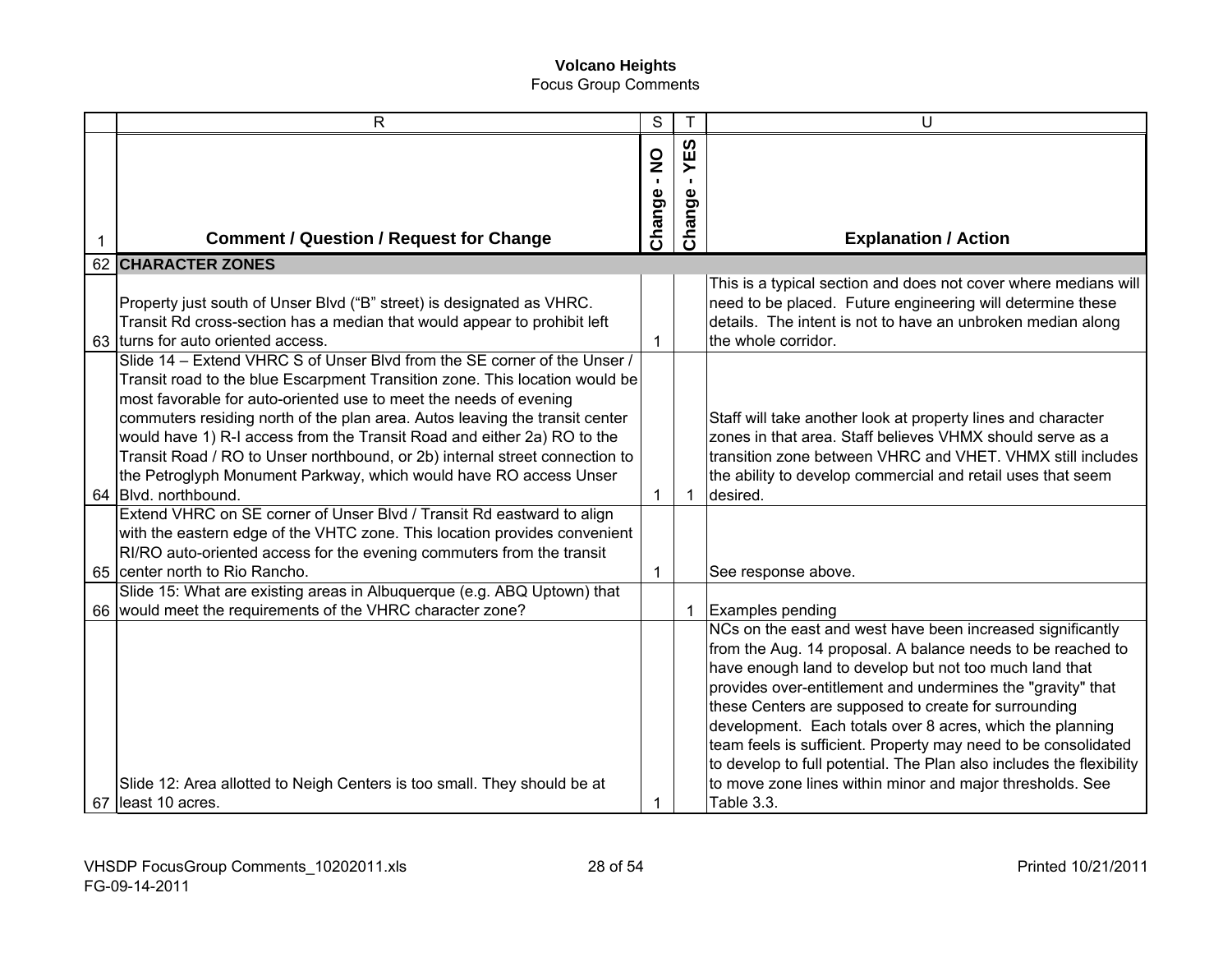| $\mathsf{R}$                                                                                                                                                                                                                                                                                                                                                                                                                                | S                                       |                  | U                                                                                                                                                                                                                                                                                                                                               |
|---------------------------------------------------------------------------------------------------------------------------------------------------------------------------------------------------------------------------------------------------------------------------------------------------------------------------------------------------------------------------------------------------------------------------------------------|-----------------------------------------|------------------|-------------------------------------------------------------------------------------------------------------------------------------------------------------------------------------------------------------------------------------------------------------------------------------------------------------------------------------------------|
| <b>Comment / Question / Request for Change</b>                                                                                                                                                                                                                                                                                                                                                                                              | $\frac{0}{2}$<br>$\mathbf{I}$<br>Change | ທ<br>Ψ<br>Change | <b>Explanation / Action</b>                                                                                                                                                                                                                                                                                                                     |
| Slide 12: Escarpment Transition, for the land in the North-East of the<br>rectangle on Unser to Paradise (See page 4 and 14) is incorrect. This area<br>adjoins platted land to the north that has been excluded from the drawing.<br>This land has already been zoned for big box development and other<br>projects. There is no escarpment here! I want all maps to go north to<br>68 Paradise and show the entitlements already granted. | 1                                       |                  | The project abutting Volcano Heights boundary to the north is a<br>single-family development. The "big box zoning" is farther north<br>and east. Staff agrees most maps should show more context of<br>surrounding development.                                                                                                                 |
| Slide 28 - Assuming the VHRC zone depth from Unser Blvd. is ~400', it will<br>be impossible to achieve a minimum block face dimension of 300' for the<br>VHTC zone on my property, especially after subtracting 36' for 50% of the<br>ROW for the 1B TC road. Depth of the VHRC zone away from Unser Blvd<br>and Paseo del Norte appears to be $~100$ or 60% of a typical 660' x 330'<br>69 five acre parcel                                | 1                                       |                  | Depth is 400 feet measured from the centerline of the street.<br>Block face dimension will be measured from centerline of street<br>to centerline of street, therefore achieving the required block<br>face dimension.                                                                                                                          |
| Slide 27. What does "adjacent to single family home" mean for VHMX north<br>of Paseo? Are you creating another transitional use area? I don't believe<br>70 property on the north edge of Paseo is saleable as a 26 foot high structure.                                                                                                                                                                                                    |                                         |                  | The Plan doesn't anticipate that this condition would happen<br>anywhere, but it is inclued as a failsafe in the case of an<br>unforseeable change, such as a vacation of the current<br>alignment of Paseo del Norte, for example, in which case Town<br>Center would be adjacent to Neighborhood Transition. Staff will<br>consider a change. |
| 9.3 Regional center: Does the grocery store with the front parking lot (such<br>as Smith's) go here? Drive in's, Firestone tire centers, Drive up banks, etc.<br>The style (or lack thereof) of these facilities bordering Unser and Paseo<br>should be defined somewhere in this document. At least general comments<br>about signage, minimum parking spaces vs. building square footage, and<br>71 windows should be mentioned.          |                                         |                  | RC is intended for more auto-oriented uses but will require<br>parking lots to be along B streets and building fronts on A<br>streets, where available. Paseo and Unser are designated by<br>the Plan as B streets, so adjacent developments must follow<br>the regulations associated with B streets.                                          |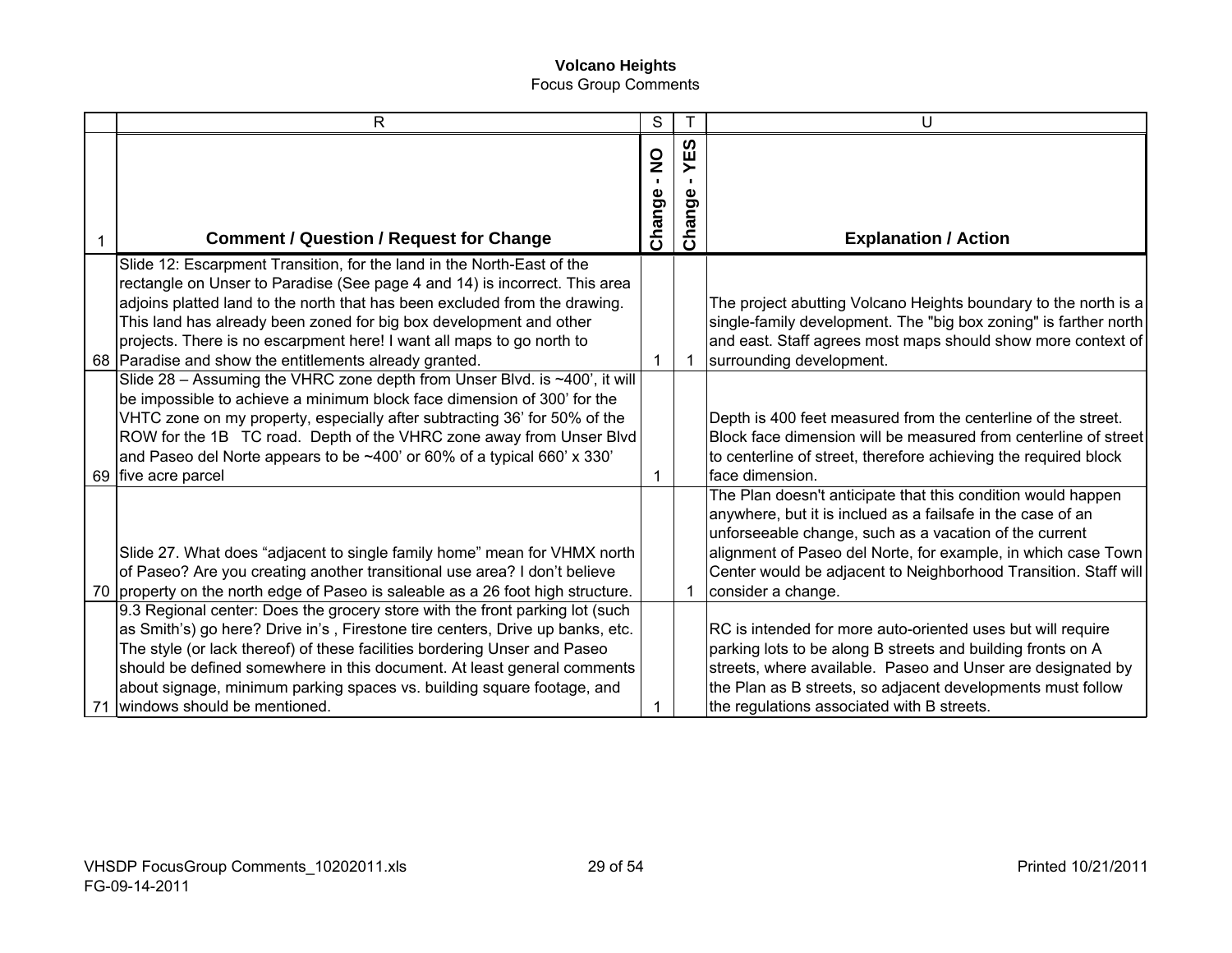|    | $\mathsf{R}$                                                                                                                                                                                                                                                                                                                                                                                                                                                                                                                                                                                                                                                                                                                                                                                                                                                                                                                                                                                                                                                                | S                                       | T                        | U                                                                                                                                                                                                                                                                                                                                                                                                                          |
|----|-----------------------------------------------------------------------------------------------------------------------------------------------------------------------------------------------------------------------------------------------------------------------------------------------------------------------------------------------------------------------------------------------------------------------------------------------------------------------------------------------------------------------------------------------------------------------------------------------------------------------------------------------------------------------------------------------------------------------------------------------------------------------------------------------------------------------------------------------------------------------------------------------------------------------------------------------------------------------------------------------------------------------------------------------------------------------------|-----------------------------------------|--------------------------|----------------------------------------------------------------------------------------------------------------------------------------------------------------------------------------------------------------------------------------------------------------------------------------------------------------------------------------------------------------------------------------------------------------------------|
|    | <b>Comment / Question / Request for Change</b>                                                                                                                                                                                                                                                                                                                                                                                                                                                                                                                                                                                                                                                                                                                                                                                                                                                                                                                                                                                                                              | $\frac{0}{2}$<br>$\mathbf{I}$<br>Change | <b>S3</b><br>≻<br>Change | <b>Explanation / Action</b>                                                                                                                                                                                                                                                                                                                                                                                                |
| 72 | 9.4.2 Neighborhood center: (xi) If the residential building is setback less<br>than 10' from the front property line, the grade of the slab or first floor<br>elevation shall be elevated at least 18 inches above the grade of the<br>sidewalk. If the residential structure is setback 10' or more from the<br>property line and is not elevated above the grade of the sidewalk, a 3' high<br>fence shall be provided at the front property line. What good is a 3' high<br>fence? Any person or most dogs can get over it easily. Wind blown rubbish<br>will collect at it. Transients will sit on it.                                                                                                                                                                                                                                                                                                                                                                                                                                                                  | 1                                       |                          | That is the standard height for a fence in the front yard, per City<br>Zoning Code Section 14-16-2-15 a.12 (c)1. A wall would also<br>be acceptable. The intent is to provide a sense of a street wall<br>where the building is set back more than 10 feet. This protects<br>the urban, pedestrian-friendly feel of the street corridor.<br>Property maintenance is assumed to be responsibility of the<br>property owner. |
|    | VHET poses a challenge. I recognize, understand, and accept the reality of<br>private property rights, but the successful implementation of the transition<br>concept between the Volcano Mesa and the VHSDP requires the creation<br>of an Open Space buffer that extends west of the Petrogylph National<br>Boundary to the curb of the proposed Type 3 street. The VHSDP should<br>include clearly articulated goals and needs that identify the importance for<br>the City to acquire the land parcels east of the Park Edge street to fulfill the<br>vision of a reasonable and sustainable escarpment transition. The VHSDP<br>can also provide policy, standards language, and outline incentives, which,<br>in combination, explain how it is in the landowners' material interest to<br>engage with the City to make the vision of escarpment transition a reality.<br>Ultimately, other City authorities need to step forward and publicly commit<br>to acquiring these few parcels for Open Space on behalf of the citizenry of<br>73 Albuquerque as a priority. |                                         |                          | Plan will include policies and goals about purchasing OS. Plan<br>will also prioritize OS purchases. Creating a fully single-loaded<br>street should be weighed against rock outcroppings and the<br>playa area for limited OS funds.                                                                                                                                                                                      |
|    | There needs to be more intensity in the area along Paseo Del Norte east of<br>the town center. There should be either Town Center or RC along this area.<br>74 The development should match traffic intensity.                                                                                                                                                                                                                                                                                                                                                                                                                                                                                                                                                                                                                                                                                                                                                                                                                                                              | 1                                       |                          | The Plan intends to match character zones across roadways to<br>provide consistent character of development along corridors.<br>In Volcano Cliffs across Paseo in this area, the zoning is MX<br>and therefore Volcano Heights also proposes MX to match.                                                                                                                                                                  |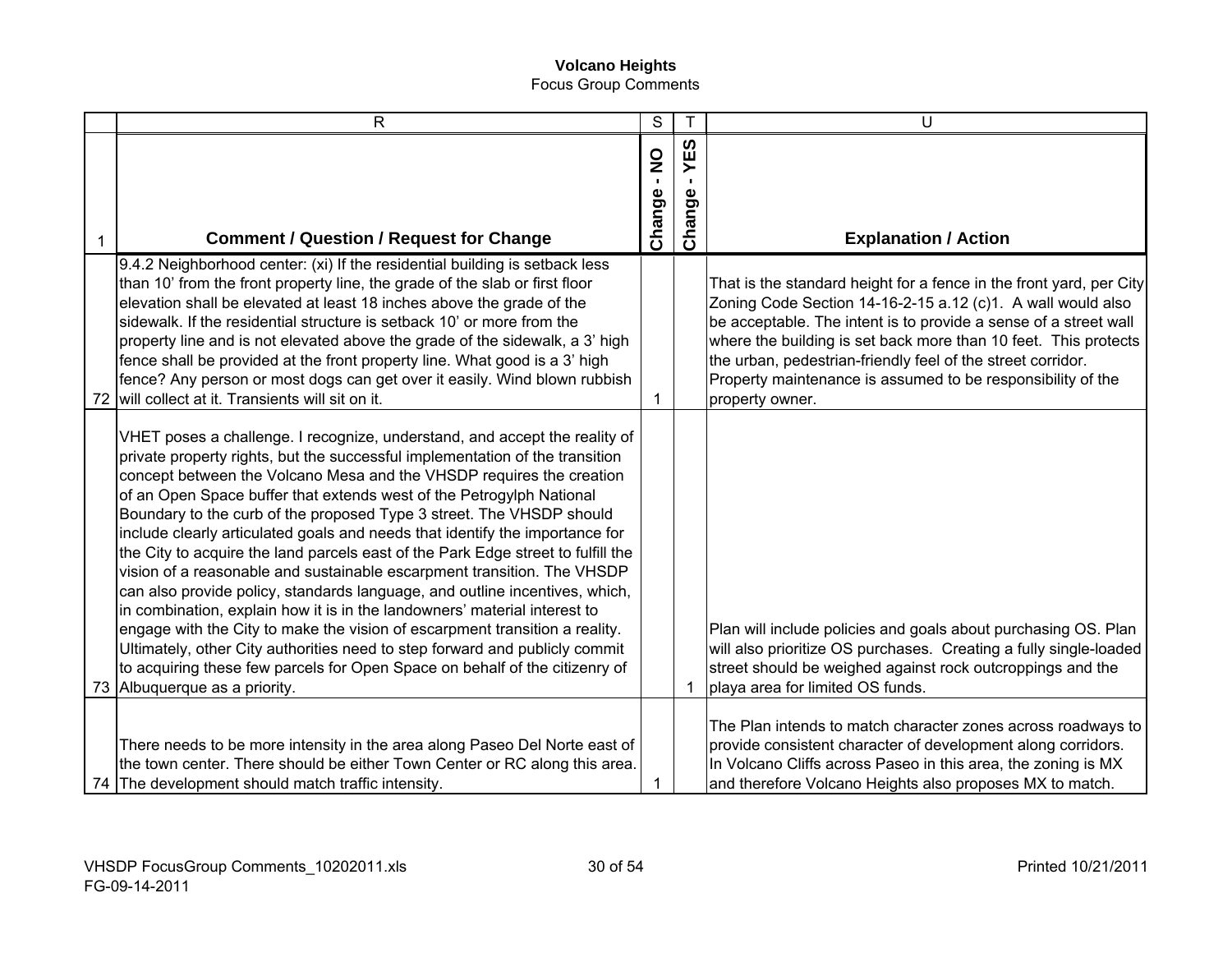|   | R                                                                                                                                                                         | S           | Τ             | U                                                                                                                                                                                                                                                                                                         |
|---|---------------------------------------------------------------------------------------------------------------------------------------------------------------------------|-------------|---------------|-----------------------------------------------------------------------------------------------------------------------------------------------------------------------------------------------------------------------------------------------------------------------------------------------------------|
|   |                                                                                                                                                                           | Change - NO | YES<br>Change |                                                                                                                                                                                                                                                                                                           |
| 1 | <b>Comment / Question / Request for Change</b>                                                                                                                            |             |               | <b>Explanation / Action</b>                                                                                                                                                                                                                                                                               |
|   | The Escarpment Transition in the NE needs to be changed to Mixed Use,<br>especially that of the land which is south and west of the escarpment road<br>75 and near Unser. | 1           |               | Staff believes it is important to have a significant Transition<br>between the Escarpment and the higher-intensity uses in Town<br>Center and Regional Center. Staff is also trying to respect<br>property lines whenever possible.                                                                       |
|   | Transition land bordering APS on the north needs to be either more flexible<br>76 or changed to Mixed Use.                                                                | 1           |               | Neighbhood Transition is a mixed-use zone. The form of the<br>development must match the single-family character of<br>surrounding uses. APS is not subject to City design regulations;<br>therefore, it cannot be used as a comparative guage for<br>adjacent development.                               |
|   | 77 The eastern Neighborhood center should be larger.                                                                                                                      | $\mathbf 1$ |               | Neighbohood Centers were increased in size. The intention is<br>to drive the intensity of the development to create gravity at<br>planned intersections, with the highest intensity at the plan<br>center. Increasing the size of this zone further might dilute<br>development potential at the corners. |
|   | 78 Show map of proposed zones and property lines                                                                                                                          |             | $\mathbf{1}$  | Pending.                                                                                                                                                                                                                                                                                                  |
|   | 79 Address conflicting property lines & zone lines                                                                                                                        |             |               | Graphic pending. Plan gives flexibility to move zone lines within<br>minor and major thresholds. See Table 3.3.                                                                                                                                                                                           |
|   |                                                                                                                                                                           |             |               | When the setback is along a B street and greater than 60 feet,<br>parking is allowed. Parking would be allowed between<br>Paseo/Unser and a development, for example. Landscaping or<br>open space can be in the setback and can also count toward                                                        |
|   | 80 What is allowed within the setback? No parking = a 'taking'?<br>81 Design charrette would be helpful to test regulations                                               |             |               | frontage requirement.<br>Charrette planned for coming months.                                                                                                                                                                                                                                             |
|   |                                                                                                                                                                           |             |               | "Doers" will be invited to stay for the charrette after the panel                                                                                                                                                                                                                                         |
|   | 82 Too many designers involved already; just ask "doers"                                                                                                                  | 1           |               | discussion.                                                                                                                                                                                                                                                                                               |
|   | 83 Development meeting a good idea                                                                                                                                        |             |               | Development meeting planned in conjunction with charrette to<br>test regulations in the coming months.                                                                                                                                                                                                    |
|   | Invite national developers (e.g. Forest-Covington). Opportunity to start<br>84 selling ideas to the market                                                                | 1           |               | The City will be inviting representatives from NAIOP and other<br>local development experts. It is the responsibility of property<br>owners to market their land.                                                                                                                                         |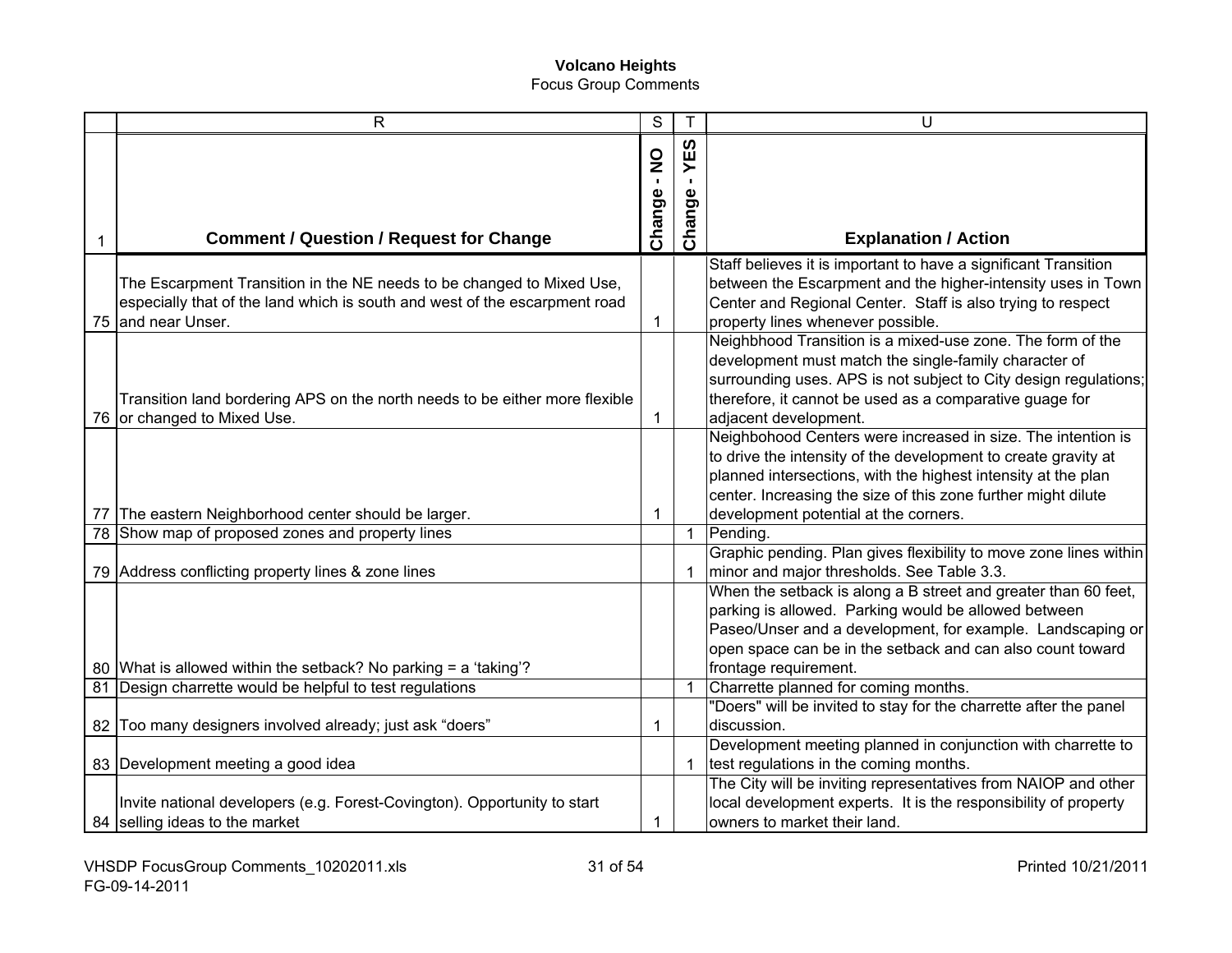| $\mathsf{R}$                                                                                                             | S           |        | U                                                                                                                                                                                                                                                                                                                                                                                                                                                                                                                                                                                                                                                                          |
|--------------------------------------------------------------------------------------------------------------------------|-------------|--------|----------------------------------------------------------------------------------------------------------------------------------------------------------------------------------------------------------------------------------------------------------------------------------------------------------------------------------------------------------------------------------------------------------------------------------------------------------------------------------------------------------------------------------------------------------------------------------------------------------------------------------------------------------------------------|
|                                                                                                                          |             | YES    |                                                                                                                                                                                                                                                                                                                                                                                                                                                                                                                                                                                                                                                                            |
|                                                                                                                          | Change - NO | Change |                                                                                                                                                                                                                                                                                                                                                                                                                                                                                                                                                                                                                                                                            |
| <b>Comment / Question / Request for Change</b>                                                                           |             |        | <b>Explanation / Action</b>                                                                                                                                                                                                                                                                                                                                                                                                                                                                                                                                                                                                                                                |
| 85 Add an active citizen on Panel Discussion in November                                                                 | 1           |        | The panel is intended to provide information about the<br>development process. The City has therefore invited<br>development professionals. We welcome active citizen input as<br>part of the panel discussion or at any time during this planning<br>process.                                                                                                                                                                                                                                                                                                                                                                                                             |
| How can the Plan protect property owners with Town Center zoning if<br>86   market bleeds out to RC, MX, etc.? (Phasing) | 1           |        | The Plan does not intend to regulate phasing. The Plan tries to<br>incentivize development with entitlements that match market<br>desires and provide a streamlined development process that<br>can act quickly to meet market needs; however, the Plan can't<br>affect basic market conditions.                                                                                                                                                                                                                                                                                                                                                                           |
| 87 Is the commercial market open too wide in the MX zone?                                                                | 1           |        | The use table intends to strike a balance of desired uses in<br>Town Center versus Mixed Use. The Plan intends to provide<br>flexibility to property owners to be able to develop their land.<br>The Plan is not intended to interfere with market conditions.                                                                                                                                                                                                                                                                                                                                                                                                             |
| How do businesses in Town Center survive next to Regional Center, larger-<br>88   scale businesses?                      | 1           |        | Town Center will offer uses not allowed in Regional Center, and<br>vice versa in order to encourage different niches for the market.<br>The Plan cannot change market conditions or prohibit one<br>property from developing before another. In Albuquerque, we<br>have examples of big box uses in higher-density, pedestrian<br>area, such as Staples in Nob Hill and a small, local business<br>owner in a more suburban, auto-oriented area, such as<br>Bookworks in a strip mall. The Plan provides a range of flexible<br>uses and zones in order to meet different needs/clients, etc.,<br>but property owners will have the flexibility to meet market<br>demands. |
| 89 Phasing development will be important                                                                                 | 1           |        | Other than some high-level discussion of infrastructure<br>phasing, the Plan does not intend to regulate phasing of<br>development due to checkerboard ownership.                                                                                                                                                                                                                                                                                                                                                                                                                                                                                                          |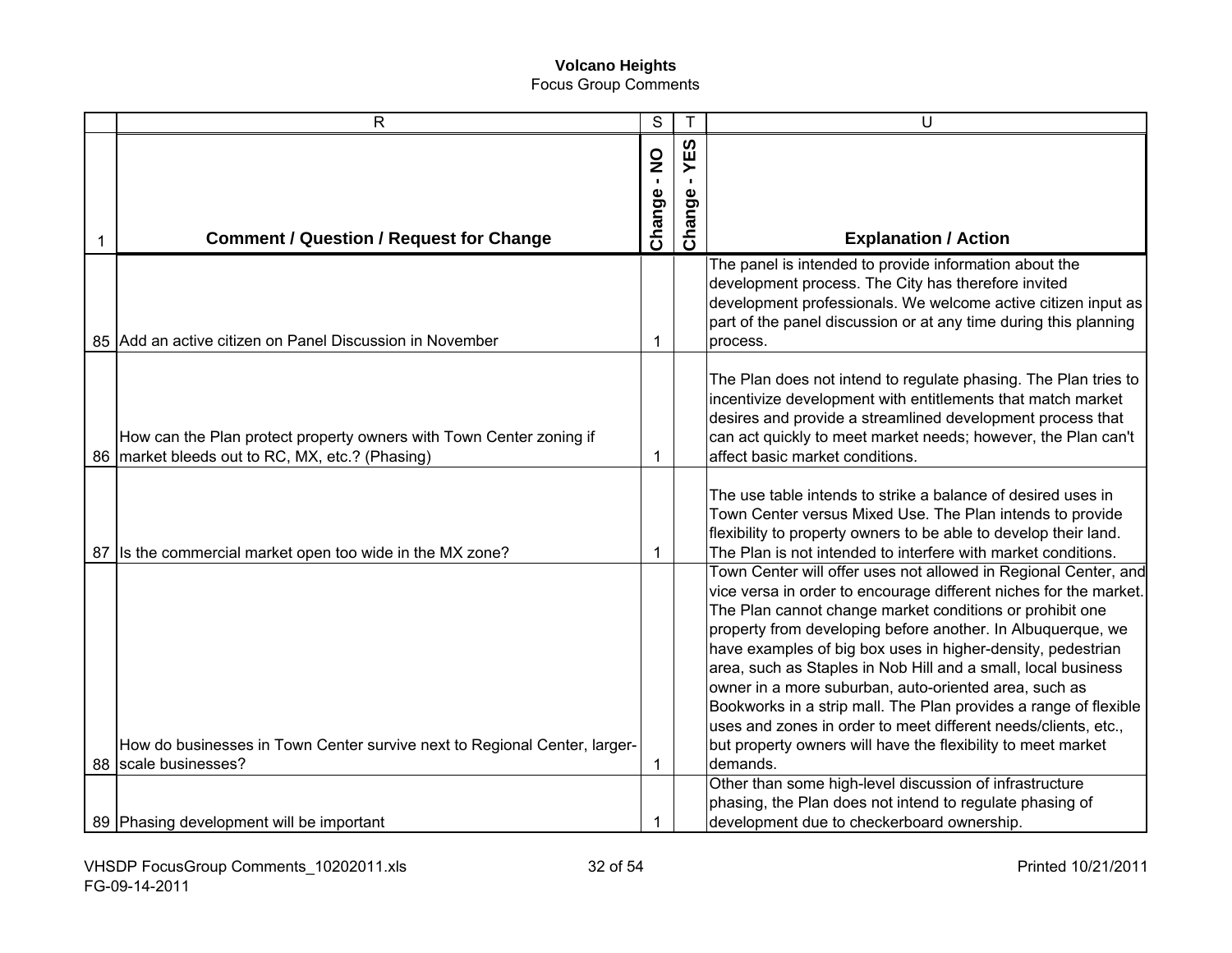|    | $\mathsf{R}$                                                                       | S                                       |                                 | U                                                                                                                                                                                                                                                                                                                                                                                                                                                                                                                                                                               |
|----|------------------------------------------------------------------------------------|-----------------------------------------|---------------------------------|---------------------------------------------------------------------------------------------------------------------------------------------------------------------------------------------------------------------------------------------------------------------------------------------------------------------------------------------------------------------------------------------------------------------------------------------------------------------------------------------------------------------------------------------------------------------------------|
|    | <b>Comment / Question / Request for Change</b>                                     | $\frac{1}{2}$<br>$\mathbf{L}$<br>Change | YES<br>$\blacksquare$<br>Change | <b>Explanation / Action</b>                                                                                                                                                                                                                                                                                                                                                                                                                                                                                                                                                     |
|    | 90   TC/RC/NC – lower buildings and lesser density for a while                     | 1                                       |                                 | See response above. In addition, staff does not foresee the<br>market driving redevelopment on existing development sites for<br>the foreseeable future. The site development standards are<br>designed so that sites can intensify over time but still develop in<br>the short-term.                                                                                                                                                                                                                                                                                           |
| 91 | Ground floor finish level requirement difficult with rock & topographic<br>changes | 1                                       |                                 | Topography and geologic conditions must be addressed<br>through architectural design and engineering. Where issues<br>arise, they will be addressed on a case by case basis.                                                                                                                                                                                                                                                                                                                                                                                                    |
|    |                                                                                    |                                         |                                 | The planning team anticipates that most property owners will<br>import fill rather than choose to blast. In any case, the<br>topographic and geologic conditions in Volcano Heights will<br>require broad coordination among property owners as<br>development occurs over time. Developers in a nearby area<br>have built successfully and more cost effectively with trenchers<br>to break rock versus blasting. Trenching does not typically<br>affect surrounding properties. It will be the responsibility of<br>developers who choose to blast to mitigate the effects of |
|    | 92 Blasting of subsequent development will crack buildings                         | 1                                       |                                 | blasting and coordinate with surrounding existing development.                                                                                                                                                                                                                                                                                                                                                                                                                                                                                                                  |
|    | Hard to coordinate with adjacent developments if go with ADA compliance<br>93 only |                                         |                                 | This is a design and construction issue and would be<br>addressed on a case by case basis where the need arises.                                                                                                                                                                                                                                                                                                                                                                                                                                                                |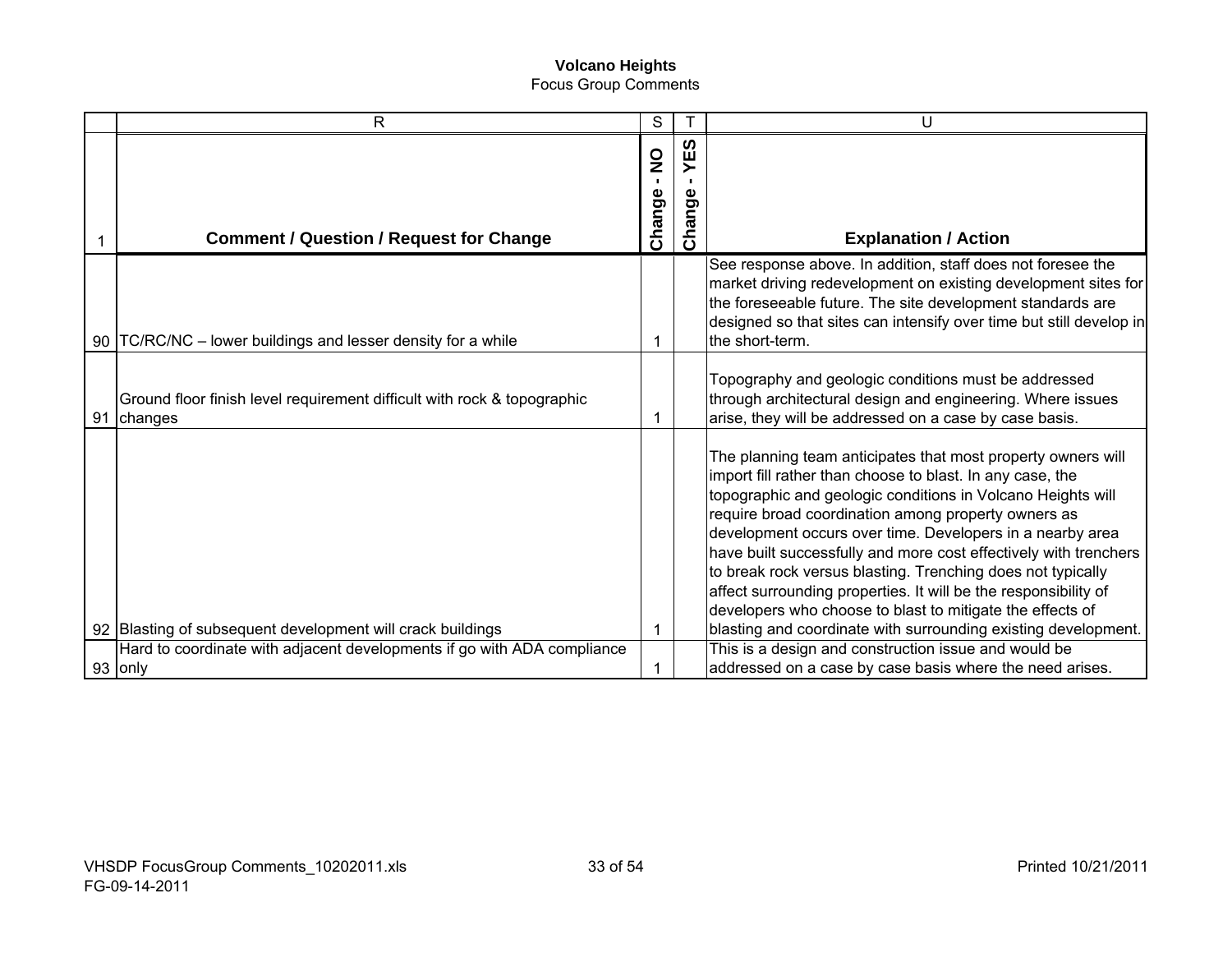|    | R                                                                                                                                                                                                                                                                                                                                                                                                                                                                                                                                                                                                                                                                                                        | S                                         |                  | U                                                                                                                                                                                                                                                                                                                                                    |
|----|----------------------------------------------------------------------------------------------------------------------------------------------------------------------------------------------------------------------------------------------------------------------------------------------------------------------------------------------------------------------------------------------------------------------------------------------------------------------------------------------------------------------------------------------------------------------------------------------------------------------------------------------------------------------------------------------------------|-------------------------------------------|------------------|------------------------------------------------------------------------------------------------------------------------------------------------------------------------------------------------------------------------------------------------------------------------------------------------------------------------------------------------------|
|    | <b>Comment / Question / Request for Change</b>                                                                                                                                                                                                                                                                                                                                                                                                                                                                                                                                                                                                                                                           | $\frac{0}{2}$<br>$\blacksquare$<br>Change | ທ<br>Ш<br>Change | <b>Explanation / Action</b>                                                                                                                                                                                                                                                                                                                          |
|    | 94 BUILDING DESIGN                                                                                                                                                                                                                                                                                                                                                                                                                                                                                                                                                                                                                                                                                       |                                           |                  |                                                                                                                                                                                                                                                                                                                                                      |
|    | Building Design 8.1.8 page 35. (Windows required) Neighborhood centers<br>may have a pharmacy, and most new pharmacies today have very few<br>95 windows because of security.                                                                                                                                                                                                                                                                                                                                                                                                                                                                                                                            | 1                                         |                  | Staff believes this issue can be addressed through building<br>design, for example putting the pharmacy in the back where<br>windows are not required on the façade, for example. Where<br>needed, developments can also use high-security windows.                                                                                                  |
|    | Building Design XV. p38 Generally, buildings shall be located and designed<br>to provide visual interest and create enjoyable, human-scaled spaces.<br>Perhaps this applies to multifamily residences. It certainly would not apply<br>to well-designed modern buildings of which we have many examples in<br>downtown and along the Jefferson corridor. The lofty ceilings in Dekker et<br>al leed-certified building are not human-scaled! How does "enjoyable" fit<br>96 with an insurance office, or the pit of a newspaper publishing office?                                                                                                                                                       | 1                                         |                  | Building Design standards apply for exterior facades only, not<br>interior spaces. The Plan allows mixed-use zoning in exchange<br>for design regulations that provide predictability along<br>pedestrian-friendly corridors. The Plan includes the option to<br>take projects that do not meet these standards through the<br>EPC approval process. |
| 97 | 9.1.3 Building Massing and Scale: (i) Commercial and Mixed-Use buildings<br>shall be simple, rectilinear forms with flat or low pitched roofs with parapets.<br>9.2.2 Massing and Façade Composition (i) Buildings generally have a<br>rectangular layout scheme with single or multiple components with mostly<br>flat front and square, round, or octagonal corner towers. (ii) The Base<br>façade shall maintain a prevalent rhythm of 20' to 30' or multiples thereof<br>along all Town Center Streets, the BRT corridor, and any non-mandatory 'A<br>Streets.'<br>Way too unimaginative!! Boring!! What about a half circle front with a<br>circular drive and fountain?<br>Must churches be boxes? |                                           | 1                | Staff has added a provision for EPC approval of projects that<br>meet the intent but not the standards of the Plan.                                                                                                                                                                                                                                  |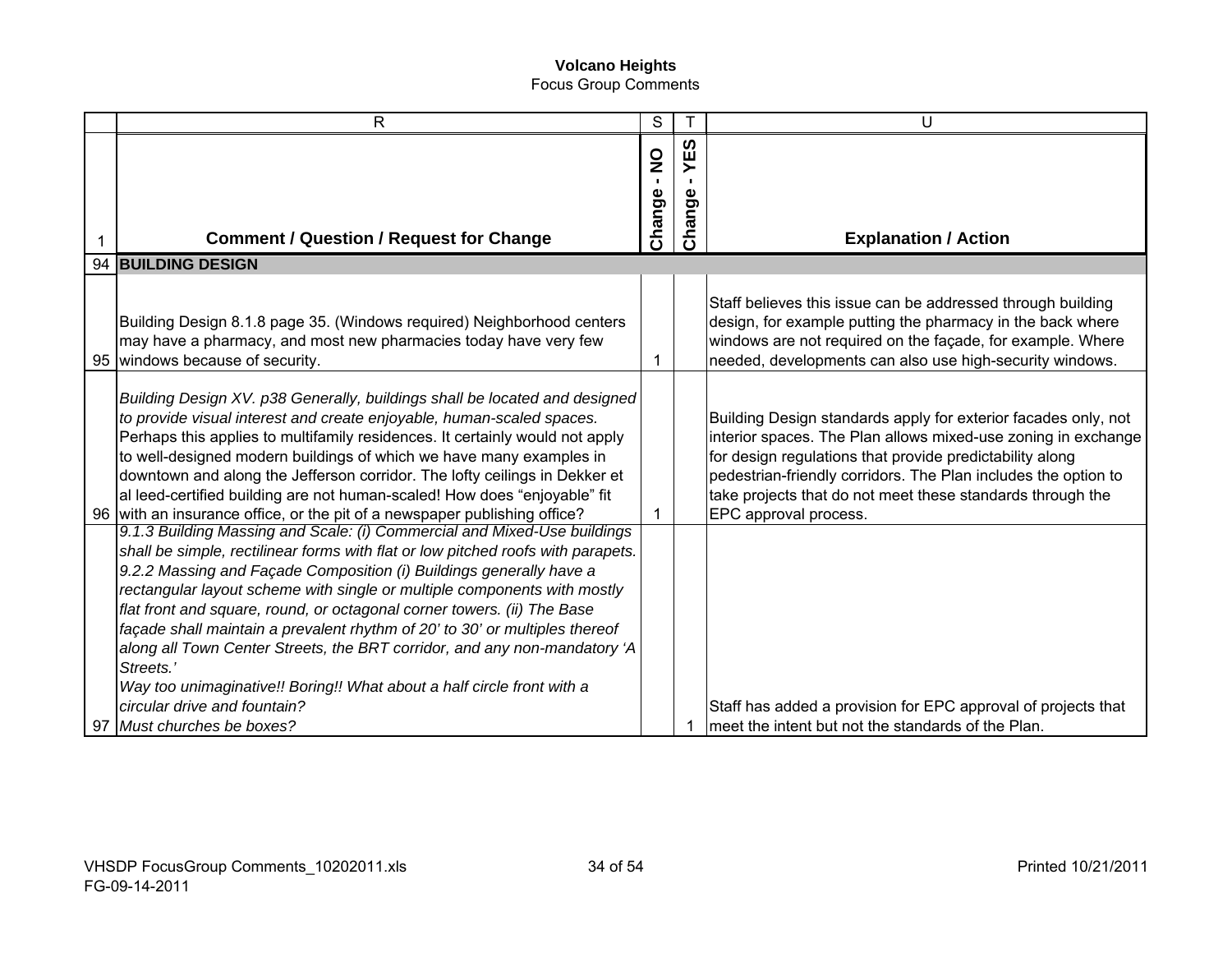| $\mathsf{R}$                                                                                                                                                                                                                                                                                                                                                                                                                         | S            | $\mathsf T$       | U                                                                                                                                                                                                                                                                                                                                                                                                                            |
|--------------------------------------------------------------------------------------------------------------------------------------------------------------------------------------------------------------------------------------------------------------------------------------------------------------------------------------------------------------------------------------------------------------------------------------|--------------|-------------------|------------------------------------------------------------------------------------------------------------------------------------------------------------------------------------------------------------------------------------------------------------------------------------------------------------------------------------------------------------------------------------------------------------------------------|
| <b>Comment / Question / Request for Change</b>                                                                                                                                                                                                                                                                                                                                                                                       | Change - NO  | 63<br>≻<br>Change | <b>Explanation / Action</b>                                                                                                                                                                                                                                                                                                                                                                                                  |
| Buildings for large enterprises such as banks, insurance firms, and<br>corporate offices will be wider than 20-30 feet. These 'regulations' should<br>be deleted as they discourage such endeavors. These are just the type of<br>enterprises that the city needs as workplaces. Even city structures such as<br>98   branch libraries, and senior centers might extend more than 20-30 feet.                                        | $\mathbf{1}$ |                   | The regulation is about the articulation of the façade, not the<br>width of the building. The intent is to limit the expanse of blank,<br>boring walls.                                                                                                                                                                                                                                                                      |
| Page 42 illustration shows a 3 storied building, at least part commercial<br>which has an attractive gabled roof. A solar array mounted flat on a south<br>facing roof pitched to a optimal angle for year round collection would be<br>much less obtrusive than an array of panels each mounted at the same<br>99 angles on a flat or low pitched roof.                                                                             | 1            |                   | The Plan does not intend to regulate solar panel angles or<br>placement.                                                                                                                                                                                                                                                                                                                                                     |
| 9.1.3. This entire section is not a good thing. Too simple, too boring.<br>(1). "Commercial buildings to be simple rectangular buildings", I could not<br>disagree more. Let the dreamers dream.<br>100 (2). Boring.                                                                                                                                                                                                                 | 1            |                   | The intent of the Plan is to provide predictability of development<br>and forms. The Plan has added a provision for projects that<br>meet the intent of density and employment but do not meet the<br>standards. Such projects may be approved via the EPC<br>process. Innovative projects benefit from having a fabric to<br>break out of. Design regulations are the trade-off for an<br>expedited approval process later. |
| 101 Can't all be boxes. Circular façade should be okay<br>9.2.1. (3). A 5 yr guarantee is not going to happen, is the city building the<br>buildingbecause why would the employer sign a development agreement<br>with an employer. This also gets in the way of speculative capital which by<br>building the building it attracts employers with the 250 or more jobs in either<br>102 50 employee increments or in one fell swoop. | 1<br>1       |                   | See response above.<br>Bonus criteria under revision. The City regularly signs<br>development agreements with employers, such as Industrial<br>Revenue Bonds. Staff does not believe that speculative<br>building will happen at this scale for the forseeable future.                                                                                                                                                       |
| 9.2.3. Whoever wrote this do they own shares in a masonry or brick<br>company? Materials you are requiring manufacturers' warranties of 50<br>years? Is this possiblewill this changewill this keep buildings from being<br>built? Will money get spent on this and then the builder is cheap<br>103 elsewhere? Materials should be suggested and in smaller percentages.                                                            | 1            |                   | Draft has been updated to include stucco using a 3-step<br>process as the first in this list of high-quality materials. The<br>Plan's intent is to provide the predictability of high-quality<br>development for properties across property lines, along<br>corridors, and over time.                                                                                                                                        |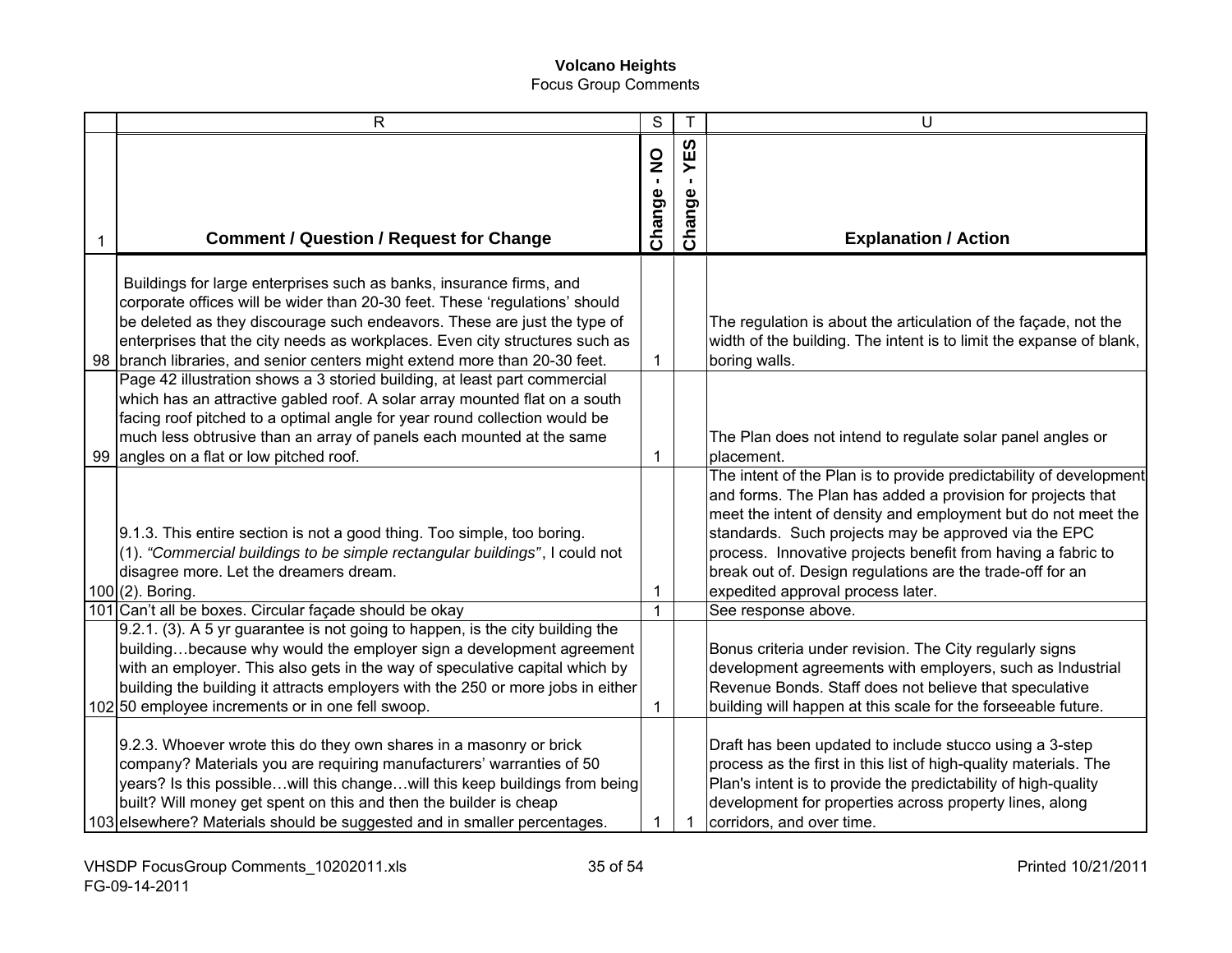|   | $\mathsf{R}$                                                                                                                                                                                                                                                                                                                                                                                                                                                                                                                                                                                                                                                                                                                                                                                                                                                                                                                      | S                                       | $\mathsf T$           | U                                                                                                                                                                                                                                                                                                                                                                                                                                                                         |
|---|-----------------------------------------------------------------------------------------------------------------------------------------------------------------------------------------------------------------------------------------------------------------------------------------------------------------------------------------------------------------------------------------------------------------------------------------------------------------------------------------------------------------------------------------------------------------------------------------------------------------------------------------------------------------------------------------------------------------------------------------------------------------------------------------------------------------------------------------------------------------------------------------------------------------------------------|-----------------------------------------|-----------------------|---------------------------------------------------------------------------------------------------------------------------------------------------------------------------------------------------------------------------------------------------------------------------------------------------------------------------------------------------------------------------------------------------------------------------------------------------------------------------|
| 1 | <b>Comment / Question / Request for Change</b>                                                                                                                                                                                                                                                                                                                                                                                                                                                                                                                                                                                                                                                                                                                                                                                                                                                                                    | $\frac{1}{2}$<br>$\mathbf{I}$<br>Change | ທ<br>ш<br>≻<br>Change | <b>Explanation / Action</b>                                                                                                                                                                                                                                                                                                                                                                                                                                               |
|   | The window design is very limiting. The glazing appears it will be very<br>limiting too, such that the concepts of views will be meaningless. What<br>104 about solar gain from southern exposures?                                                                                                                                                                                                                                                                                                                                                                                                                                                                                                                                                                                                                                                                                                                               |                                         | $\mathbf 1$           | The Plan does not intend to regulation the organization or<br>arrangement of windows. The designer has the freedom to<br>place windows to achieve the best views. Staff will review this<br>requirement.                                                                                                                                                                                                                                                                  |
|   | How will Unser and Paseo del Norte look along the roadway? I was told that<br>that the plan is to make Paseo del Norte look similar to how it appears in<br>the NE side of town. Unfortunately on the NE side of town, there are big<br>commercial buildings built adjacent to Paseo del Norte exposing the back<br>of their buildings to motorists. The idea behind this was to hide the parking<br>lots. It would be more attractive to see the front of the buildings set back<br>from the roadway, with nice architecture facing the roadway and hide the<br>parking lots with a natural berm. Note: Unser Blvd. is a 4 lane parkway<br>with design standards, which includes a berm adjacent to the roadway with<br>natural vegetation. We should design Paseo del Norte the same way. This<br>will also provide more room for a wider view corridor along both roadways<br>105 to maintain the views of the mountains, etc. | 1                                       |                       | Due to the challenging nature of the limited-access, regional<br>roads the Regional Center zone is designed to be more auto-<br>oriented and accessed by automobile. Locating parking and<br>orienting the building will always cause trade-offs, and in this<br>case, because of access limitations for both pedestrians and<br>automobiles, staff believes it is the most beneficial to orient<br>buildings toward local streets that will serve those<br>developments. |
|   | Good architecture is sparse on the Westside. We have seen too much<br>construction of new buildings with very bland architecture. I'm glad the<br>Planning Team is trying to do something about it. I would like to see more<br>attractive architecture on the sides of buildings that face streets or public<br>106 areas.                                                                                                                                                                                                                                                                                                                                                                                                                                                                                                                                                                                                       | 1                                       |                       | The Plan includes design regulations and frontage<br>requirements for "A" and "B" Streets.                                                                                                                                                                                                                                                                                                                                                                                |
|   | Anything bright on the mesa top will be a beacon for the whole city to see.<br>107 We need to minimize unnecessary lights and not allow LED signs.                                                                                                                                                                                                                                                                                                                                                                                                                                                                                                                                                                                                                                                                                                                                                                                |                                         |                       | All new lighting must meet the New Mexico Night Sky<br>Ordinance. The area will also have to comply with the<br>Electronic Sign Ordinance, which prohibits LED signs along<br>Unser Boulevard and sets other regulations about on-site and<br>off-site electronic signs throughout the City. Staff intends to<br>prohibit LED signs in Transition Zones.                                                                                                                  |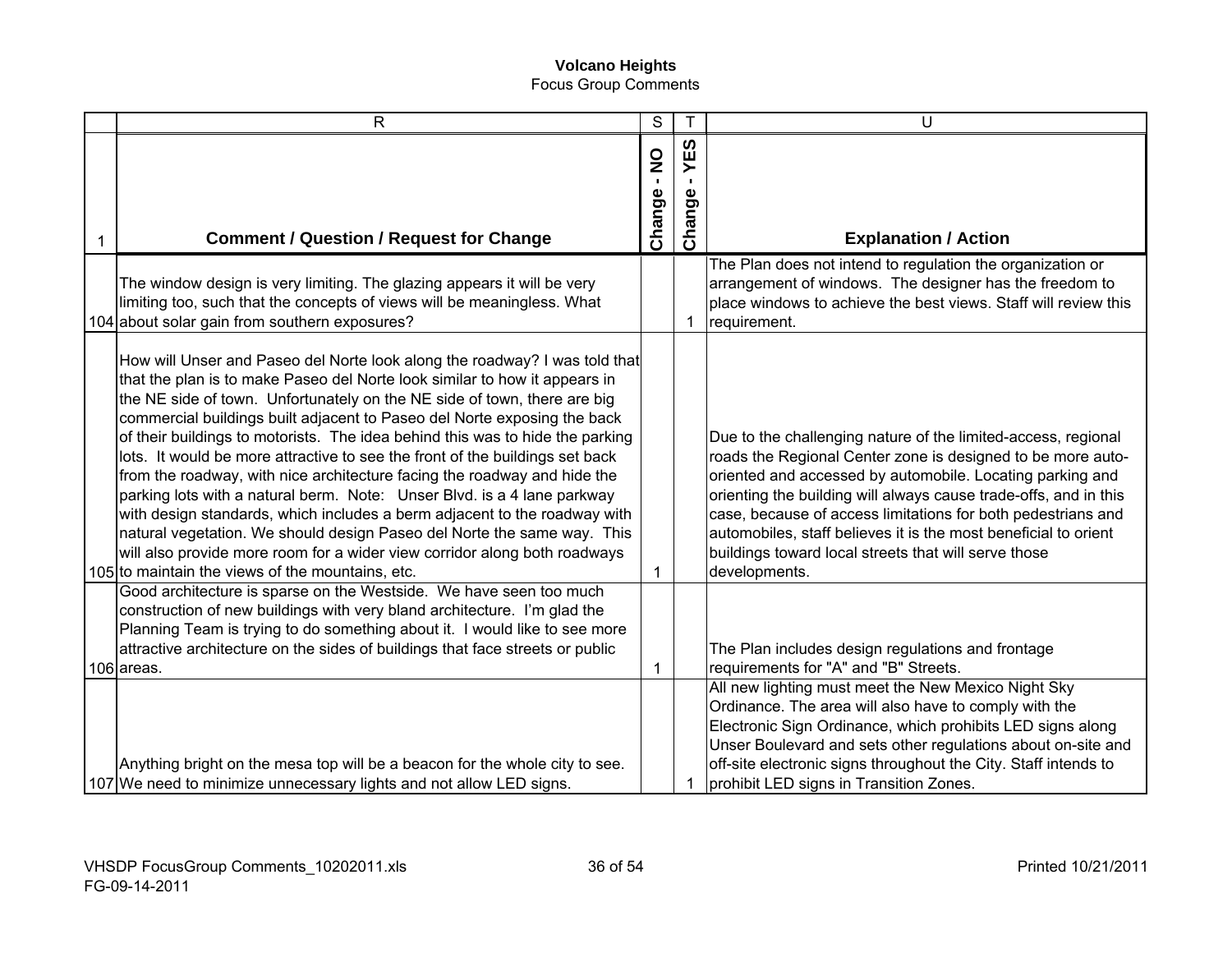| $\mathsf{R}$                                                                     | S                                         |                          | U                                                                                                                                                                                                                                                                                                                                                                                                                                                      |
|----------------------------------------------------------------------------------|-------------------------------------------|--------------------------|--------------------------------------------------------------------------------------------------------------------------------------------------------------------------------------------------------------------------------------------------------------------------------------------------------------------------------------------------------------------------------------------------------------------------------------------------------|
| <b>Comment / Question / Request for Change</b>                                   | $\frac{1}{2}$<br>$\blacksquare$<br>Change | <b>S3</b><br>≻<br>Change | <b>Explanation / Action</b>                                                                                                                                                                                                                                                                                                                                                                                                                            |
| 108 Solar panels – meet optimum solar angle                                      | 1                                         |                          | The Plan does not intend to regulate solar panel angles. Solar<br>panels do not count toward height limits for structures.<br>An additional option has been added for development that                                                                                                                                                                                                                                                                 |
| 109 Cesar Pelli building needs to be allowable                                   |                                           |                          | meets the intent of the Plan but not its standards. A Cesar Pelli<br>building could be approved through the EPC process.                                                                                                                                                                                                                                                                                                                               |
| 110 Architectural innovation allowable pending Review Team approval              | 1                                         |                          | The Review Team can approve minor modifications. DRB can<br>approve major modifications. Non-compliant development<br>proposals that meet the Plan's intent but not its standards can<br>be approved through the EPC process.                                                                                                                                                                                                                          |
| 111 30-foot façade articulation requirement boring                               | 1                                         |                          | This requirement is intended as a minimum requirement, not<br>an absolute. The intent is to disallow long stretches of blank<br>walls, not limit innovation or interesting architecture. This<br>requirement can be met with windows, colonnades, arches,<br>recessed or protruding wall planes, material changes, etc.                                                                                                                                |
| 112 Architectural style should be required to be consistent on adjacent projects |                                           |                          | This Plan is not intended to regulate architectural style. The<br>Building Design Standards intend to require high-quality<br>materials, while Site Development Standards intend to regulate<br>development patterns. Together, staff believes these provide<br>the predictability of high-quality development with similar<br>character along corridors, while still providing flexibility of style<br>and innovation within individual developments. |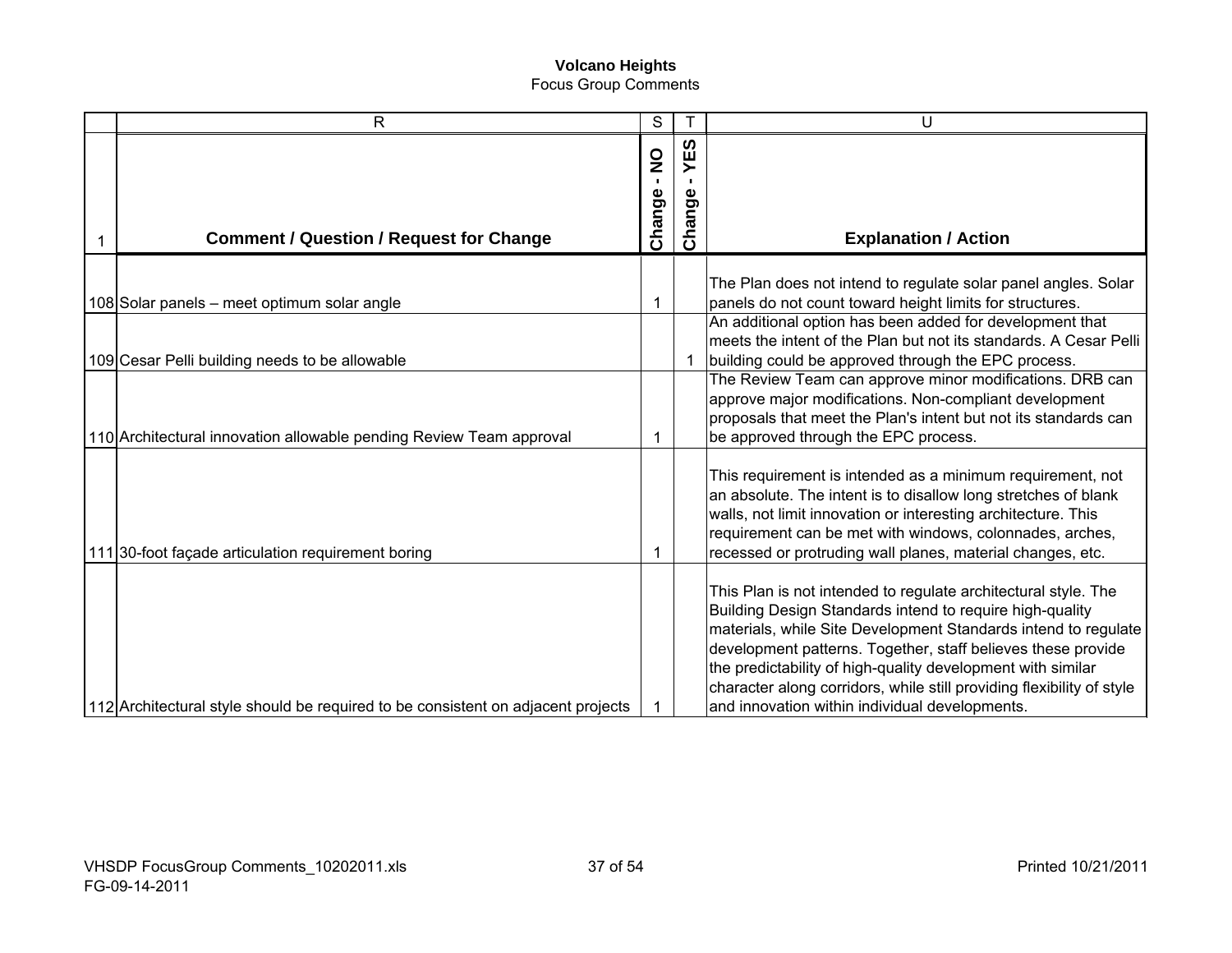| $\mathsf{R}$                                                                                                                                        | S                 |                | U                                                                                                                                                                                                                                                                                                                                                                                                                                                                                       |
|-----------------------------------------------------------------------------------------------------------------------------------------------------|-------------------|----------------|-----------------------------------------------------------------------------------------------------------------------------------------------------------------------------------------------------------------------------------------------------------------------------------------------------------------------------------------------------------------------------------------------------------------------------------------------------------------------------------------|
|                                                                                                                                                     | S<br>i            | <b>S3</b><br>≻ |                                                                                                                                                                                                                                                                                                                                                                                                                                                                                         |
| <b>Comment / Question / Request for Change</b>                                                                                                      | Change            | Change         | <b>Explanation / Action</b>                                                                                                                                                                                                                                                                                                                                                                                                                                                             |
| 113 SITE DEVEL / BLOCK SIZE                                                                                                                         |                   |                |                                                                                                                                                                                                                                                                                                                                                                                                                                                                                         |
| 114 Standards need more flexibility                                                                                                                 | $\mathbf{1}$      |                | Please recommend new thresholds based on Table 3.2 and<br>3.3.                                                                                                                                                                                                                                                                                                                                                                                                                          |
| 115 Need more slack                                                                                                                                 | $\mathbf 1$       |                | Please see approval processes proposed in Section 3.2 based<br>on how closely development proposes to follow standards.<br>Projects that meet the intent but not the standards of this Plan<br>may be approved by the EPC.                                                                                                                                                                                                                                                              |
| 116 Standards seem too cookie cutter                                                                                                                | 1                 |                | Site Development Standards intend to regulate development<br>patterns along corridors and within zones. Together with<br>Building Design Standards, these regulations intend to provide<br>the predictability of high-quality development with similar<br>character along corridors, while still providing flexibility of style<br>and innovation within individual developments. If there are<br>particular standards that need to change, staff will consider<br>additional comments. |
| What happens if you can't comply with the minimum block face<br>117 dimensions?<br>118 Is the Build-to-Zone measured from setback or property line? | 1<br>$\mathbf{1}$ |                | Plan includes flexibility to change zoning lines within minor and<br>major thresholds. Owners could join abutting lots. 1 block is<br>allowed to have multiple zoning (i.e. a local road is not required<br>to split the zones). Blocks need not be rectangles. Planning<br>team willing to consider changing block size requirements<br>based on the outcome of the charrette to test regulations.<br>The property line.                                                               |
| a. Build to zone and Set Backs need better clarification about how they                                                                             |                   |                |                                                                                                                                                                                                                                                                                                                                                                                                                                                                                         |
| relate to one another for all zones (i.e. are they additive or are they within                                                                      |                   |                |                                                                                                                                                                                                                                                                                                                                                                                                                                                                                         |
| 119 each other?).                                                                                                                                   |                   |                | They are within each other. Plan will add clarification.                                                                                                                                                                                                                                                                                                                                                                                                                                |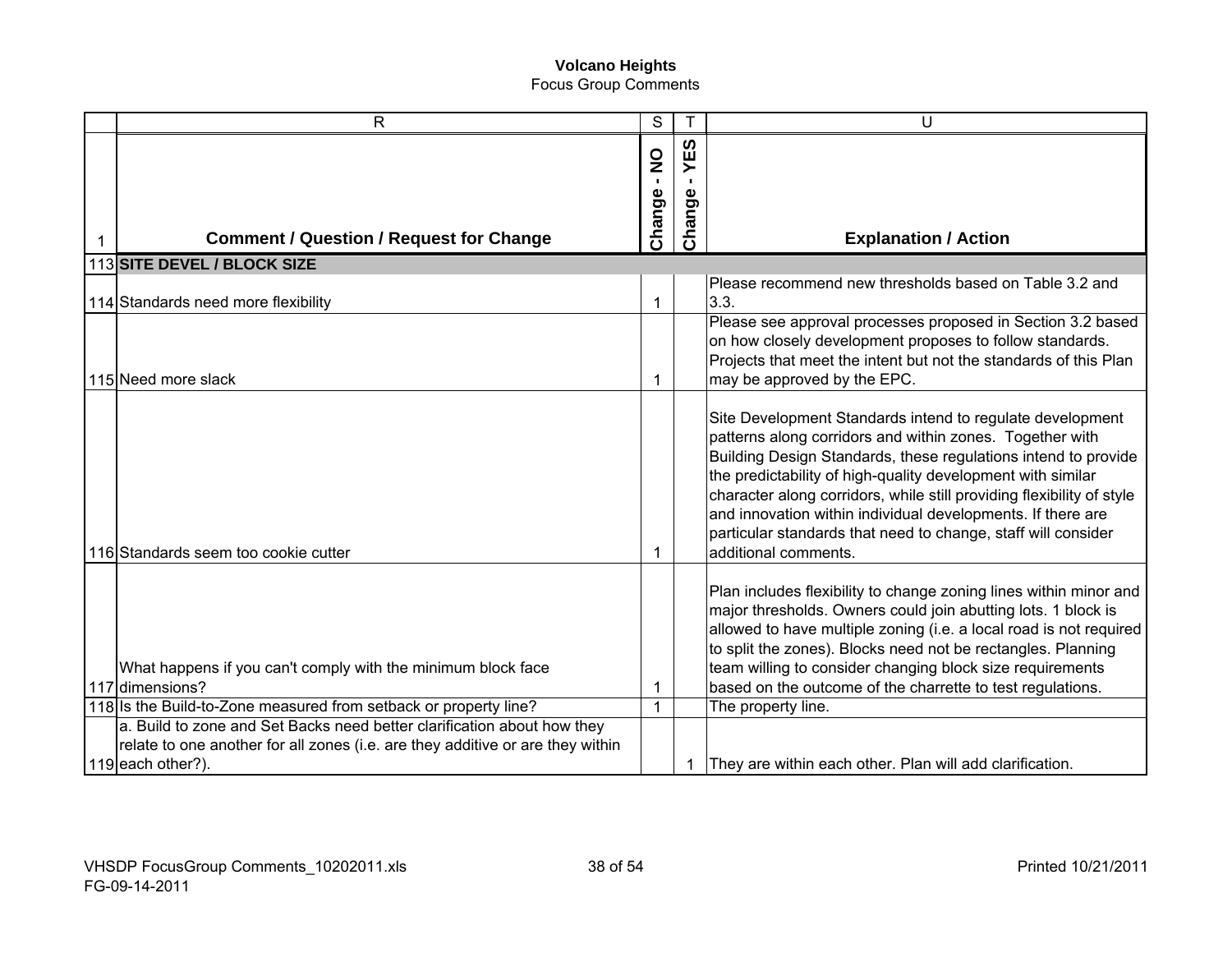| $\overline{R}$                                                                                                                                                                                                                                                                                                                                                              | S           | T             | U                                                                                                                                                                                                                                                                                                                                                                                                                                                                                                                                                                                                                                                                                                                                                                                                                                                                                                                                                                                                                                        |
|-----------------------------------------------------------------------------------------------------------------------------------------------------------------------------------------------------------------------------------------------------------------------------------------------------------------------------------------------------------------------------|-------------|---------------|------------------------------------------------------------------------------------------------------------------------------------------------------------------------------------------------------------------------------------------------------------------------------------------------------------------------------------------------------------------------------------------------------------------------------------------------------------------------------------------------------------------------------------------------------------------------------------------------------------------------------------------------------------------------------------------------------------------------------------------------------------------------------------------------------------------------------------------------------------------------------------------------------------------------------------------------------------------------------------------------------------------------------------------|
| <b>Comment / Question / Request for Change</b>                                                                                                                                                                                                                                                                                                                              | Change - NO | YES<br>Change | <b>Explanation / Action</b>                                                                                                                                                                                                                                                                                                                                                                                                                                                                                                                                                                                                                                                                                                                                                                                                                                                                                                                                                                                                              |
|                                                                                                                                                                                                                                                                                                                                                                             |             |               | Planning team will consider changes based on the outcome of                                                                                                                                                                                                                                                                                                                                                                                                                                                                                                                                                                                                                                                                                                                                                                                                                                                                                                                                                                              |
|                                                                                                                                                                                                                                                                                                                                                                             |             |               | the mini-charrette to test regulations. Specific<br>recommendations about revised minimums and maximums are                                                                                                                                                                                                                                                                                                                                                                                                                                                                                                                                                                                                                                                                                                                                                                                                                                                                                                                              |
| 120 a. Build to zone and Set Backs need a wider range of min and maxes.                                                                                                                                                                                                                                                                                                     | 1           |               | welcomed.                                                                                                                                                                                                                                                                                                                                                                                                                                                                                                                                                                                                                                                                                                                                                                                                                                                                                                                                                                                                                                |
| Question. How does a mid block building get its frontage on an A street and<br>121 a B street? The minimums make this impossible.                                                                                                                                                                                                                                           |             | -1            | A mid-block building will only front one street, so it must meet<br>the frontage requirements for that street, whether A or B.                                                                                                                                                                                                                                                                                                                                                                                                                                                                                                                                                                                                                                                                                                                                                                                                                                                                                                           |
| Block size definition needs to be articulated in the plan. There is still a<br>disconnect between public ROW or streets or areas that break up the<br>development and allow the movement of pedestrians, vehicles, and other<br>means of travel and separation. It should also include in the definition that it<br>122 does not necessarily need to be at a property line. |             | -1            | Block size is a measurement from centerline of public right-of-<br>way to public right-of way. Pedestrian pass throughs and alleys<br>that cross a development do not create separate blocks. Block<br>divisions are not required at property lines.                                                                                                                                                                                                                                                                                                                                                                                                                                                                                                                                                                                                                                                                                                                                                                                     |
| <b>Block Standards:</b><br>i. The min needs to be smaller and the max needs to be larger, at least to<br>be the guidelines as the mandatory streets have created.<br>ii. The block perimeter needs to be the same as the mandatory street<br>blocks created by the map. The developer can make smaller at their<br>123 choice.                                              | 1           |               | Block sizes are intended to create an attractive, walkable urban<br>area. The "blocks" created by the mandatory streets as<br>currently proposed are far too big to meet this intent. Non-<br>mandatory roads serving local developments will create the<br>smaller block sizes. Currently, they are not drawn in as<br>mandatory roads in order to provide the flexibility to developers<br>to configure their projects to best match their needs. The Plan<br>could add mandatory roads to match the block sizes, but then it<br>would be more of a master plan level effort, which does not<br>have the input from all property owners and seems unlikely to<br>move forward expeditiously.<br>Mandatory roads would create block sizes of 1,000 feet long in<br>some cases. Staff believes smaller block sizes are key to the<br>creation of a walkable, urban environment as envisioned by this<br>Plan. The larger block sizes allowed by the Plan are intended to<br>provide the flexibility for a range of development types and |
| 124 Get rid of block sizes - mandatory road network is already small enough                                                                                                                                                                                                                                                                                                 | 1           |               | uses where appropriate.                                                                                                                                                                                                                                                                                                                                                                                                                                                                                                                                                                                                                                                                                                                                                                                                                                                                                                                                                                                                                  |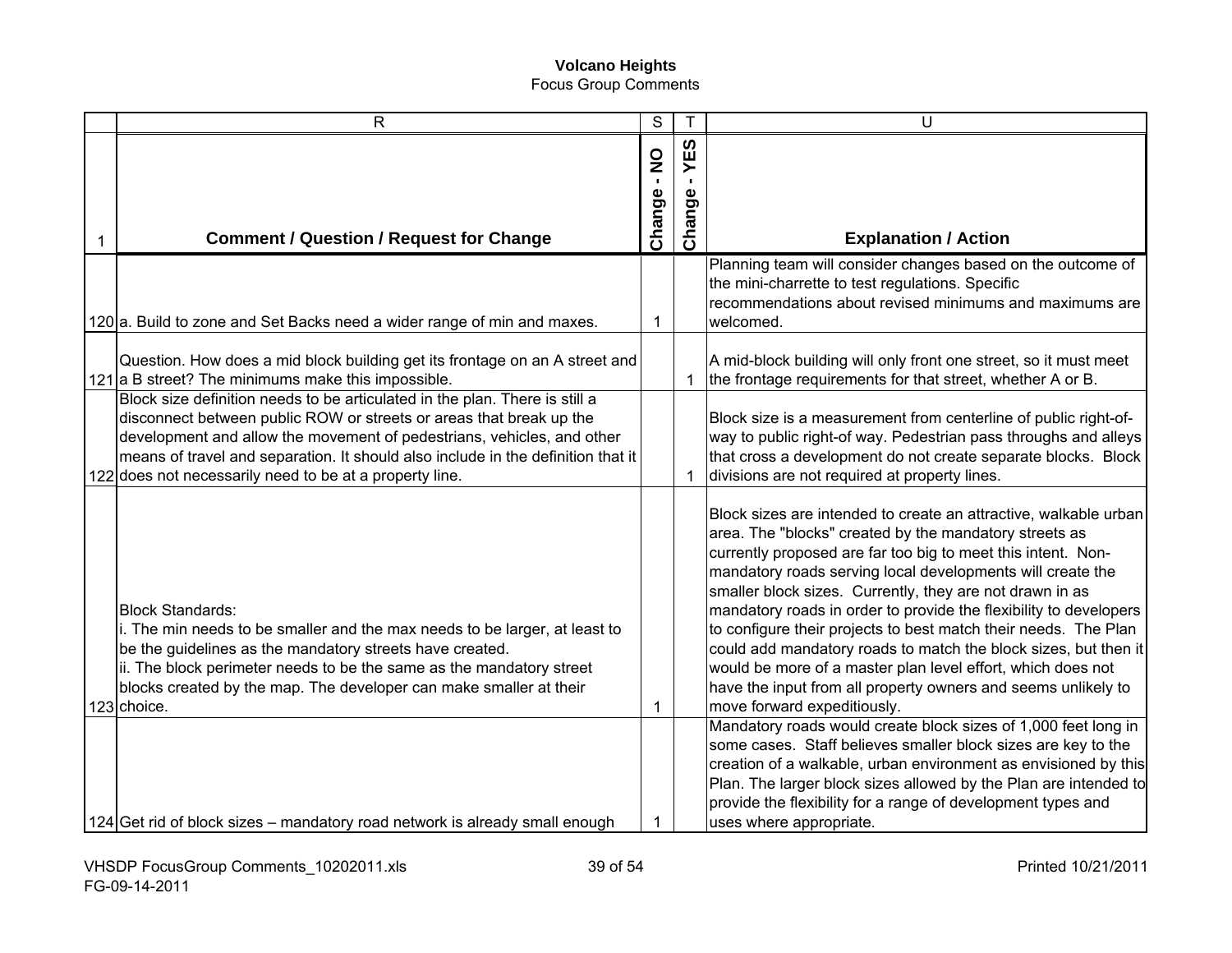| $\mathsf{R}$                                                                | S             |        | U                                                                  |
|-----------------------------------------------------------------------------|---------------|--------|--------------------------------------------------------------------|
|                                                                             |               | YES    |                                                                    |
|                                                                             | $\frac{0}{1}$ |        |                                                                    |
|                                                                             |               |        |                                                                    |
|                                                                             |               |        |                                                                    |
| <b>Comment / Question / Request for Change</b>                              | Change        | Change | <b>Explanation / Action</b>                                        |
|                                                                             |               |        | Block sizes have no relation to site planning in terms of civic    |
|                                                                             |               |        | and open spaces. A mid-block courtyard would be considered         |
|                                                                             |               |        | civic or open space, which would count toward frontage             |
|                                                                             |               |        | requirements, if on an A street. The regulation does not           |
| Block sizes don't seem to allow for imaginative layouts - like center       |               |        | preclude a plazas or courtyards or other public amenities along    |
| 125 courtyard in the middle of the block                                    | 1             |        | pedestrian corridors.                                              |
| 126 Frontage and block size seem incompatible                               | $\mathbf 1$   |        | Staff needs more details in order to respond.                      |
|                                                                             |               |        | An average block downtown is $\sim$ 350 x 350. VHTC allows 300 x   |
|                                                                             |               |        | 500 blocks. It would seem a performance center could fit on a      |
|                                                                             |               |        | block that's bigger than a city block, and if not, a larger site   |
|                                                                             |               |        | could be proposed and approved through the EPC process.            |
|                                                                             |               |        | Staff is unsure whether a project with such a footprint would be   |
|                                                                             |               |        | appropriate in a pedestrian context or more appropriate in         |
|                                                                             |               |        | VHRC or VHMX, which both allow for block sizes of 300 x 1000       |
| 127 Performing arts center, etc. will be too big for these blocks           | 1             |        | or 300 x 1200 feet, respectively.                                  |
| Block size one of most important regulations for pedestrian friendliness.   |               |        |                                                                    |
| Block size criteria a key part of Town Center. No pedestrian feel with long |               |        |                                                                    |
| 128 blocks.                                                                 | $\mathbf{1}$  |        | Agreed.                                                            |
|                                                                             |               |        | The City will include a mini-charrette to test regulations as part |
| 129 Sketch out blocks – see if math works with requirements                 |               | -1     | of the workshop with the development panel.                        |
|                                                                             |               |        |                                                                    |
|                                                                             |               |        | The mixed-use allowed by these zones includes the flexibility      |
|                                                                             |               |        | but not the requirement to mix uses. The property owners have      |
|                                                                             |               |        | the freedom to meet market demands. Whether live, work,            |
|                                                                             |               |        | shop is viable to the market now, it certainly can't occur unless  |
|                                                                             |               |        | allowed by mixed-use zoning. Regardless of the use, the form       |
|                                                                             |               |        | of the blocks and the building design is intended to create an     |
| 130 Is it realistic to recreate "live, work, shop" in one block?            | 1             |        | attractive, high-quality, pedestrian-friendly built environment.   |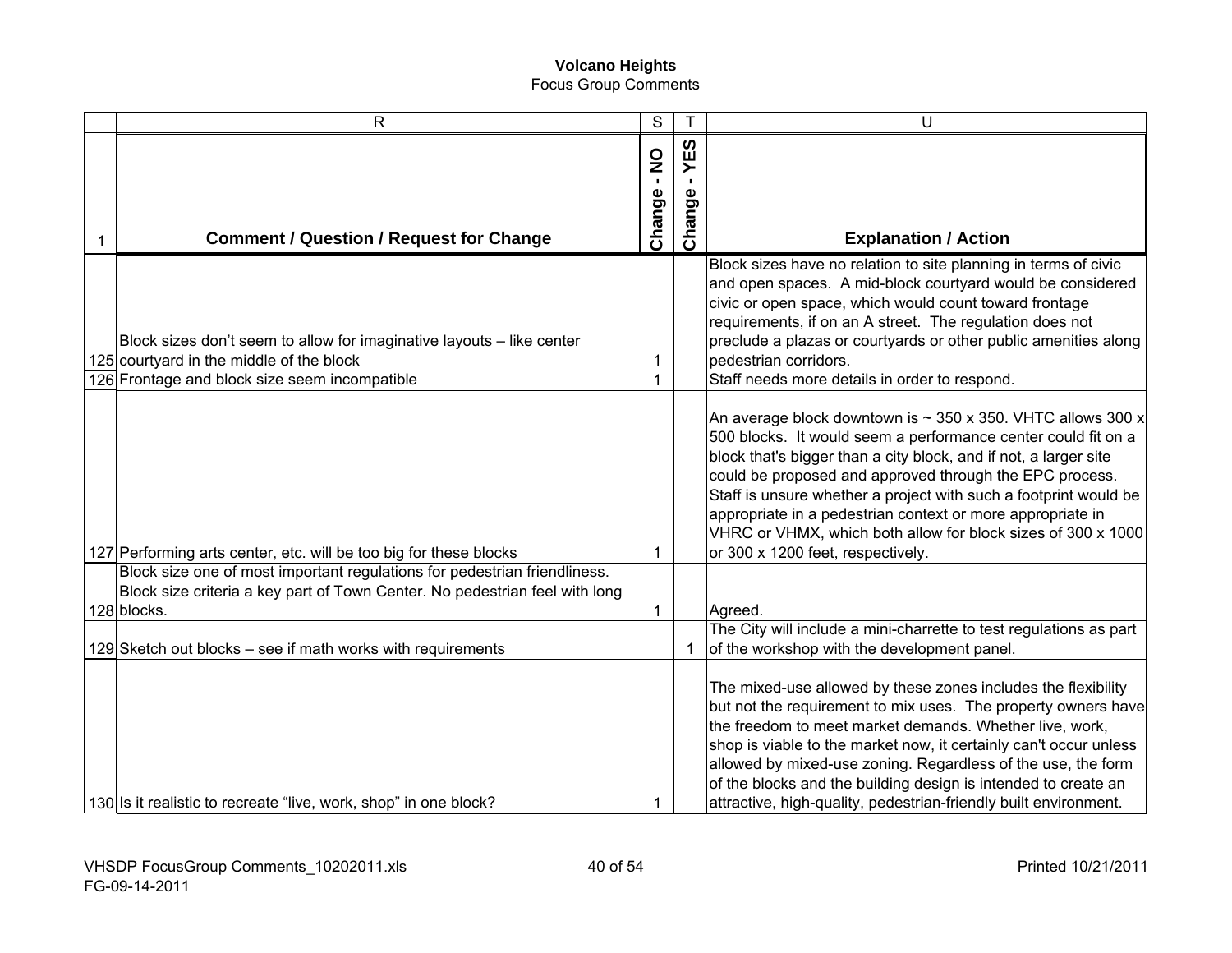|     | R                                                                                                                                                                                                                                                                                                                                                                                                                                                  | S                       |               | U                                                                                                                                                                                                                                                                                                                                                                                                                                                                                                                                                                                    |
|-----|----------------------------------------------------------------------------------------------------------------------------------------------------------------------------------------------------------------------------------------------------------------------------------------------------------------------------------------------------------------------------------------------------------------------------------------------------|-------------------------|---------------|--------------------------------------------------------------------------------------------------------------------------------------------------------------------------------------------------------------------------------------------------------------------------------------------------------------------------------------------------------------------------------------------------------------------------------------------------------------------------------------------------------------------------------------------------------------------------------------|
| 1   | <b>Comment / Question / Request for Change</b>                                                                                                                                                                                                                                                                                                                                                                                                     | $\frac{1}{2}$<br>Change | YES<br>Change | <b>Explanation / Action</b>                                                                                                                                                                                                                                                                                                                                                                                                                                                                                                                                                          |
| 131 | iii. Floor heights, should be allowed to be within a tolerance of the 15 and 10<br>Ift listed.                                                                                                                                                                                                                                                                                                                                                     |                         | 1             | All standards in the Plan are subject to minor modification as<br>laid out in Table 3.2. Staff will consider adding floor heights to<br>the table.                                                                                                                                                                                                                                                                                                                                                                                                                                   |
|     | v. At grade parking, should always be a percentage along A and B streets,<br>to avoid cookie cutter effectsgive designers room to play with ideas.<br>vi. Off Street Parking. This number should be a duel phased number if the<br>parking area allows public parking or leverages space in other facility.<br>vii. Drive way widths should be distances within the guidelines needed to<br>132 accommodate suppliers and customers of a district. |                         |               | The intent of the regulation is to preserve A streets as<br>pedestrian-friendly, retail-supportive environments; therefore,<br>auto access and parking areas should be along B streets. B<br>street frontage is only required for 30% in Town Center, for<br>example, so designers could play with where parking should be<br>located on the other 70%.                                                                                                                                                                                                                              |
|     | 133 Building Frontage Required i. For A and B streets lower minimums for both.                                                                                                                                                                                                                                                                                                                                                                     |                         |               | Staff will consider specific requests.                                                                                                                                                                                                                                                                                                                                                                                                                                                                                                                                               |
|     | I think that these documents are very finite and in some cases for good<br>cause, but most it goes too far in that major essential elements like a large<br>park and its placement will do more for the area are completely ignored by<br>134 the city vs. that of 1st floor's on buildings being masonry.                                                                                                                                         |                         |               | The City has purchased thousands of acres of Open Space<br>surrounding Volcano Heights. The Plan cannot rezone property<br>to become a park. Should property owners decide to dedicate a<br>large park, the City will incorporate such a benefit into the Plan.<br>The Plan will encourage the creation of trails, which can also be<br>a shared amenity and quality of life enhancement. The Plan's<br>design regulations are intended to drive the creation of an<br>attractive, walkable urban space, and ground floor regulations<br>are integral to the success of placemaking. |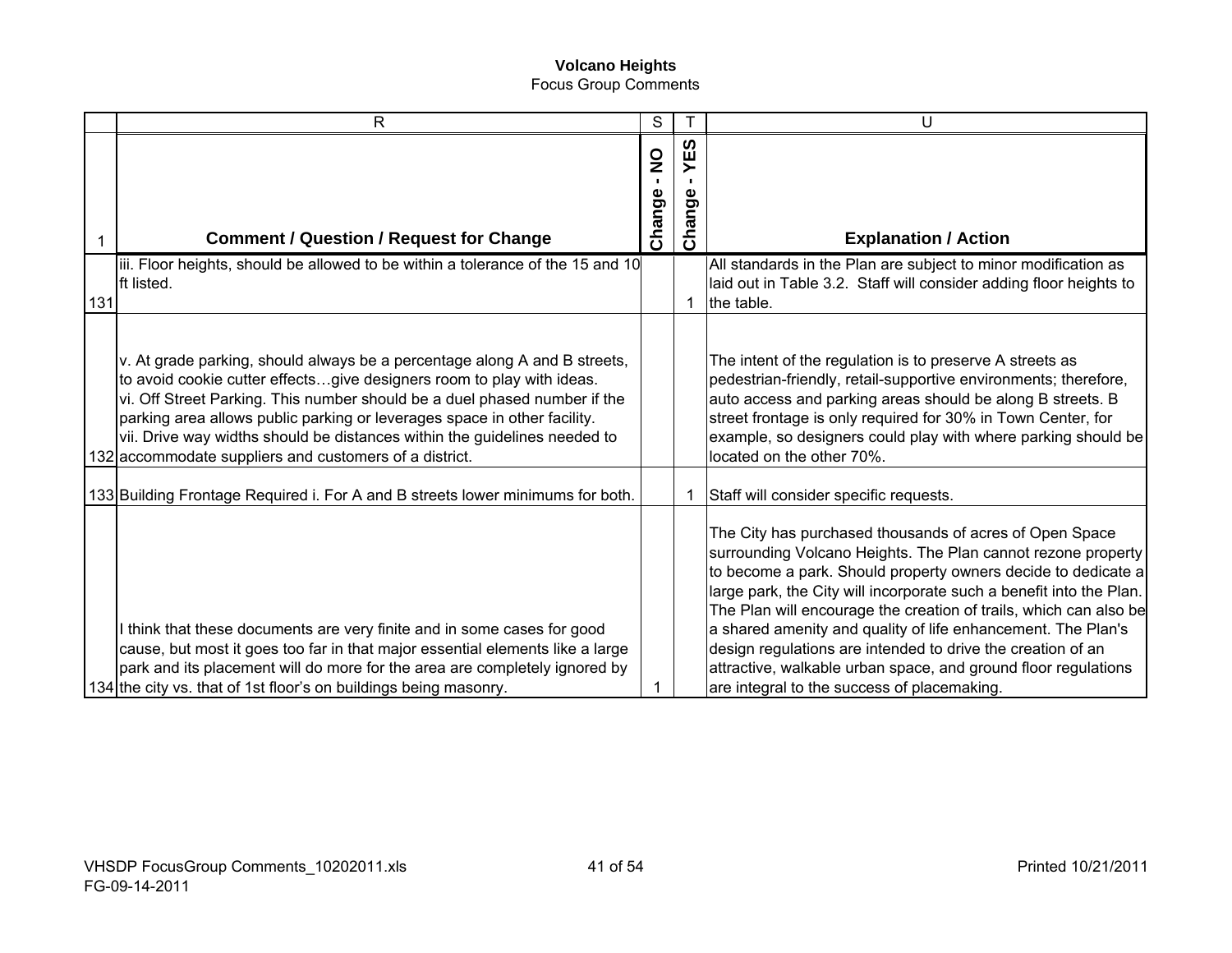| R                                                                                                                                                                                                                                          | S                                       |                                              | U                                                                                                                                                                                                                                                                                                                                                                |
|--------------------------------------------------------------------------------------------------------------------------------------------------------------------------------------------------------------------------------------------|-----------------------------------------|----------------------------------------------|------------------------------------------------------------------------------------------------------------------------------------------------------------------------------------------------------------------------------------------------------------------------------------------------------------------------------------------------------------------|
| <b>Comment / Question / Request for Change</b>                                                                                                                                                                                             | $\frac{0}{2}$<br>$\mathbf{L}$<br>Change | ທ<br>ш<br>nge<br>$\boldsymbol{\varpi}$<br>δÊ | <b>Explanation / Action</b>                                                                                                                                                                                                                                                                                                                                      |
| 135 USE TABLE                                                                                                                                                                                                                              |                                         |                                              |                                                                                                                                                                                                                                                                                                                                                                  |
| Commercial. Most commonly the best office use in a neighborhood is an<br>136 insurance or real estate office. Change to C.                                                                                                                 |                                         |                                              | Staff will change the Use Table.                                                                                                                                                                                                                                                                                                                                 |
| Educational, Public Admin, healthcare or other institutional.<br>i. Public Admin uses: This should be broken down and some made P for<br>137 neighborhood transitional.                                                                    |                                         |                                              | Non-residential uses in the Neighborhood Transition need to be<br>Conditional so that conditions can be applied to ensure their<br>compatibility with single-family residential uses adjacent.                                                                                                                                                                   |
| <b>Residential Uses</b><br>i. Multifamily should be allowed in all zones as P. Unless the Conditions are<br>138 not spelled out.                                                                                                           | 1                                       |                                              | See response above. Conditions will be spelled out in Table<br> 4.2.                                                                                                                                                                                                                                                                                             |
| Other uses:<br>i. Motels? No motel listed.<br>ii. Parking Surface. All zones should be Cas this allows for transition of<br>development for the areasome areas may be temp parking for 2-5 years<br>139 before entering a ground breaking. |                                         |                                              | Staff will add Motels to the Use Table. A definition for a<br>commercial surface parking lot (for fee) will be added to the<br>Definitions section. Staff does not believe that such a use is<br>appropriate for Transition zones, which are designed to be<br>primarily single-family uses. Paid parking lots often are<br>incompatible with residential areas. |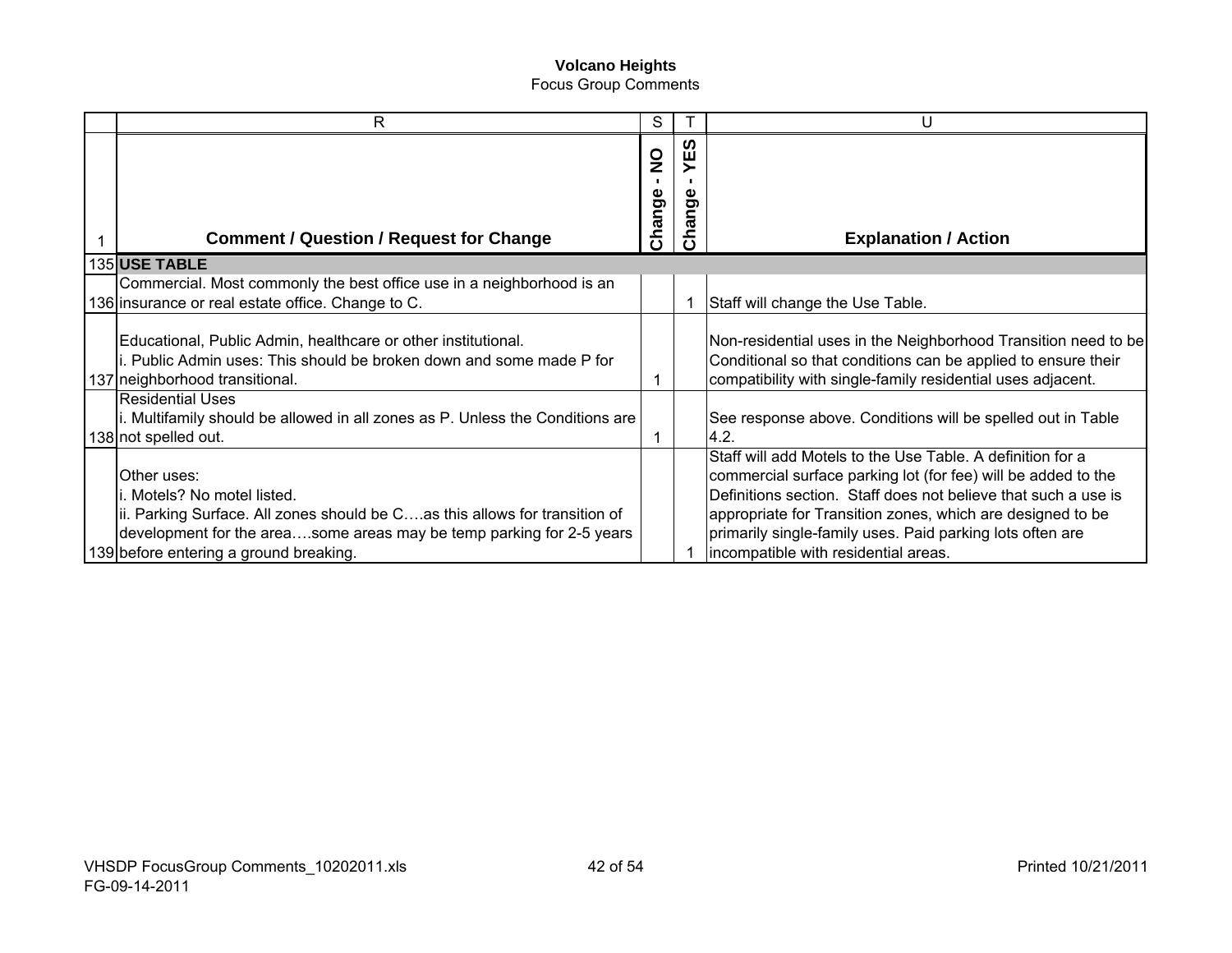| R                                                                                                                                                                                                                                 | S                             |             | U                                                                                                                                                                                                 |
|-----------------------------------------------------------------------------------------------------------------------------------------------------------------------------------------------------------------------------------|-------------------------------|-------------|---------------------------------------------------------------------------------------------------------------------------------------------------------------------------------------------------|
|                                                                                                                                                                                                                                   | $\frac{1}{2}$<br>$\mathbf{r}$ | ທ<br>Ш<br>≻ |                                                                                                                                                                                                   |
| <b>Comment / Question / Request for Change</b>                                                                                                                                                                                    | Change                        | Change      | <b>Explanation / Action</b>                                                                                                                                                                       |
| <b>140 HEIGHTS/BONUS TABLE</b>                                                                                                                                                                                                    |                               |             |                                                                                                                                                                                                   |
| Slide 29 - Heights should be 40 feet allowable with additional bonus criteria<br>up to 65 feet in center zones. Bonus criteria should include employment<br>141 criteria in all nontransition zones, not just in the Town Center. |                               | 1           | Heights are under review. Bonus criteria are under review.                                                                                                                                        |
| Slides 14 - 17, Heights - It does not make sense that the VHMX, VHNC,<br>VHRC, and VHTC zones in the VHSDP have more restrictive height limits<br>without concessions for height bonuses than similar VHVC, VHMX, and             |                               |             |                                                                                                                                                                                                   |
| VHUR zones which allow 35' heights and were recently approved in the<br>Volcano Cliffs and Volcano Trails sector plans. The base height without<br>bonus criteria should be increased to 40' which is the current limit           |                               |             |                                                                                                                                                                                                   |
| 142 prescribed in the NWMEP.                                                                                                                                                                                                      |                               | 1           | See response above.                                                                                                                                                                               |
| We believe that the 35 feet should be preserved from the West Side as the                                                                                                                                                         |                               |             |                                                                                                                                                                                                   |
| 143 legal height for commercial, industrial, and office buildings.<br>Building heights shall be measured from the higher of either i. the improved                                                                                |                               | 1           | See response above.                                                                                                                                                                               |
| pad site or ii. highest natural point on the site or iii. the grade of the<br>144 bordering A street or Unser or Paseo del Norte.                                                                                                 | 1                             |             | Building heights are proposed to be measured from approved<br>grade, which would be post-fill.                                                                                                    |
|                                                                                                                                                                                                                                   |                               |             | See response above. The Plan does not preclude properties<br>adjacent to the roadway from adding fill to the road level,<br>although the policies trying to limit fill may recommend other        |
| Where Unser and Paseo have been elevated by fill, cannot the adjacent<br>lots be elevated toward road level? Should not building heights be<br>measured from the filled level? Nobody wants to be in the gully next to a          |                               |             | solutions. The Plan includes a provision allowing any property<br>next to Paseo or Unser to pull back from those roads as much<br>as 75 feet in order to not have to be "in the gully next to the |
| $145$ road.                                                                                                                                                                                                                       | 1                             |             | road."                                                                                                                                                                                            |
| Transition zones should have height restriction no less than the structures<br>146 for which the transition is designed.                                                                                                          | 1                             |             | Other than the APS schools, which are exempt from City height<br>limits, abutting properties north of Volcano Heights are limited<br>to 26 feet.                                                  |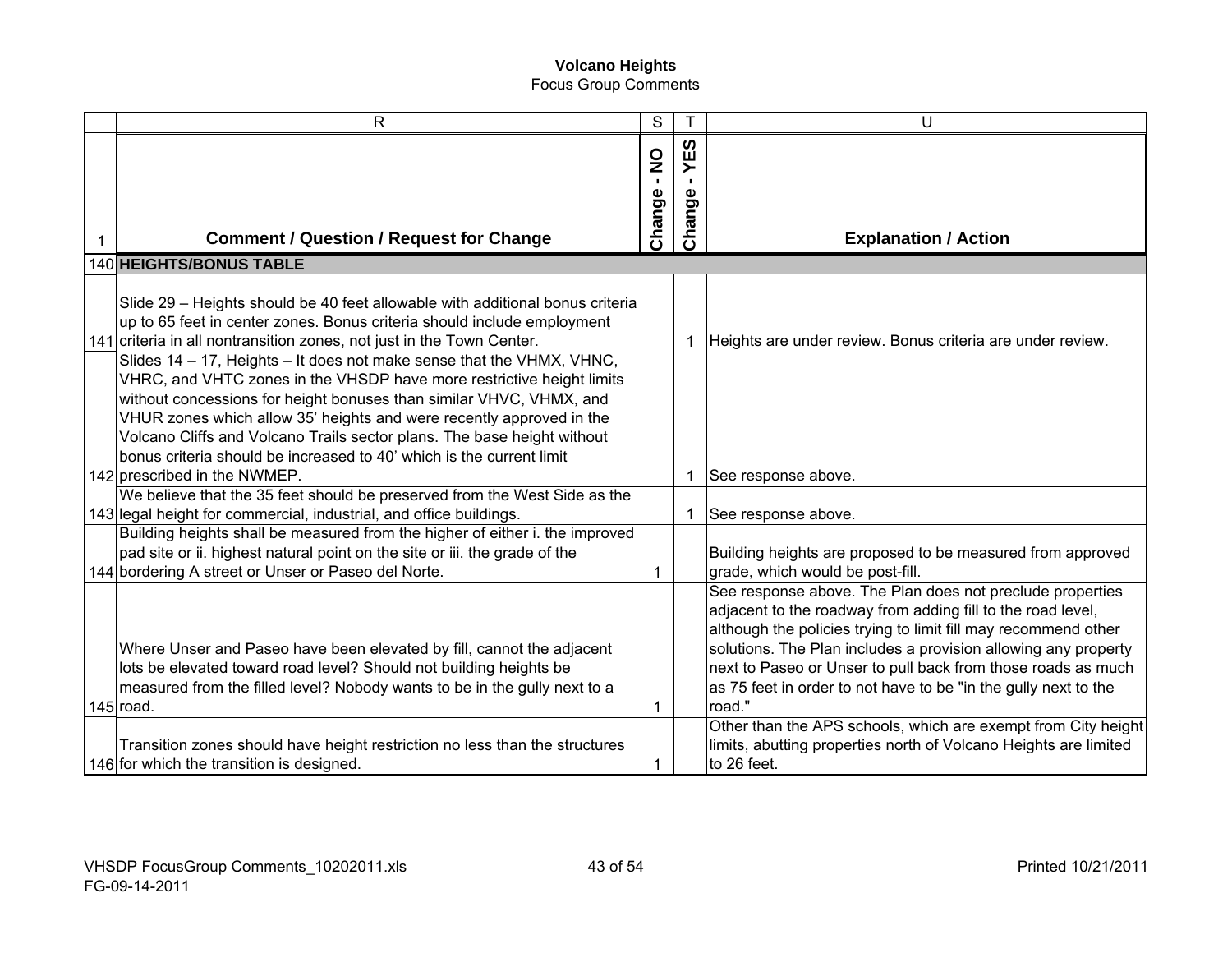| $\mathsf{R}$                                                                                                                                                                                                                                                                                                                                                                                                                                                                                                                                                                                                                                                                                             | S                                      |               | U                                                                                                                                                                                                                                                                  |
|----------------------------------------------------------------------------------------------------------------------------------------------------------------------------------------------------------------------------------------------------------------------------------------------------------------------------------------------------------------------------------------------------------------------------------------------------------------------------------------------------------------------------------------------------------------------------------------------------------------------------------------------------------------------------------------------------------|----------------------------------------|---------------|--------------------------------------------------------------------------------------------------------------------------------------------------------------------------------------------------------------------------------------------------------------------|
| <b>Comment / Question / Request for Change</b>                                                                                                                                                                                                                                                                                                                                                                                                                                                                                                                                                                                                                                                           | $\mathbf{S}$<br>$\mathbf{L}$<br>Change | YES<br>Change | <b>Explanation / Action</b>                                                                                                                                                                                                                                        |
| Slide 18 – What is the rationale for different point values for height bonus in<br>the different zones. 100 points in VHRC for 65 foot height bonus is<br>excessive  there are only 145 total natural environment points, so if a<br>landowner does not have a rock outcropping (25 points) then there most<br>likely could not be a trail connecting rock outcroppings (25 points) which<br>would make 100 points unachievable. I would like to see an example for<br>how a smaller landowner (e.g. 5 acres) could realistically achieve the 65<br>foot criteria. There should be some employment allowance in all areas<br>147 since the plan allows mixed use everywhere. What is LEED certification? |                                        |               | Bonus criteria under review. Mini-charrette is intended to test<br>the feasibility and implementability of the regulations and the<br>bonus criteria system. LEED certification is a nationally<br>recognized industry standard for sustainable building practice. |
| 9.1 ii and iii Bonus system. If so much space is to be devoted to bonuses,<br>there might not be enough left for a viable building, particularly in the small<br>Neighborhood Centers. Perhaps better planning for neighborhood centers<br>would happen if they were placed entirely in one property owner's domain,<br>or if the city bought out the remnants of the lesser owners by giving them<br>bonuses for property elsewhere. Bonuses should be granted to a property<br>owner as lifetime vouchers which can be applied to the owner's properties<br>or sold to another owner. They should be applicable in any zone where<br>148 increased height is allowed.                                  |                                        |               | Heights are under review. Bonus criteria are under review. Mini-<br>charrette is intended to test the feasibility and implementability<br>of the regulations and the bonus criteria system.                                                                        |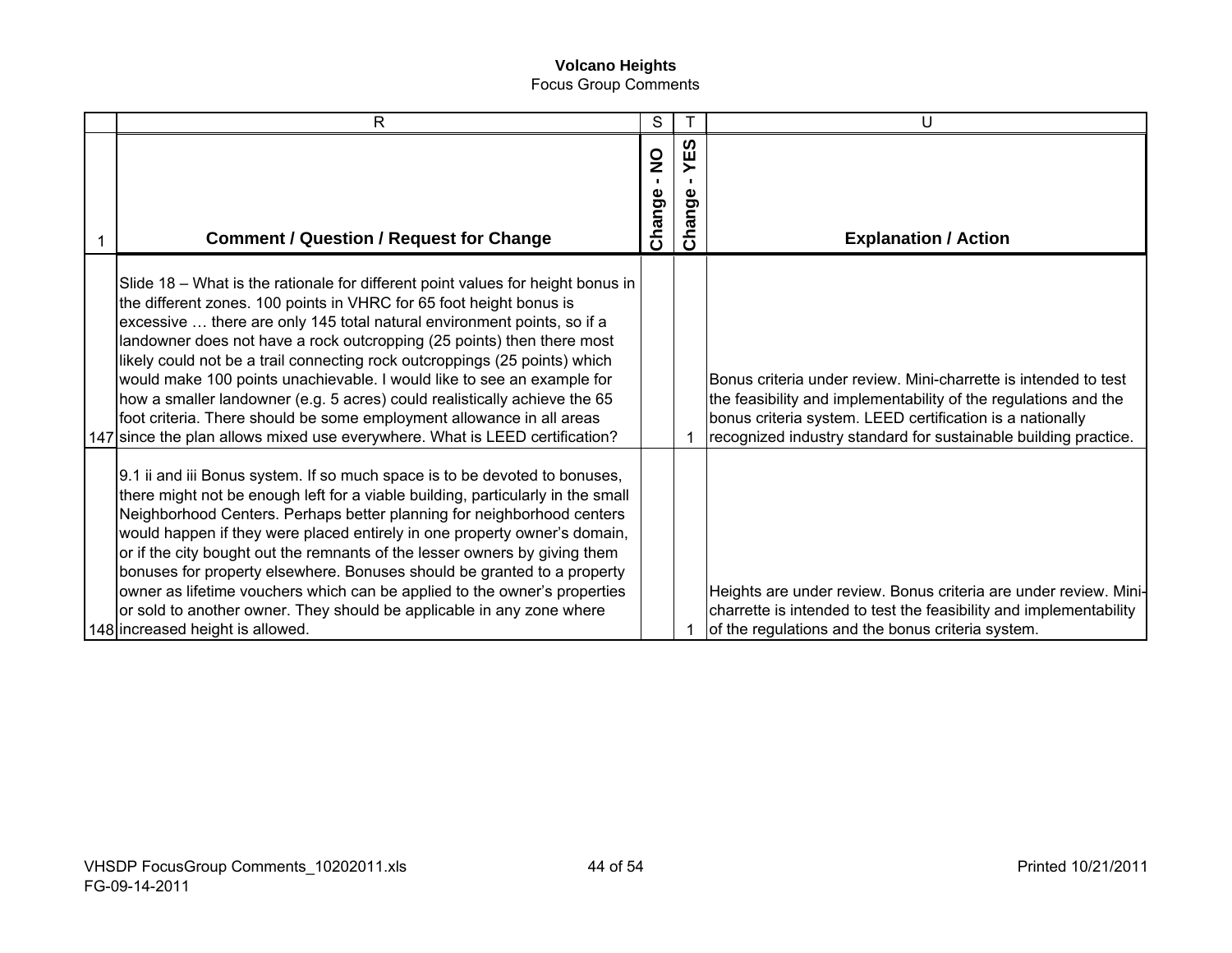| $\mathsf{R}$                                                                                                                                                                                                                                                                                                                                                                                                                                                                                                                                                                                                                                                                                                                                                                                                                                                                                                                                                                          | S                       |                          | U                                                                                                                                                                                                                                    |
|---------------------------------------------------------------------------------------------------------------------------------------------------------------------------------------------------------------------------------------------------------------------------------------------------------------------------------------------------------------------------------------------------------------------------------------------------------------------------------------------------------------------------------------------------------------------------------------------------------------------------------------------------------------------------------------------------------------------------------------------------------------------------------------------------------------------------------------------------------------------------------------------------------------------------------------------------------------------------------------|-------------------------|--------------------------|--------------------------------------------------------------------------------------------------------------------------------------------------------------------------------------------------------------------------------------|
| <b>Comment / Question / Request for Change</b>                                                                                                                                                                                                                                                                                                                                                                                                                                                                                                                                                                                                                                                                                                                                                                                                                                                                                                                                        | $\frac{1}{2}$<br>Change | <b>S3</b><br>⋝<br>Change | <b>Explanation / Action</b>                                                                                                                                                                                                          |
| The height limitation table creates the most difficult element of the plan. As<br>we mentioned, we feel that a 2-story office building or a single-story flex<br>building should be the standard and then transition from that point. Our<br>argument on both uses and the height would be for ample room to get floor<br>to floor height plus parapet height for a 2-story office building. The flex<br>space needs internal clear heights of 30 feet, plus the roof deck and<br>fixtures. As also mentioned, we feel that it will be very difficult for the<br>community to go through the process and get the points system up for<br>many various reasons. As few is that green roofs add to the structural costs<br>and increases heights in some cases. What happens if you don't have any<br>rock features or your property is predominantly rock outcroppings, how big<br>are the patio areas, etc. I think this area would benefit greatly from the<br>149 design charrette. |                         | 1                        | See response above.                                                                                                                                                                                                                  |
| Pages 15, 16, 17.<br>a. Building heights in the Town Center and Village Center and Mix Use are<br>too low starting at 26ft. This should be increased to 36 ft. or higher (48 ft) as<br>there are properties in Volcano Area plan which start at 36 ft and there is an<br>APS site which is at 45 ft and there is land to the north which allows for 36<br>ft. Most importantly the land is burdened with rock and crazy road design of<br>Unser and Paseo Del Norte which will make development more expensive<br>150 this increases the need for the 36 ft min with the various bonuses noted.<br>Pages 15, 16, 17<br>b. Please clearly state that there are no building height limits in the TC as<br>stated in the meeting if the property is a building to meet employment<br>151 needs and goals for the ABQ MSA area.                                                                                                                                                           |                         | $\mathbf{1}$             | See response above.<br>There are no building height limits in TC if an employer with<br>over 250 jobs signs a development agreement with the City. A<br>speculative building sized for 250 employees does not meet<br>this criteria. |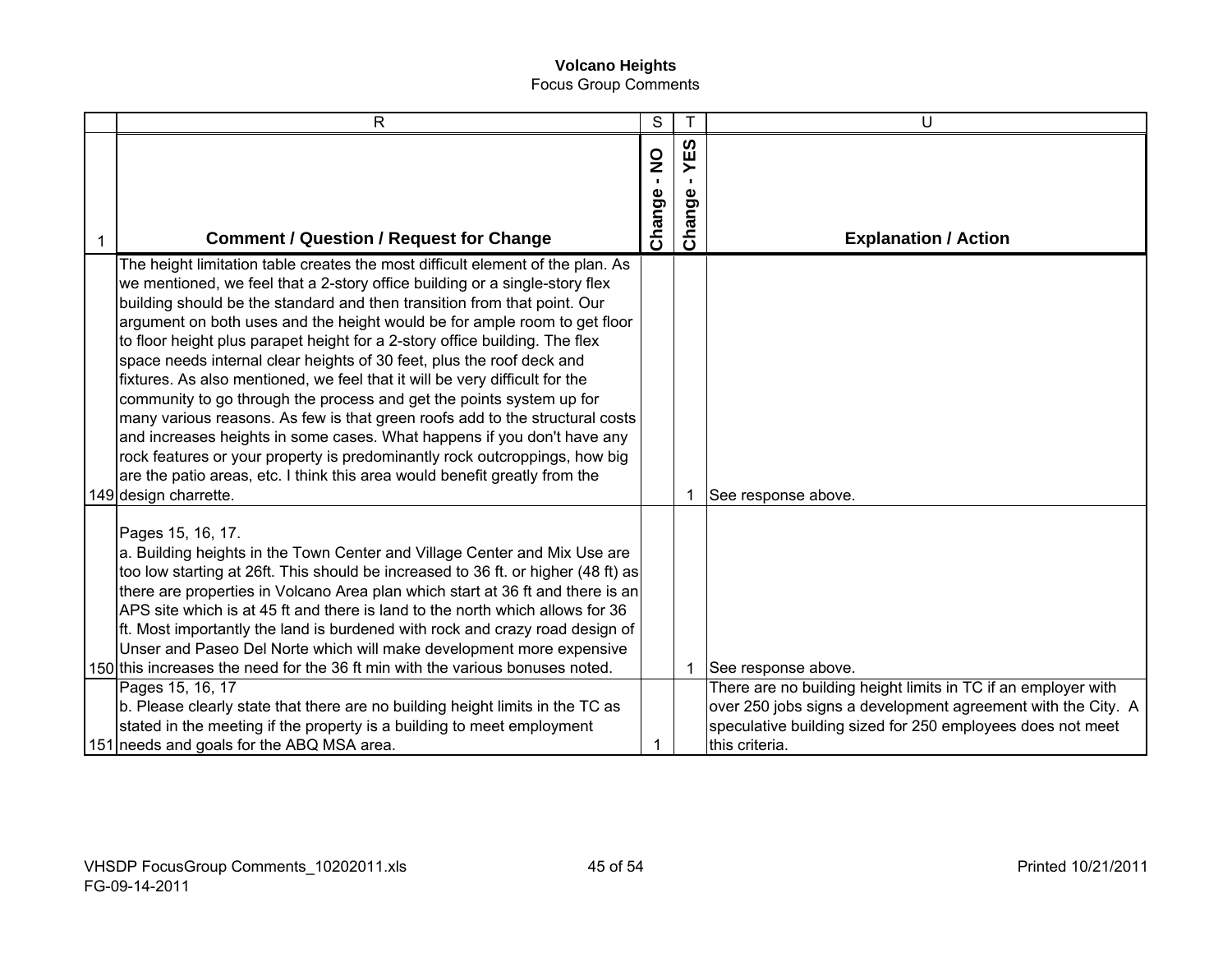| $\mathsf{R}$                                                                                                                                                                                                                                                                                                                                                                                                                                                                                                                                                           | S                                       |                          | U                                                                                                                                                                                                                                                                                                                                                                                                                                  |
|------------------------------------------------------------------------------------------------------------------------------------------------------------------------------------------------------------------------------------------------------------------------------------------------------------------------------------------------------------------------------------------------------------------------------------------------------------------------------------------------------------------------------------------------------------------------|-----------------------------------------|--------------------------|------------------------------------------------------------------------------------------------------------------------------------------------------------------------------------------------------------------------------------------------------------------------------------------------------------------------------------------------------------------------------------------------------------------------------------|
|                                                                                                                                                                                                                                                                                                                                                                                                                                                                                                                                                                        | $\frac{1}{2}$<br>$\mathbf{I}$<br>Change | <b>S3</b><br>≻<br>Change |                                                                                                                                                                                                                                                                                                                                                                                                                                    |
| <b>Comment / Question / Request for Change</b>                                                                                                                                                                                                                                                                                                                                                                                                                                                                                                                         |                                         |                          | <b>Explanation / Action</b>                                                                                                                                                                                                                                                                                                                                                                                                        |
| Pages 15, 16, 17. The notion that an employer will come to employ 250<br>people and get a bonus from that with a claw back is not realisticmany<br>employers come to existing office space already built. The time to wait by<br>employer is rare. The form of the building itself will indicate the number of<br>people that will work there by the square footage, and floor plates. While<br>your idea seems good on the surface it will not get any traction. Allow<br>buildings that will and can house more than 250 people will get bonuses for<br>152 heights. | 1                                       |                          | Staff has seen speculative building market collapse and does<br>not expect it to return for the forseeable future. Staff does not<br>want to encourage large, empty buildings to be built on spec<br>that could sit empty for long periods of time. The streamlined<br>development process and clear design regulations are intended<br>to provide predictability for the market and ability to quickly<br>meet market conditions. |
| <b>Optional Bonus Table:</b><br>a. Please provide a 5 acre and a 15 acre site or a block as established by<br>mandatory roads, a mock up of the site using bonus criteria to build to<br>153 higher heights.                                                                                                                                                                                                                                                                                                                                                           |                                         | $\mathbf 1$              | City intends to hold a mini-charrette to test regulations and<br>bonus height criteria.                                                                                                                                                                                                                                                                                                                                            |
| Do bonuses align with what is most important,water conservation vs.<br>154 open space?                                                                                                                                                                                                                                                                                                                                                                                                                                                                                 | 1                                       |                          | Bonus points have been assigned to match the values staff has<br>heard expressed by participants and stakeholders. If they need<br>to be adjusted, please be specific and let us know.                                                                                                                                                                                                                                             |
| Each bonus item should allow a range of points per topic as the scale of<br>what is done per the item, may be worth more than all the other items<br>added together. Examplelarge park area vs. a token park area. Well<br>appointed plaza and nice fountain vs. a token one. Bonuses should taken to<br>155 account quality and quantity, if you want some grandness in the area.                                                                                                                                                                                     |                                         | $\mathbf{1}$             | Bonus height system is under review. Staff likes this<br>suggestion.                                                                                                                                                                                                                                                                                                                                                               |
|                                                                                                                                                                                                                                                                                                                                                                                                                                                                                                                                                                        |                                         |                          | Staff intends to hold a mini-charrette to test bonus height                                                                                                                                                                                                                                                                                                                                                                        |
| 156 Bonus criteria – good idea, but need to test<br>157 Height limit/bonus system a problem                                                                                                                                                                                                                                                                                                                                                                                                                                                                            |                                         | -1<br>-1                 | system.<br>Bonus height system is under review. See response above.                                                                                                                                                                                                                                                                                                                                                                |
| 158 Users from out of state will walk away (too complicated, too unpredictable)                                                                                                                                                                                                                                                                                                                                                                                                                                                                                        |                                         |                          | See response above.                                                                                                                                                                                                                                                                                                                                                                                                                |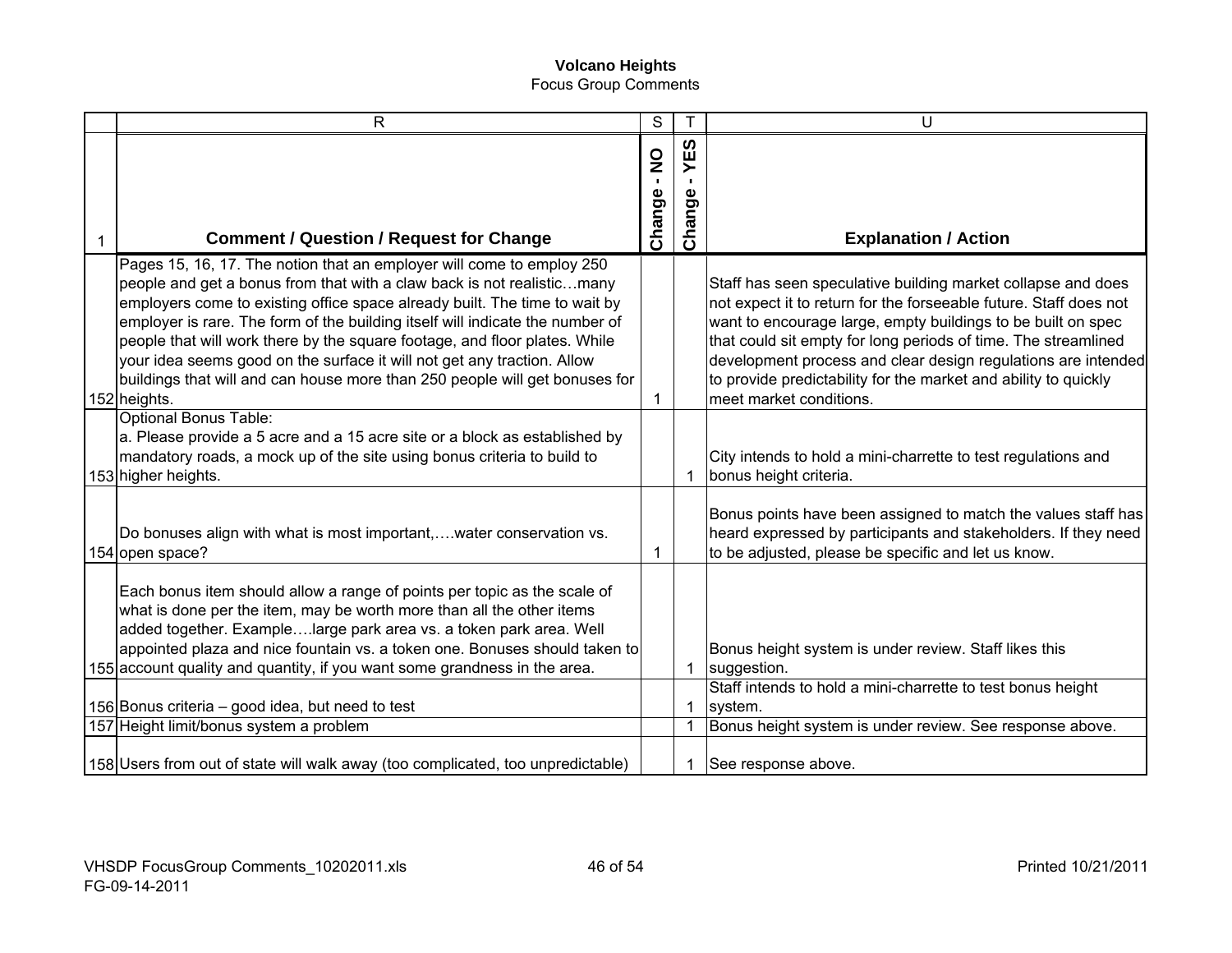| $\mathsf{R}$                                                                                                                                                                                                                                                                                                                                                                                                                                                                                                                                                                                                                                                                                                                                                                                                                                                                                                                                                                                                                               | S                          | T             | U                                                                                                                                                                                                                                                                                                                                                                                                                                                                                                                                                                                                                                                                                                                                                            |
|--------------------------------------------------------------------------------------------------------------------------------------------------------------------------------------------------------------------------------------------------------------------------------------------------------------------------------------------------------------------------------------------------------------------------------------------------------------------------------------------------------------------------------------------------------------------------------------------------------------------------------------------------------------------------------------------------------------------------------------------------------------------------------------------------------------------------------------------------------------------------------------------------------------------------------------------------------------------------------------------------------------------------------------------|----------------------------|---------------|--------------------------------------------------------------------------------------------------------------------------------------------------------------------------------------------------------------------------------------------------------------------------------------------------------------------------------------------------------------------------------------------------------------------------------------------------------------------------------------------------------------------------------------------------------------------------------------------------------------------------------------------------------------------------------------------------------------------------------------------------------------|
| <b>Comment / Question / Request for Change</b>                                                                                                                                                                                                                                                                                                                                                                                                                                                                                                                                                                                                                                                                                                                                                                                                                                                                                                                                                                                             | $\sum_{i=1}^{n}$<br>Change | YES<br>Change | <b>Explanation / Action</b>                                                                                                                                                                                                                                                                                                                                                                                                                                                                                                                                                                                                                                                                                                                                  |
| The bonus incentives should be used for open space, rock outcrops, park<br>land, trails, and view preservation, rather than bus transit shelters etc. Also<br>realize that there is concern about the height of the buildings being too tall<br>159 and out of character for the area.<br>Some rock outcroppings can be preserved, but others can't based on                                                                                                                                                                                                                                                                                                                                                                                                                                                                                                                                                                                                                                                                               | 1                          |               | As currently developed, the bonus height system requires two<br>tiers of criteria in order to benefit the natural environment while<br>creating incentives for high-quality built environment. Staff<br>believes both are important and should be balanced. It is<br>difficult if not impossible to get density without height. The<br>bonus height system attempts to provide tradeoffs that benefit<br>the entire area in order to designate additional heights in the<br>most appropriate areas and where additional height will have<br>the least impact on existing residential areas.<br>OS Division is working on a map of significant rock<br>outcroppings, which will serve to prioritize rock outcroppings<br>that are important for preservation. |
| 160 engineering, etc.<br>think we are missing the point about allowing high density. One of the<br>reasons to allow higher density in certain areas is to preserve Open Space<br>in other areas on the mesa. So far, the City has made cuts to the impact<br>fee program. This fee program helped to fund parks, trails and open<br>space. In addition, only \$700,000 was dedicated to the open space land<br>acquisition program for this upcoming bond election. This is not enough.<br>This is down from the \$3 million bond money which was approved in 2009<br>and \$5 million in 2007, for open space land acquisition. I feel we are being<br>prohibited from preserving the most unique features in Albuquerque.<br>Future generations will wish we had done so. In order to have quality<br>density the development community needs to dedicate land for common<br>areas, parks and open space, or the City will have to raise the money<br>161 through City bonds, impact fees, or 1/4 cent sales tax, or do all of the above. |                            |               | See response above. The Plan cannot zone land as Open<br>Space. Staff is working with OS Division to prioritize land for<br>purchase and preservation. The Plan also intends to provide<br>optional incentives for voluntary preservation of rock<br>outcroppings, open space, and trails, etc. Open space funding<br>and purchase are outside the purview of this sector planning<br>process.                                                                                                                                                                                                                                                                                                                                                               |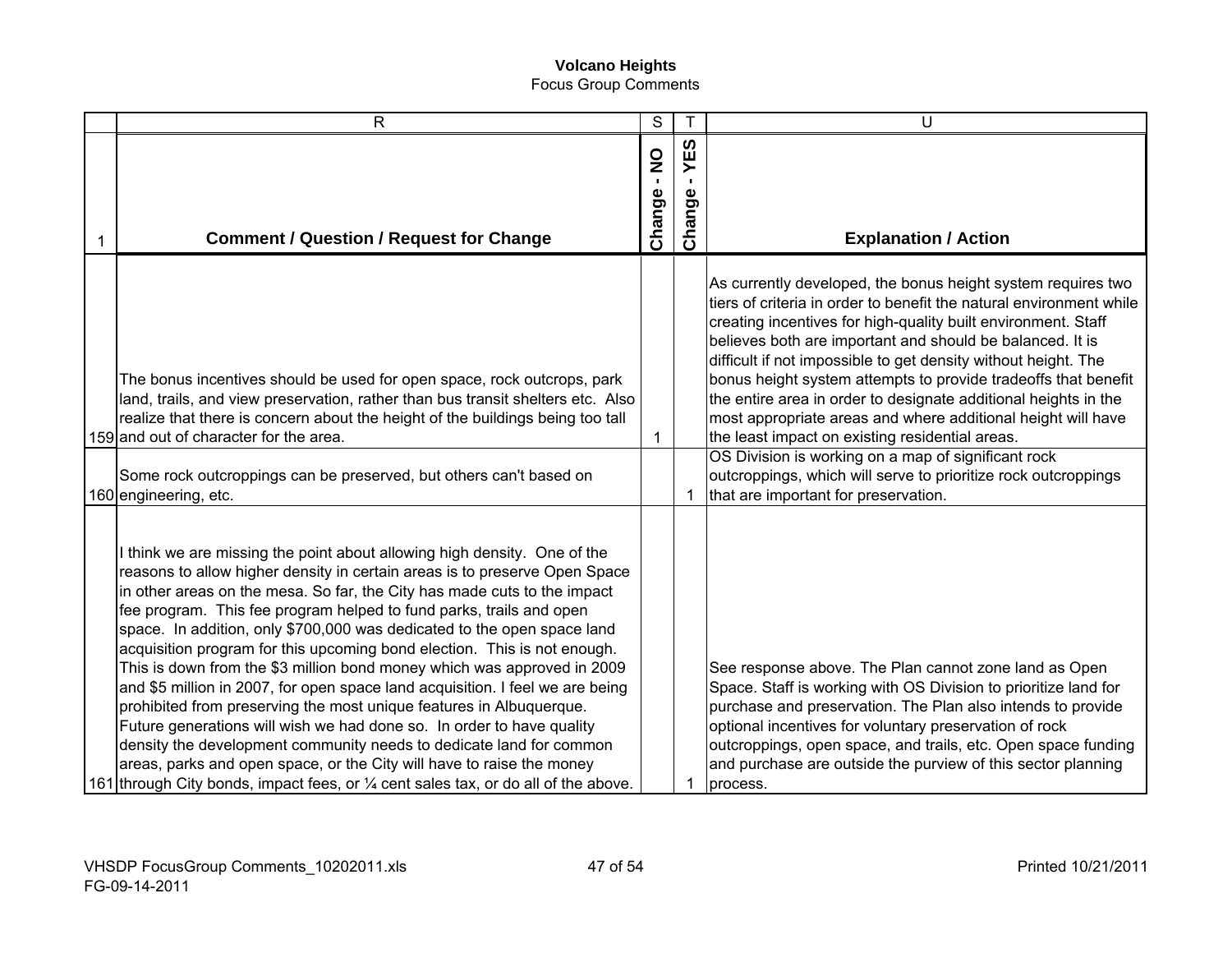| R                                                                                                                                                                                                                                                                                                                                                                                                                                                                                                                                     | S                                       |                     | U                                                                                                                                                                                                                                                                                                                                                                                                                                                                                                                                                                                                                                                                                            |
|---------------------------------------------------------------------------------------------------------------------------------------------------------------------------------------------------------------------------------------------------------------------------------------------------------------------------------------------------------------------------------------------------------------------------------------------------------------------------------------------------------------------------------------|-----------------------------------------|---------------------|----------------------------------------------------------------------------------------------------------------------------------------------------------------------------------------------------------------------------------------------------------------------------------------------------------------------------------------------------------------------------------------------------------------------------------------------------------------------------------------------------------------------------------------------------------------------------------------------------------------------------------------------------------------------------------------------|
| <b>Comment / Question / Request for Change</b>                                                                                                                                                                                                                                                                                                                                                                                                                                                                                        | $\frac{0}{2}$<br>$\mathbf{L}$<br>Change | <b>S3</b><br>Change | <b>Explanation / Action</b>                                                                                                                                                                                                                                                                                                                                                                                                                                                                                                                                                                                                                                                                  |
| We cannot ignore protecting the views. This is what residents value on the<br>westside of town and one of the reasons we love living here. We have the<br>best views in town. The West Side Strategic Plan states the importance of<br>162 the views and the need to protect them.                                                                                                                                                                                                                                                    |                                         | -1                  | Regulations cannot preserve views from private property. View<br>preservation must happen from the Public Right-of-Way or<br>public property. Staff has extended one of the east-west<br>mandatory roads to help preserve views. Standards for non-<br>mandatory streets will require local roads to develop in an east-<br>west orientation, which will provide and preserve views toward<br>the Sandia Mountains. Views toward the volcanos will be wiped<br>out by any development over three feet, as they are below the<br>Plan area and not tall enough to be seen above a single-story<br>building. The Park Edge Street is intended to preserve views on<br>the Plan's eastern edge. |
| Protecting views, providing parks, trails, attractive architecture, preserving<br>the rock outcrops, easy access for pedestrians, attractive streetscapes and<br>roadways, convenience to shopping and services are the things that will<br>make this area a success and improve the quality of our lives. There needs<br>to be a balance between development impacts associated with high<br>density, traffic congestion and noise, and providing the amenities within the<br>163 Town Center. Otherwise it's not worth living here. |                                         |                     | Staff agrees. The Plan intends to balance these quality of life<br>amenities with property rights and incentives for a high-quality,<br>attractive, successful, vibrant, dense, pedestrian-friendly, urban<br>environment.                                                                                                                                                                                                                                                                                                                                                                                                                                                                   |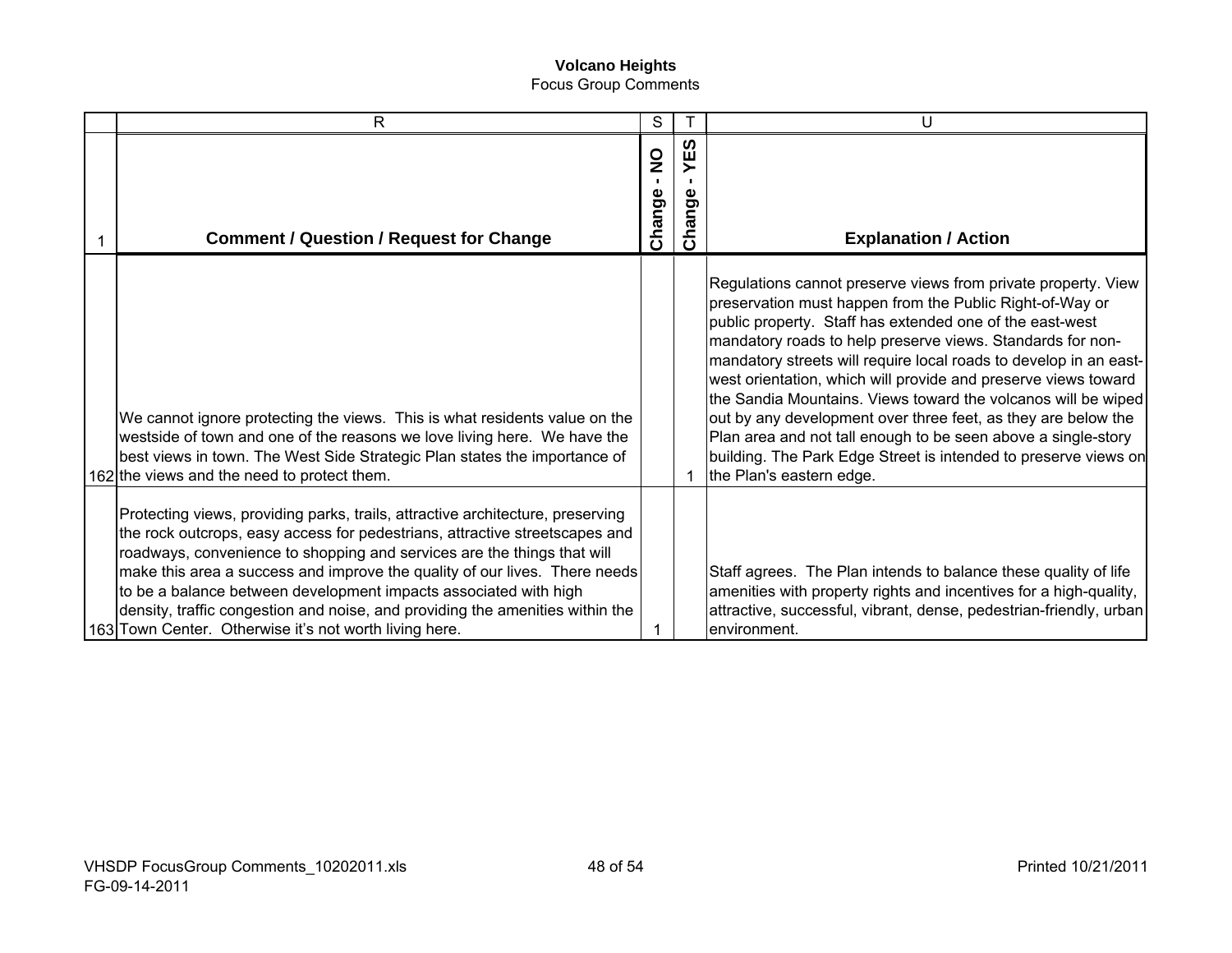| $\mathsf{R}$                                                                                                                                                                                      | S           | T                               | U                                                                                                                                                                                                                                                                                                                                                                                                                                                                                                                                                                                                                |
|---------------------------------------------------------------------------------------------------------------------------------------------------------------------------------------------------|-------------|---------------------------------|------------------------------------------------------------------------------------------------------------------------------------------------------------------------------------------------------------------------------------------------------------------------------------------------------------------------------------------------------------------------------------------------------------------------------------------------------------------------------------------------------------------------------------------------------------------------------------------------------------------|
| <b>Comment / Question / Request for Change</b>                                                                                                                                                    | Change - NO | YES<br>$\blacksquare$<br>Change | <b>Explanation / Action</b>                                                                                                                                                                                                                                                                                                                                                                                                                                                                                                                                                                                      |
| Too much 26 feet. With 26 feet everywhere, will we get same roofline<br>164 throughout?                                                                                                           |             | 1                               | The intent is not to have 26 feet everywhere but rather to<br>provide incentive for bonuses that provide a mechanism to<br>encourage OS dedication, parks, trails and built environment<br>amenities. The concept seeks to use heights as the trade for<br>benefits to the natural and built environment. Lower density,<br>lower buildings could go forward, and higher density, higher<br>buildings would trade off more amenities for additional heights.<br>That said, staff is considering revisions to heights that would<br>change the maximum heights to provide a hiearchy and variety<br>of rooflines. |
| Users want "flex areas" with clear height of 28-30 feet (total height around<br>40 feet). Big boxes typically 32 feet, including Engineering/design users.<br>165 New uses require around 38 feet |             | 1                               | See response above.                                                                                                                                                                                                                                                                                                                                                                                                                                                                                                                                                                                              |
| Town Center height should match what can accommodate users (market                                                                                                                                |             |                                 |                                                                                                                                                                                                                                                                                                                                                                                                                                                                                                                                                                                                                  |
| 166 reality). Town Center structure height should be at least 36'                                                                                                                                 |             | $\mathbf{1}$                    | See response above.                                                                                                                                                                                                                                                                                                                                                                                                                                                                                                                                                                                              |
| 167 Couldn't build the live/work units like downtown without height bonuses                                                                                                                       |             | $\mathbf{1}$                    | See response above.                                                                                                                                                                                                                                                                                                                                                                                                                                                                                                                                                                                              |
| 168 Height should be "height of structure"<br>169 Want to see bonus height transfer across properties, saleable, and lifetime                                                                     |             | $\mathbf 1$<br>$\mathbf{1}$     | Draft makes this change.<br>This is what the Plan intends. Finding a legal mechanism to<br>ensure this presents a challenge. Staff is currently considering<br>incorporating Transfer of Development Rights.                                                                                                                                                                                                                                                                                                                                                                                                     |
| 170 Buffer zones are enough to protect this special area.                                                                                                                                         | 1           |                                 | The bonus height system is a voluntary, incentive-based<br>attempt to replace the off-site open space requirement of the<br>existing R-D zoning to enable more public open space/parks in<br>Volcano Heights. Staff is considering a required off-site OS<br>dedication and/or on-site OS that could be pooled and/or<br>transferred across properties. These requirements would be<br>coupled with a prioritized list of capital projects, which could<br>include parks, trails, etc. as well as a priority list for OS<br>purchases.                                                                           |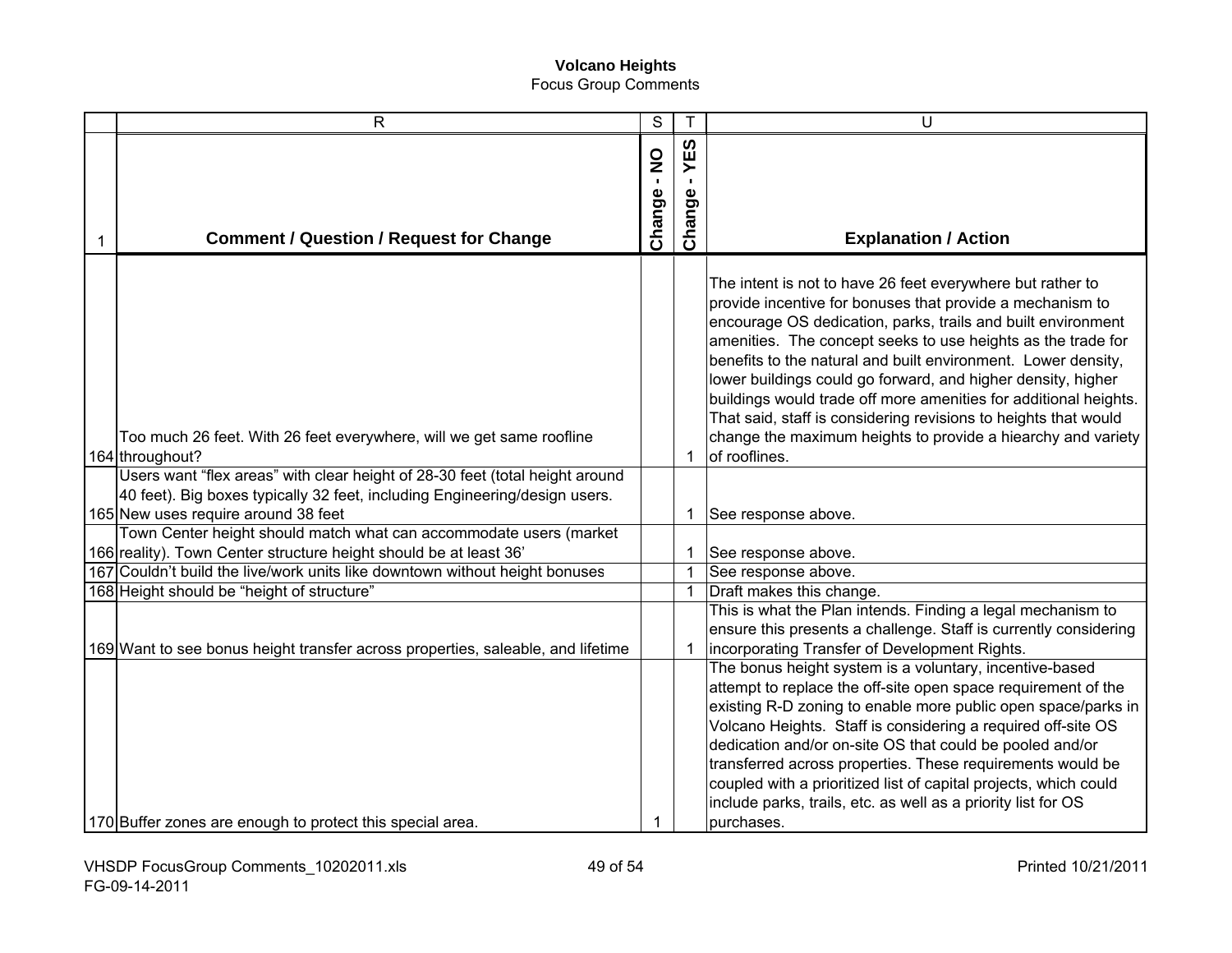| R                                                                                     | S                             |                                   | U                                                                                                                                                                                                                                                                                                                                                                                                                                                               |
|---------------------------------------------------------------------------------------|-------------------------------|-----------------------------------|-----------------------------------------------------------------------------------------------------------------------------------------------------------------------------------------------------------------------------------------------------------------------------------------------------------------------------------------------------------------------------------------------------------------------------------------------------------------|
| <b>Comment / Question / Request for Change</b>                                        | $\frac{0}{2}$<br>п.<br>Change | ທ<br>Ш<br>nge<br>ত<br>$\tilde{5}$ | <b>Explanation / Action</b>                                                                                                                                                                                                                                                                                                                                                                                                                                     |
| 171 Work with topography. TC is in a lower area, so higher heights may be okay        |                               |                                   | Staff plans to work with the 3-D model to "test" heights. It is<br>important to remember that development will likely have to<br>choose between blasting through rock or bringing in fill in order<br>to sink building footings. Imported fill will change the<br>topography to some extent.                                                                                                                                                                    |
| Model the heights/topography and show pictures of possible development<br>172 heights |                               |                                   | Agreed. These efforts are anticipated in coming months.                                                                                                                                                                                                                                                                                                                                                                                                         |
| 173 Would rather see development on topography vs. cutting into hills to build        |                               |                                   | The Plan will include the same grading language as the other<br>Volcano plans. The amount of fill should be minimized, but<br>property owners are allowed to bring in fill to match the level of<br>roads or to make the property developable. While the Plan can<br>include a regulation to limit fill, it cannot prohibit fill.<br>This falls outside the purview of this Plan. The Plan cannot<br>control the market. Individuals choose to live and work as |
| 174 Jobs/salaries need to be high enough to support housing costs                     |                               |                                   | benefits their own situations.                                                                                                                                                                                                                                                                                                                                                                                                                                  |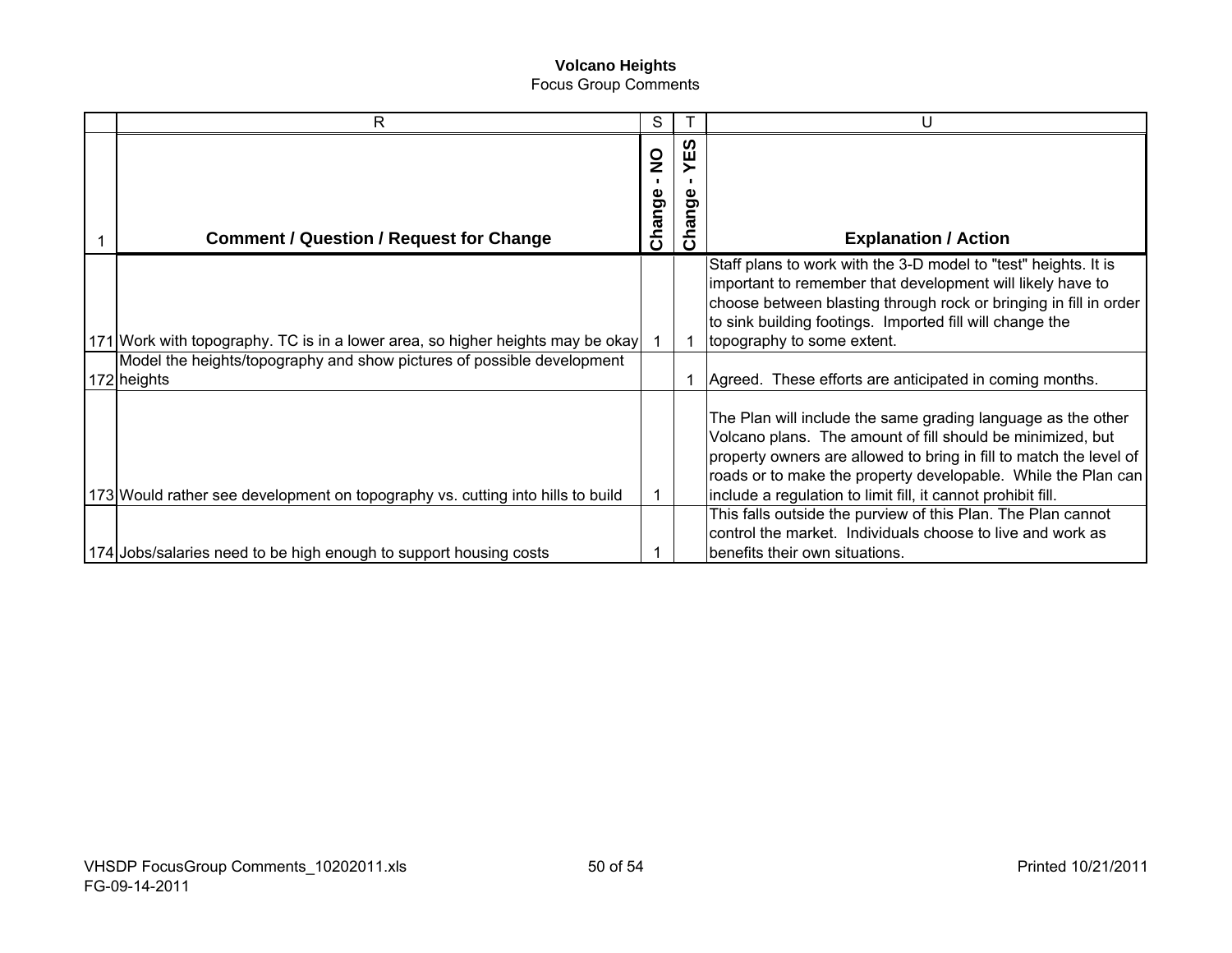| $\mathsf{R}$                                                                                                                                                                                                                                                                                                                                                                                                                                                                                                                                                                                                                                           | $\overline{s}$            |               | U                                                                                                                                                                                                                                                                                                                                                                                                                                                                                                                                                                             |
|--------------------------------------------------------------------------------------------------------------------------------------------------------------------------------------------------------------------------------------------------------------------------------------------------------------------------------------------------------------------------------------------------------------------------------------------------------------------------------------------------------------------------------------------------------------------------------------------------------------------------------------------------------|---------------------------|---------------|-------------------------------------------------------------------------------------------------------------------------------------------------------------------------------------------------------------------------------------------------------------------------------------------------------------------------------------------------------------------------------------------------------------------------------------------------------------------------------------------------------------------------------------------------------------------------------|
| <b>Comment / Question / Request for Change</b>                                                                                                                                                                                                                                                                                                                                                                                                                                                                                                                                                                                                         | $\frac{1}{2}$<br>Change - | YES<br>Change | <b>Explanation / Action</b>                                                                                                                                                                                                                                                                                                                                                                                                                                                                                                                                                   |
| 175 OPEN SPACE / PARKS / TRAILS / CULTURAL RESOURCES                                                                                                                                                                                                                                                                                                                                                                                                                                                                                                                                                                                                   |                           |               |                                                                                                                                                                                                                                                                                                                                                                                                                                                                                                                                                                               |
| Of all the visions outlined in the Westside Strategic Plan Amendment<br>(WSSPA), the numbers of projected jobs and zoning for dense and tall<br>development have received nearly all the focus of concerted discussion and<br>action. Treatments of quality of life and cultural resources issues still await.<br>Meanwhile, "roads, roads, roads" remain in a separate, untouchable<br>176 domain altogether.<br>The Ransoms have visited with OS and suggest mapping the important<br>features or establishing a hierarchy of protection so that it is clear how to<br>preserve those features that are important to tie the entire area together by |                           | -1            | The bonus height system is intended to build in incentives to<br>protect quality of life and cultural resources, but the main focus<br>will remain on meeting the goal of employment and commercial<br>center. An open space/parks/trails planning session is<br>expected in the coming months. Planning effort will include a<br>detailed traffic study as part of the next step.<br>Map of priority rock outcrops to be preserved pending. Not all<br>rock outcroppings will be mapped and prioritized for<br>preservation. The Plan's approach to preservation is based on |
| preserving the natural feel and history of the area. This will be the most<br>difficult part of the plan in working with proposed urban density and<br>preserving features that may not fit. Clear policy should be provided that<br>takes precedent in the planning process: preserving rock or establishing<br>177 urban density.                                                                                                                                                                                                                                                                                                                    |                           | 1             | incentives, not regulation. The Plan will include clear policies<br>about preservation and establishing urban density, but the Plan<br>cannot regulate which takes precedence because it depends<br>on the context of the site, the outcrop, and the development<br>proposed.                                                                                                                                                                                                                                                                                                 |
| 178 Will open space features be identified, prioritized?<br>Major park(s) are not included in the Plan because open space / parks are                                                                                                                                                                                                                                                                                                                                                                                                                                                                                                                  |                           | 1             | See response above.<br>The City's Impact Fee Ordinance performs a calculation of how<br>fees for parks/open space will be used in particular service<br>areas of the City. This service area has its quota of parks/open<br>space; therefore, fees collected for new development will go<br>toward park/OS maintenance in this service area. The City is<br>currently in the process revising the Ordinance, so this may<br>change in coming months. In the meantime, this Plan will need<br>to rely on private parks and open space, whether required or                     |
| 179 not interested in another park.                                                                                                                                                                                                                                                                                                                                                                                                                                                                                                                                                                                                                    | 1                         |               | incentivized.                                                                                                                                                                                                                                                                                                                                                                                                                                                                                                                                                                 |
| Open Space Impact Fee better than Bonus Point System (known dollar<br>180 value vs. uncertain outcome & cost)                                                                                                                                                                                                                                                                                                                                                                                                                                                                                                                                          |                           | 1             | Planning team is considering requirements for open space,<br>trails, etc.                                                                                                                                                                                                                                                                                                                                                                                                                                                                                                     |
| Single loaded streets are needed along the Piedras Marcadas portion of the                                                                                                                                                                                                                                                                                                                                                                                                                                                                                                                                                                             |                           |               | The Plan can prioritize these areas for OS purchase, but it                                                                                                                                                                                                                                                                                                                                                                                                                                                                                                                   |
| 181 Monument. Land needs to be acquired to do so.                                                                                                                                                                                                                                                                                                                                                                                                                                                                                                                                                                                                      |                           |               | cannot require it.                                                                                                                                                                                                                                                                                                                                                                                                                                                                                                                                                            |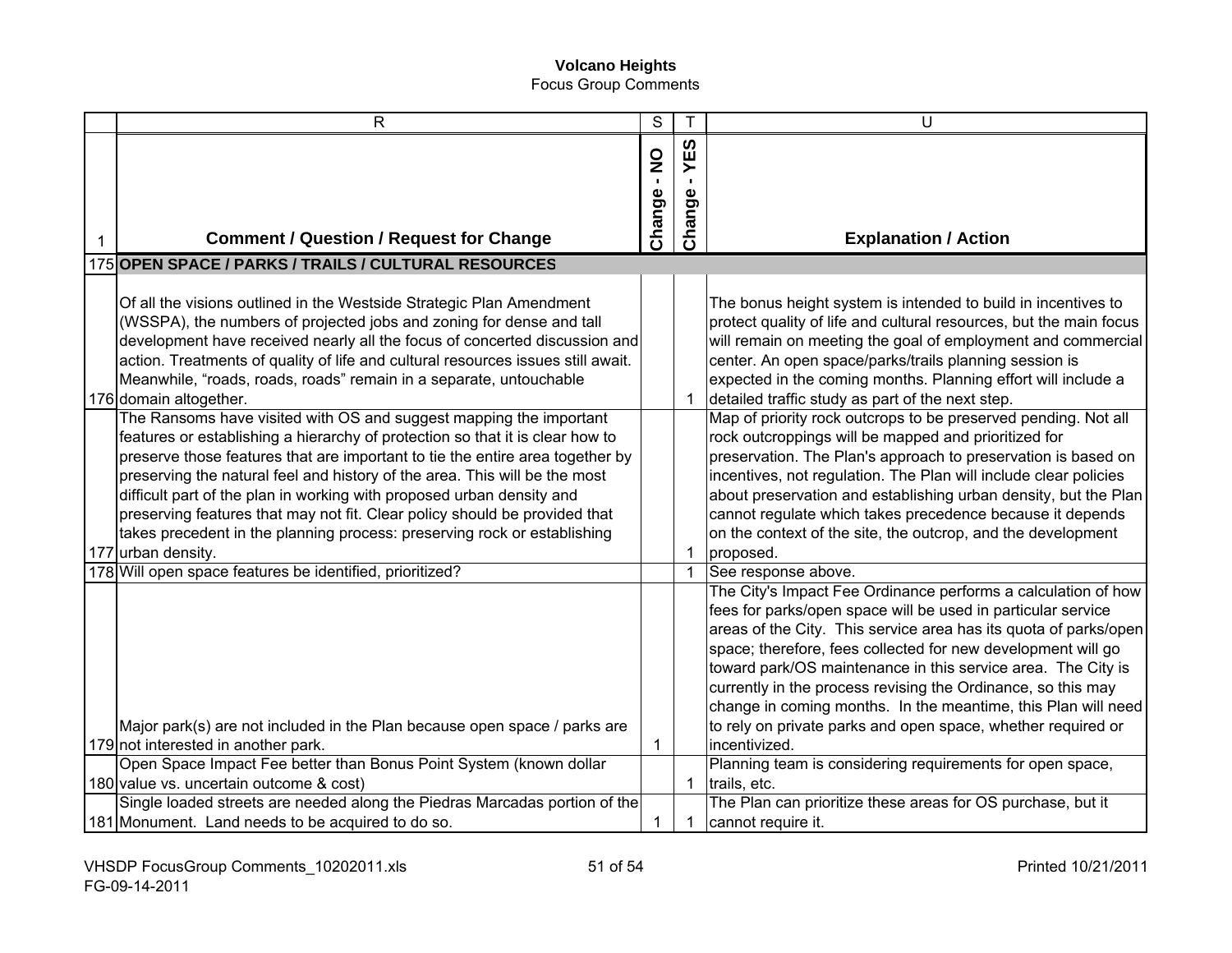|   | $\mathsf{R}$                                                                                                                                                                                                                                               | S           | T                     | U                                                                                                                                                                                                                                                                                                                                                                              |
|---|------------------------------------------------------------------------------------------------------------------------------------------------------------------------------------------------------------------------------------------------------------|-------------|-----------------------|--------------------------------------------------------------------------------------------------------------------------------------------------------------------------------------------------------------------------------------------------------------------------------------------------------------------------------------------------------------------------------|
| 1 | <b>Comment / Question / Request for Change</b>                                                                                                                                                                                                             | Change - NO | ທ<br>ш<br>≻<br>Change | <b>Explanation / Action</b>                                                                                                                                                                                                                                                                                                                                                    |
|   | 182 OS should purchase playa area                                                                                                                                                                                                                          | $\mathbf 1$ |                       | See response above.                                                                                                                                                                                                                                                                                                                                                            |
|   | 183 Pay attention to Piedras Marcadas                                                                                                                                                                                                                      |             | 1                     | Planning team is depending on OS division and stakeholder<br>involvement to ensure that this special area is treated<br>appropriately.                                                                                                                                                                                                                                         |
|   | Would like to see commitment from National Park Service to link Piedras<br>184 Marcadas with their trail system & Jill Matricia parking area                                                                                                               | 1           |                       | The Plan can encourage this, and the planning effort can<br>include working with NPS. The plan cannot require this,<br>although the plan will include a preferred trail corridor system,<br>which could show such links.                                                                                                                                                       |
|   | 185 Consider inventory of cultural resources in Town Center zone.                                                                                                                                                                                          | 1           |                       | This planning process does not currently include an effort at the<br>scale that this comment implies. The Plan will rely on the City's<br>Archaeological Ordinance 14-16-3-20 to protect such<br>resources on sites greater that 5 acres. The planning team is<br>working with OS Division to map significant features across the<br>Plan area to prioritize for preservation. |
|   | 186 Agricultural field features to be preserved as part of the bonus system                                                                                                                                                                                |             |                       | Planning team will consider this request. We would need<br>assistance defining criteria that would be appropriate.                                                                                                                                                                                                                                                             |
|   | Integrate Plan with cultural landscape, perhaps with an overlay. Provide<br>187 direction to landowners – priorities and choices. Plaza proposal as model.                                                                                                 | 1           | $\mathbf{1}$          | This planning process does not currently include such an effort.<br>If stakeholders and/or the OS Division were willing to draft such<br>a section, the planning team would consider including it in the<br>Plan.                                                                                                                                                              |
|   | Show Open Space map, Monument planned trails, and preferred trail<br>corridors within Heights. Angled toward southwest to tie to other corridors.<br>Allows property owners to consider how to integrate with Monument trails,<br>188 access, and parking. |             | $\mathbf 1$           | These efforts are anticipated in coming months.                                                                                                                                                                                                                                                                                                                                |
|   | 189 Do meeting focused on OS/Parks. Look at cultural history, topography.<br>Entitlements are a big gift from the City to property owners. In return, there                                                                                                |             | 1                     | Agreed. Planning team welcomes help with cultural history.                                                                                                                                                                                                                                                                                                                     |
|   | should be a cost or impact fee. City should also benefit on behalf of the<br>190 community.                                                                                                                                                                |             | -1                    | Plan is trying to balance these costs and benefits. Regulations<br>and Bonus Height System under review.                                                                                                                                                                                                                                                                       |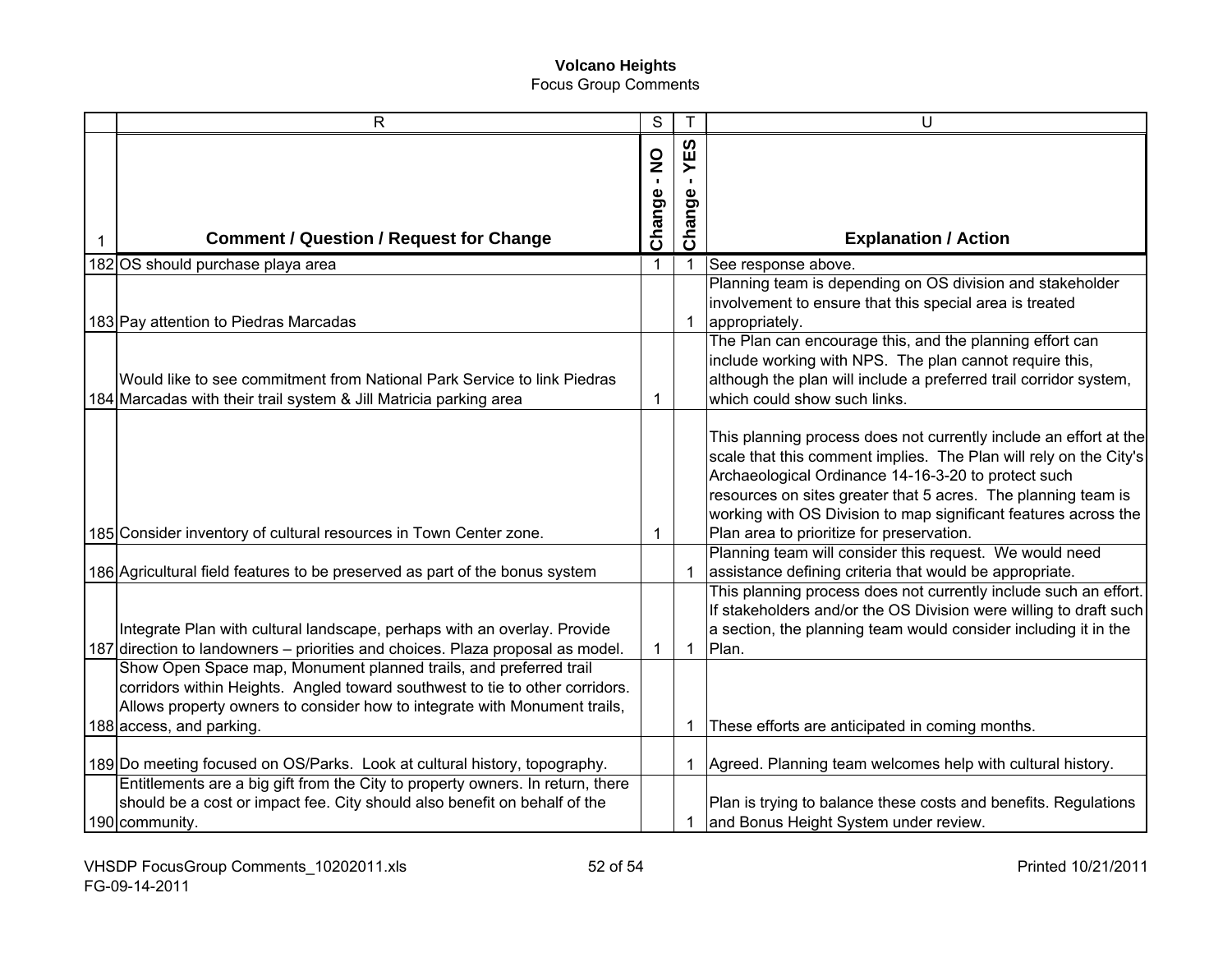| R                                                                                                                                                                                                                                                                                                                                                                                                                                                                             | S                       |         | U                                                                                                                                                 |
|-------------------------------------------------------------------------------------------------------------------------------------------------------------------------------------------------------------------------------------------------------------------------------------------------------------------------------------------------------------------------------------------------------------------------------------------------------------------------------|-------------------------|---------|---------------------------------------------------------------------------------------------------------------------------------------------------|
| <b>Comment / Question / Request for Change</b>                                                                                                                                                                                                                                                                                                                                                                                                                                | $\frac{0}{2}$<br>Change | ທ<br>္တ | <b>Explanation / Action</b>                                                                                                                       |
| 191 INFRASTRUCTURE                                                                                                                                                                                                                                                                                                                                                                                                                                                            |                         |         |                                                                                                                                                   |
| Slide 49 – The City should lead some effort for infrastructure planning /<br>phasing for the area as this will require coordination with other agencies.<br>Possible synergies with State or Federal transportation infrastructure<br>assistance should be sponsored by the City. A coordinated infrastructure<br>plan for mandatory roads, water, sanitary sewer, storm drains, etc. will be<br>192 necessary for landowners to be able to implement in an efficient manner. |                         |         | See response above.                                                                                                                               |
| Figure out the public infrastructure such as water, sewer, and storm<br>drainage so that it can match the proposed planning areas. Also, due to the<br>regional nature of the Major Activity Center, encourage the City, State, and<br>even Federal support/sponsorship for available funding mechanisms such<br>193 as SADs, PIDs, TIFs, and RIEs.                                                                                                                           |                         |         | These planning efforts expected in the coming months.<br>Significant efforts are needed from property owners to drive<br>implementation planning. |